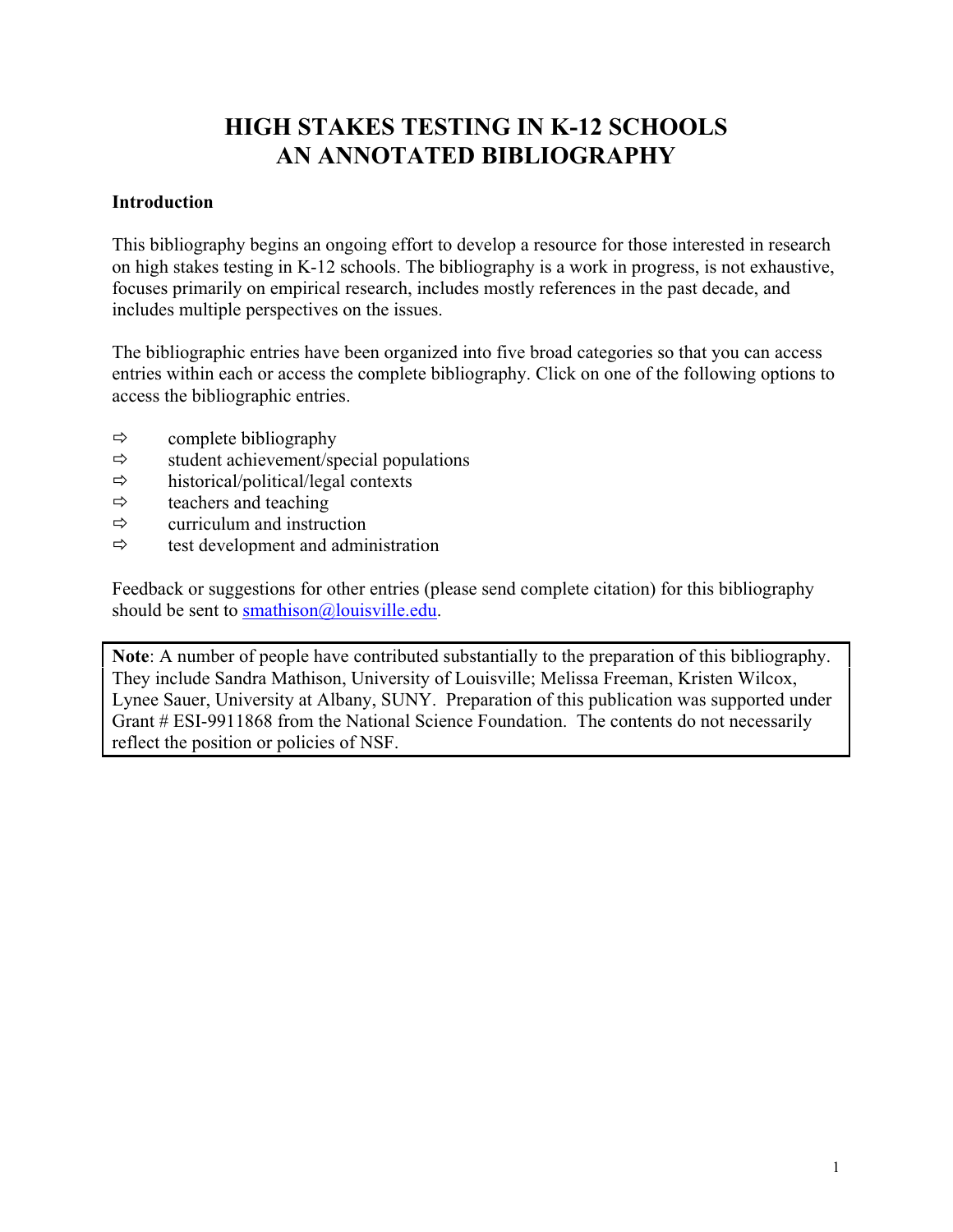## **Ahearn, E. M. (2000).** *Students with disabilities in state assessments: The NCEO state reports. Synthesis brief.* **(ERIC Document Reproduction Service No. ED445433).**

This document summarizes the 1999 National Center on Educational Outcomes (NCEO) report on special education outcomes and provides an overview of the changes in assessment policies and practices for students with disabilities over the past decade. The report focuses on three major issues in the assessment of students with disabilities: rates of participation in assessments, alternate assessments, and the reporting and use of assessment results. The report found that while states have made significant progress in all three areas, only 23 states were able to provide participation data for students with disabilities in 1999 and the rates of participation varied from 15% to 100%. Issues influencing participation include attaching high stakes to test performance and the lack of exposure for students with disabilities to the content of the tests.

- Category: Student Achievement/Special Populations
- Keywords: Academic standards; accountability; disabilities; elementary/ secondary education; educational outcomes

#### **Airasian, P. W. (1987). State mandated testing and educational reform: Context and consequences.** *American Journal of Education, 95***(3), 393 – 412.**

This article traces several social changes from the 1960s to 1980s that account for the development of new roles and expectations for state mandated standardized testing as a reform mechanism in American education today. Airasian lists eleven characteristics of the new testing movement that describes how it differs from previous uses of tests in educational reform. He offers a set of propositions for understanding the current context of testing.

- Category: Historical/Political/Legal Contexts
- Keywords: Educational reform; social change; standardized tests

## **Airasian, P. W. (1988). Symbolic validation: The case of state-mandated, high-stakes testing.** *Educational Evaluation and Policy Analysis, 10***(4), 301 – 13.**

Policies and innovations such as state-mandated, high-stakes testing are not the only possible solutions to the perceived decline in student performance in the United States, but they have received the strongest social support. This article looks at the power of symbolism using statemandated, high-stakes testing programs as an example of the way in which public values and perceptions give legitimacy and support to certain policies and innovations over others. Three types of symbolic appeal associated with high-stakes, state-mandated testing programs are identified. Such tests have gained wide support because they symbolize order and control, a focus on important outcomes, and a return to basic moral values. The author concludes by considering the impact the belief in testing might have on the public's overall awareness of educational issues.

- Category: Historical/Political/Legal Contexts
- Keywords: Symbolic validation; public perceptions; cultural values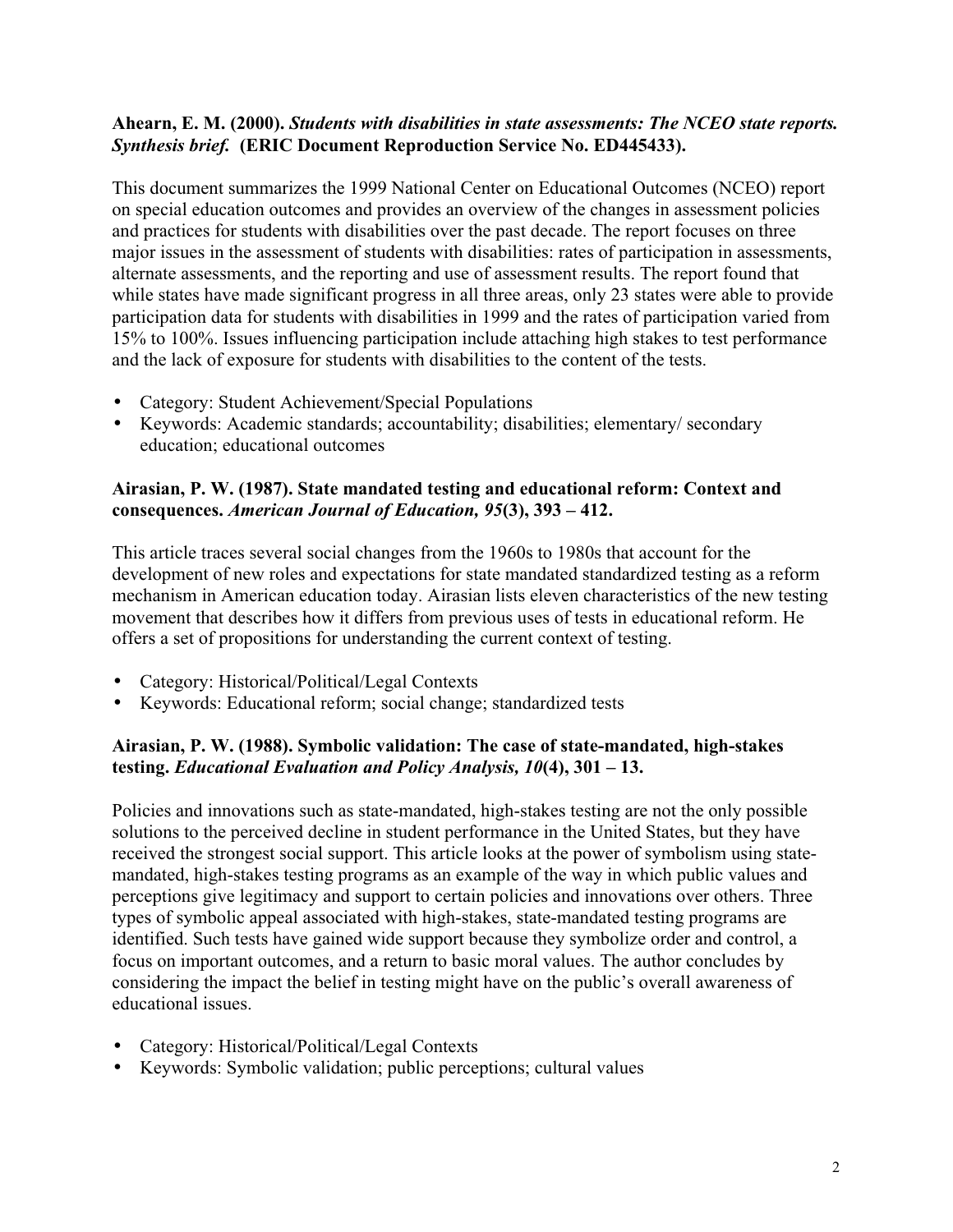## **Allington, R. L, & McGill-Franzen, A. (1992a). Does high-stakes testing improve school effectiveness?** *ERS Spectrum, 10***(2), 3 - 12.**

The authors question the relationship between the increased uses of high-stakes testing and stronger accountability measures of school achievement. Part of the equation, they state, are other factors such as each individual school's retention and special education policies. To explore how these policies influence the reading achievement levels reported by schools on highstakes tests, they conduct case studies of seven elementary schools in New York State. The study involves comparing students' reported achievement on the third-grade statewide reading test to the achievement of all students who would have taken the test if they had not been previously retained or identified as handicapped. The schools are further identified as having low, moderate, or high uses of retention and special education placements. The authors argue that the reading achievement levels provided by the schools are not an accurate description of student achievement or reading levels. They suggest that the accountability profiles provided by New York State obscure and possibly reinforce questionable educational practices.

- Category: Student Achievement/ Special Populations
- Keyword: New York; accountability measures; reading levels; retention policies; special education placement; case study

## **Allington, R. L., & McGill-Franzen, A. (1992b). Unintended effects of educational reform in New York.** *Educational Policy, 6***(4), 394 – 414.**

New York State is one of the first states to provide a public report of the proportion of children in each school who have achieved the minimum proficiency level in tested areas. There is, however, little evidence reported of the effects of particular programs or reform strategies on test scores. This study looks at the relationship between retention, remediation, and the proportion of students identified as handicapped on test scores in eleven elementary schools. The authors found that during periods of high-stakes assessment there was a significant increase in students being identified as handicapped or retained at a lower grade level.

- Category: Student Achievement/ Special Populations
- Keywords: New York State; Comprehensive Assessment Report (CAR); student achievement; reading; retention; special education

#### **Barksdale-Ladd, M. A., & Thomas, K. F. (2000). What's at stake in high stakes testing: Teachers and parents speak out.** *Journal of Teacher Education, 51***(5), 384 - 397.**

This study poses the questions: "What perceptions do teachers hold about mandated standards and related tests?" and "How do teachers make instructional decisions given these mandates?" 59 teachers from two states, one southern and one northern, are interviewed. Most of them are students in graduate literacy programs. Portions of interviews are included in this article and reflect teacher frustration related to current policies and assessment practices. Parents' perceptions are also addressed in this study.

• Category: Teachers and Teaching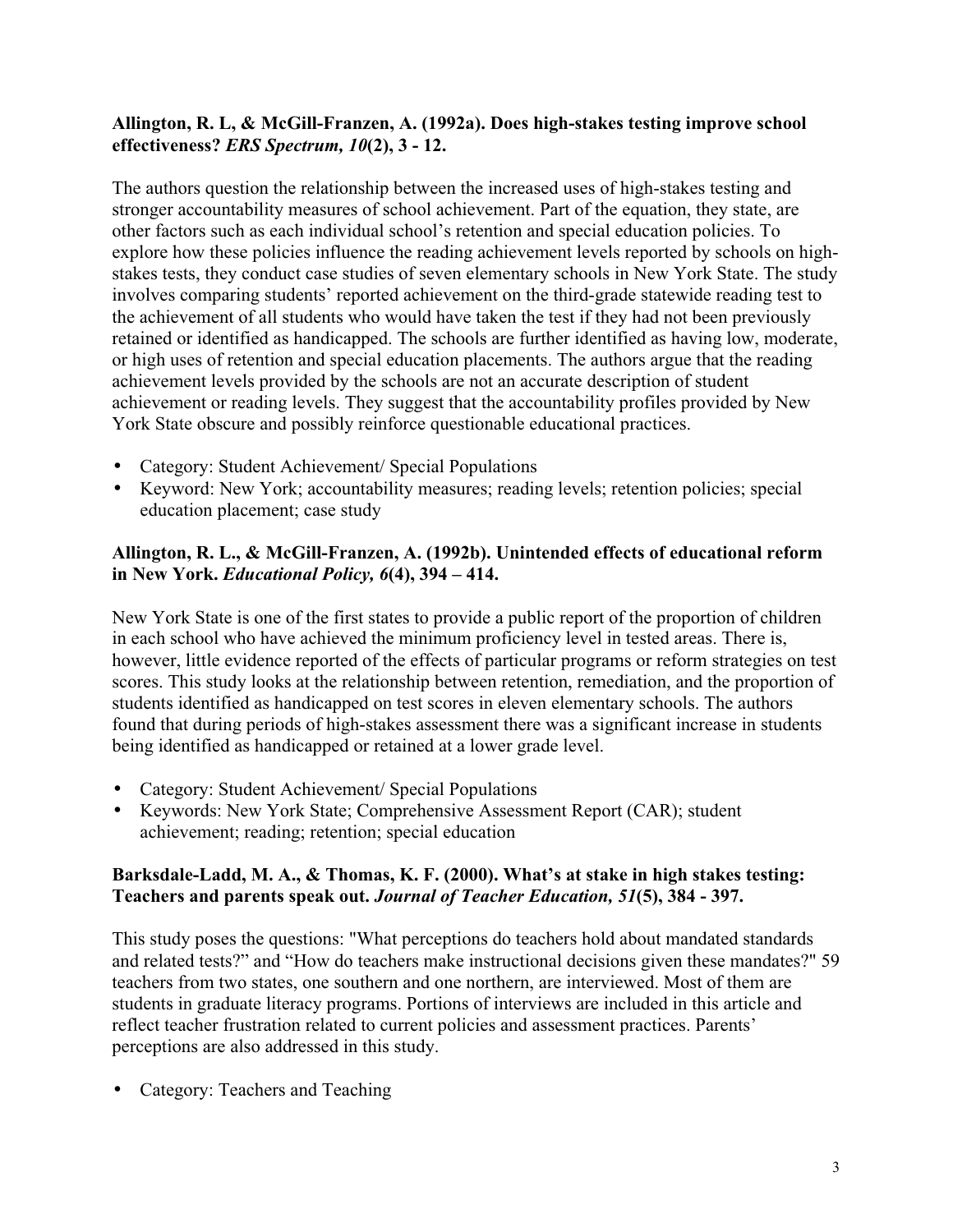• Keywords: Teacher/parent perceptions; instructional decisions; accountability

## **Bernal, E. M., & Valencia, R. R. (2000). The TAAS case: A recapitulation and beyond.** *Hispanic Journal of Behavioral Sciences, 22***(4), 540 – 556.**

This is a review of legal decisions regarding the TAAS, especially the effects of the Texas Assessment of Academic Skills (TAAS) exit-level tests and on promotion and graduation decisions, especially for poor and minority students. The authors suggest much has been learned from the plaintiffs' positions and that proposals such as the Wellstone/Scott bill could curtail some of the problems associated with high-stakes testing. They offer concrete suggestions for creating fair testing and assessment practices, and question policy makers' agendas in using the TAAS for maintaining the value of a high school diploma but at the expense of poor and minority students.

- Category: Historical/Political/Legal Contexts; Student Achievement/Special Populations
- Keywords: TAAS; retention; graduation; Senate Bill 4; Wellstone/Scott Bill; psychometrics

## **Borman, K. M., Kromrey, J., Katzenmeyer, W., & Piana, G. D. (2000, April).** *How do standards matter? Linking policy to practice in four cities implementing systemic reform.* **Paper presented at the Annual Meeting of the American Educational Research Association, New Orleans, LA. (ERIC Document Reproduction Service No. ED445062)**

This paper reports on an early assessment of the impact of the National Science Foundation's Urban Systemic Initiative (USI), a multi-year reform effort in 20 cities designed to increase student achievement in mathematics and science. The reform initiative uses both standards-based curriculum and instructional approaches as well as a constructivist approach to teaching and learning. Four different cites are described: Chicago, Miami, Memphis, and El Paso. The report focuses on some initial observations from El Paso on teaching, learning, and assessment related to the use of high-stakes tests. One observed outcome of the use of high-stakes tests is the practice of teaching to the test. Two consequences of this practice are discussed: (1) teachers were able to use test score data to target individual students' needs, and (2) teachers were limited in their ability to enable the student to develop problem-solving strategies necessary for good performance.

- Category: Curriculum and Instruction
- Keywords: Teaching strategies; teaching to the test; constructivism

## **Bracey, G. (2000).** *High stakes testing.* **(CERAI-00-32) University of Wisconsin-Milwaukee, Center for Education Research, Analysis, and Innovation**.

http://www.uwm.edu/Dept/CERAI/documents/archives/00/cerai-00-32.htm

Bracey gives an historical analysis of why and how high-stakes testing has taken form—from post-WW II through present-day politics. He contends that public concern and nervousness regarding schools and achievement has ultimately led to current testing practices. Bracey also examines how testing reform is affecting minority students, curriculum, pedagogy, as well as how it is misrepresenting school and individual achievement and progress.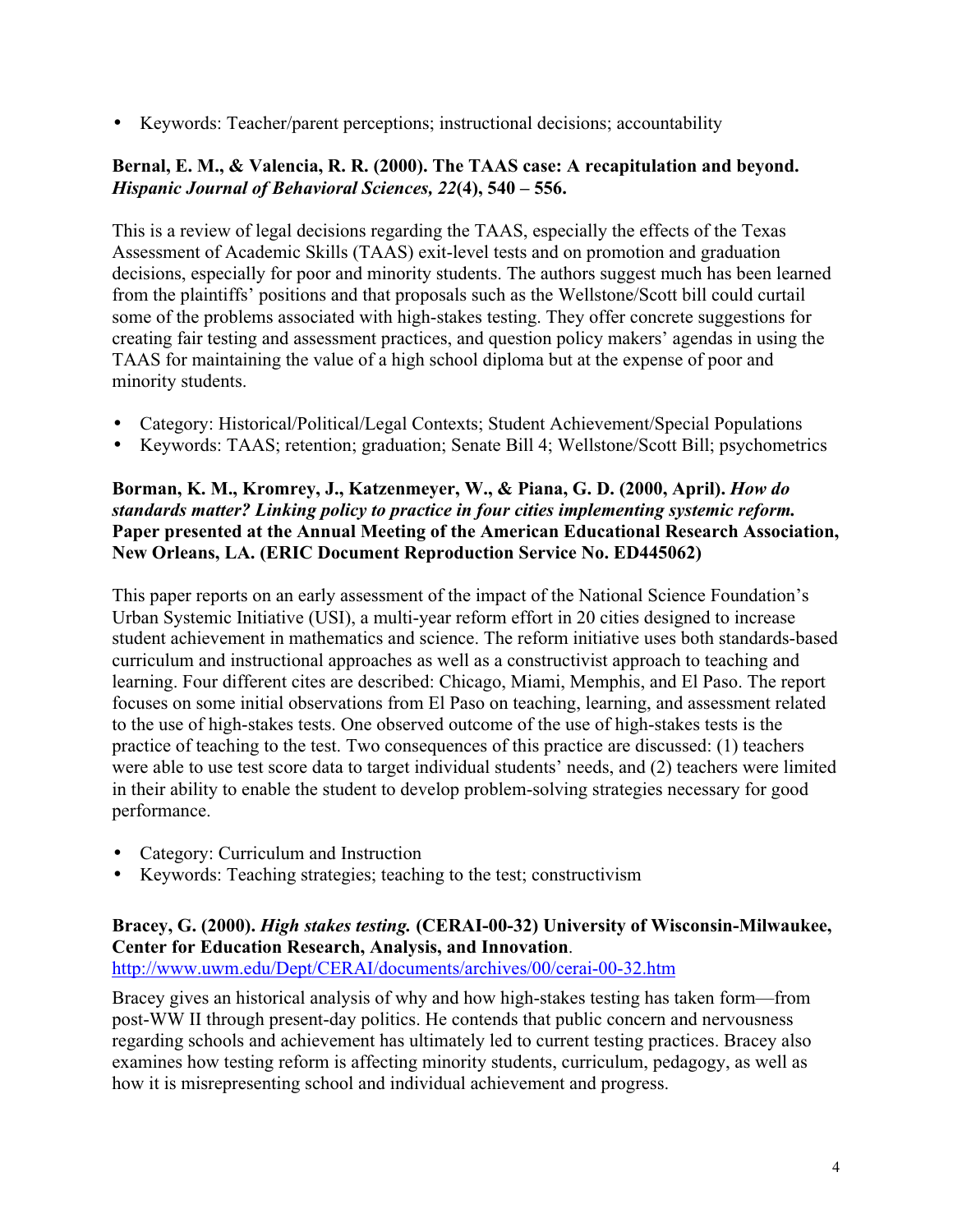- Category: Curriculum and Instruction; Student Achievement/ Special Populations
- Keywords: Minority students; public concern; student achievement

## **Brandt, R. (1989). On misuse of testing: A conversation with George Madaus.** *Educational Leadership, 46***(7), 26 – 29.**

In this interview, George Madaus, Director of The Center for the Study of Testing, Evaluation, and Educational Policy, discusses his views and standpoint on high-stakes testing. The article covers Madaus' research on the multiple misuses of standardized testing, as well as possible approaches to testing alternatives.

- Category: Historical/Political/Legal Contexts
- Keywords: Alternative assessment

## **Bussert-Webb, K (2000). Did my holistic teaching help students' standardized test scores?** *Journal of Adolescent & Adult Literacy, 43***(6), 572 – 573.**

The teacher-author discusses changes in her pedagogy—changes she refers to as "holistic teaching"—and how those changes have resulted in scoring improvements on the Texas Assessment of Academic Skills (TAAS). Bussert-Webb points out that her changes in teaching are an effort to reach the entire child—not to simply teach testing material.

- Category: Teachers and Teaching
- Keywords: TAAS; teaching to the test

## **Camilli, G., & Bulkley, K. (2001, March 4). Critique of "An Evaluation of the Florida A-Plus Accountability and School Choice Program."** *Education Policy Analysis Archives, 9***(7). http://epaa.asu.edu/epaa/v9n7/**

The Florida A-Plus accountability system uses scores from the Florida Comprehensive Assessment Test (FCAT) and student referral and dropout rates to assign schools one of 5 grades (A, B, C, D, F). An earlier evaluation of the accountability system, *An Evaluation of the Florida A-Plus Accountability and School Choice Program,* reported a high correlation between the threat of school vouchers and improved test scores. This critique takes a second look at that evaluation and suggests this correlation may be due to other factors such as sample selection, regression to the mean, how gain scores were combined across grade levels or how schools were used as units of analysis. These authors conclude that the evidence provided in the evaluation cannot support the conclusions that school vouchers are responsible for higher scores.

- Category: Student Achievement/ Special Populations; Test Development and Administration
- Keywords: Florida; FCAT; accountability; test results; validity

**Carnoy, M., Loeb, S., & Smith, T. L. (2000, April).** *Do higher state test scores in Texas make for better high school outcomes***? Paper presented at the Annual Meeting of the American Educational Research Association, New Orleans, LA.**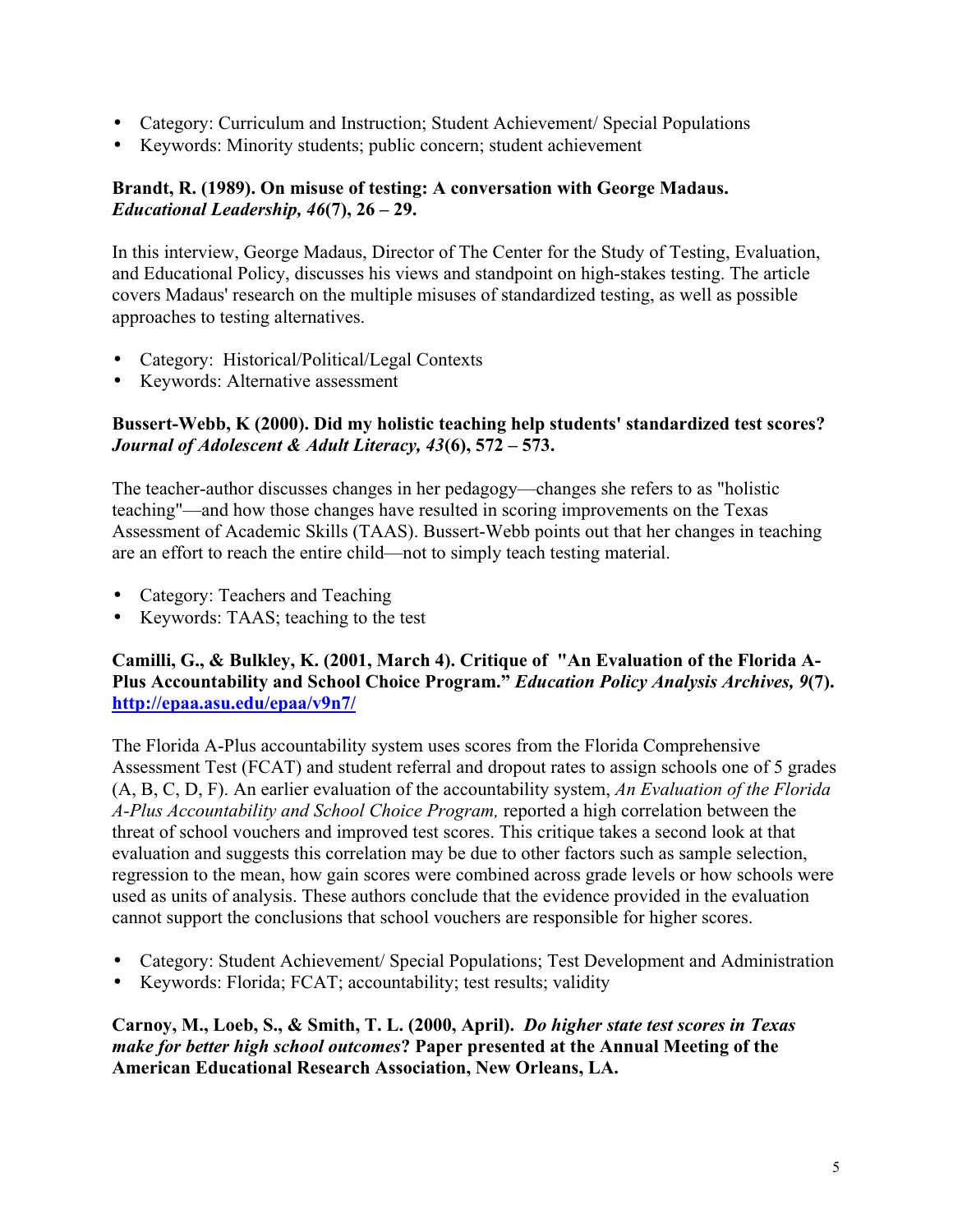This paper gives a detailed overview of the Texas Assessment of Academic Skills (TAAS) and evaluates the impact of the TAAS by examining trends in statewide test scores, as well as analyzing data from high schools to determine, among other things, if rising tests scores coincide with rising dropout rates. Some of the patterns examined in this paper include: enrollment trends;  $9<sup>th</sup>$  to 12<sup>th</sup> grade progression;  $9<sup>th</sup>$  grade retention; and college plans (on the part of students.) The authors also look very closely at how the TAAS effects white students vs. minority students and how the TAAS effects districts depending on where they are located - urban, suburban, rural, etc.

- Category: Student Achievement/ Special Populations
- Keywords:Texas; TAAS; minority students; dropout rate; passing rate; enrollment rate

## **Catterall, J. S. (1989). Standards and school dropouts: A national study of tests required for graduation.** *American Journal of Education, 98***(1), 1 – 34.**

This study focuses on tests students must pass to graduate from high school and what effect they may have on reduced academic aspirations and drop out rates. Catterall attempts to bridge the gap between the teacher belief that the tests do not present much of a barrier to school completion because of their rudimentary nature and the student belief that test failure causes doubt about chances of graduating. The study is based on a series of interviews with educators and school administrators and on data collected face-to-face from over 700 high school students. The study found a correlation between failing the required graduation test and the raising of doubt about graduating.

- Category: Student Achievement/Special Populations
- Keywords: Dropout; Standards; exit tests; low achievers

## **Cheng, L. (2000).** *Washback or backwash: A review of the impact of testing on teaching and learning.* **(ERIC Document Reproduction Service No. ED442280)**

This article discusses the phenomenon of washback or the influence of testing on teaching and learning. The assumption of washback is that tests should determine what is valued and therefore what is taught. Tests have long been used to shape curricula, control entry to systems, and impose educational methods. This article outlines the origin of washback, negative and positive washback, and its function.

- Category: Curriculum and Instruction; Teachers and Teaching
- Keywords: Measurement-driven instruction; teaching and learning; accountability

## **Cimbricz, S. (2002, January 9). State-mandated testing and teachers' beliefs and practice.** *Education Policy Analysis Archives, 10***(2). http://epaa.asu.edu/epaa/v10n2.html**

The belief that state-mandated assessments drive teaching is widespread. Cimbricz conducts a review of the empirical literature to explore the relationship between state testing and teachers' beliefs and practices. She found that while state-mandated testing does influence what teachers do, so do other factors suggesting that there is no consistent or predictable pattern of influence. Other factors influencing teachers' work are teachers' knowledge of a subject matter, their views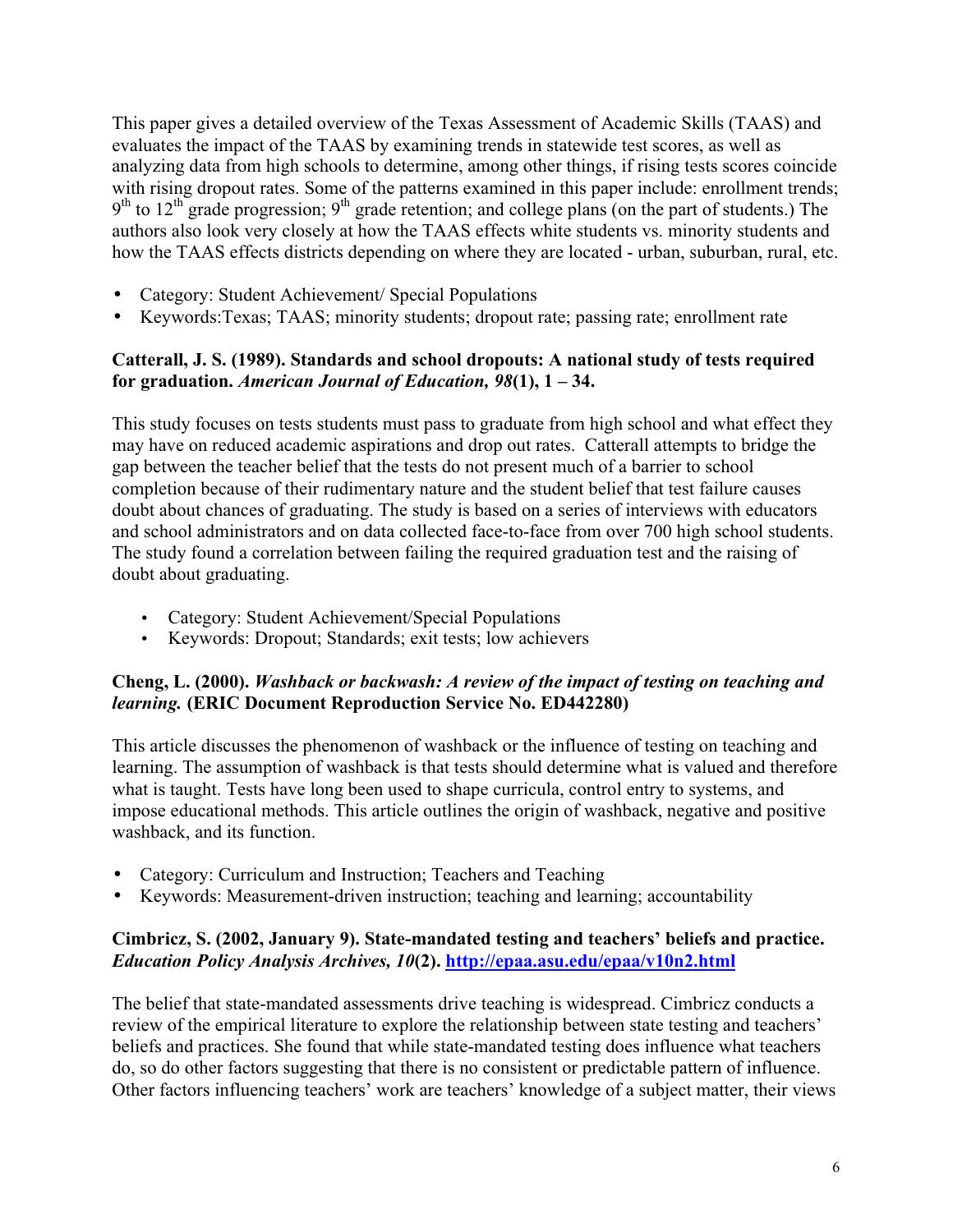on learning, their status in the school organization, and their personal philosophies of education. Cimbricz recommends further studies to better understand how teachers interpret and apply state mandates.

- Category: Teachers and Teaching; Curriculum and Instruction
- Keywords: Assessment driven reforms; teacher beliefs

## **Cizek, G. (1996). Setting passing scores.** *Educational Measurement: Issues and Practice, 15***(2), 20 – 31.**

Cizek offers a procedural definition of standard setting focusing on the process of rationally deriving, consistently applying and describing procedures on which judgments can be made. Guidelines, models, methods, new modes of assessment and validity evidence in standard-setting are discussed. Test-centered, examinee-centered and compromise models are described. This article calls for measurement specialists to develop and refine procedures for setting standards on assessment.

- Category: Test Development and Administration
- Keywords: Validity; standards setting; assessment models

## **Clark, R. W., & Wasley, P. A. (1999). Renewing schools and smarter kids: Promises for democracy.** *Phi Delta Kappan, 80***(8), 590 - 96.**

This article explores some of the dilemmas faced by schools across the nation under two dominant reform approaches:

- (1) creating higher standards and aligning those to high-stakes assessments, and
- (2) promoting privatization by creating charter schools and/or contracting out to private management firms.

The authors discuss reasons why neither strategy will live up to proponents' ambitious claims and will not produce expected results in student learning and achievement. Standardized tests cannot uphold new performance goals and charter schools serve limited numbers of students siphoning off pedagogical reform energies that could benefit kids left behind. The authors argue in favor of rigorous, innovative performance assessments.

- Category: Student Achievement/ Student Populations
- Keywords: Educational standards; charter schools; privatization; reform; performance assessment

## **Clarke, M., Haney, W., & Madaus, G. (2000, January). High stakes testing and high school completion.** *The National Board on Educational Testing and Public Policy, 1***(3).** http://nbetpp.bc.edu/reports.html

This report concludes that high stakes testing is associated with increased high school dropout rates. The evidence to support this claim ranges from examining historical data to studying ethnicity. The authors conclude that high stakes practices directly or indirectly effect dropout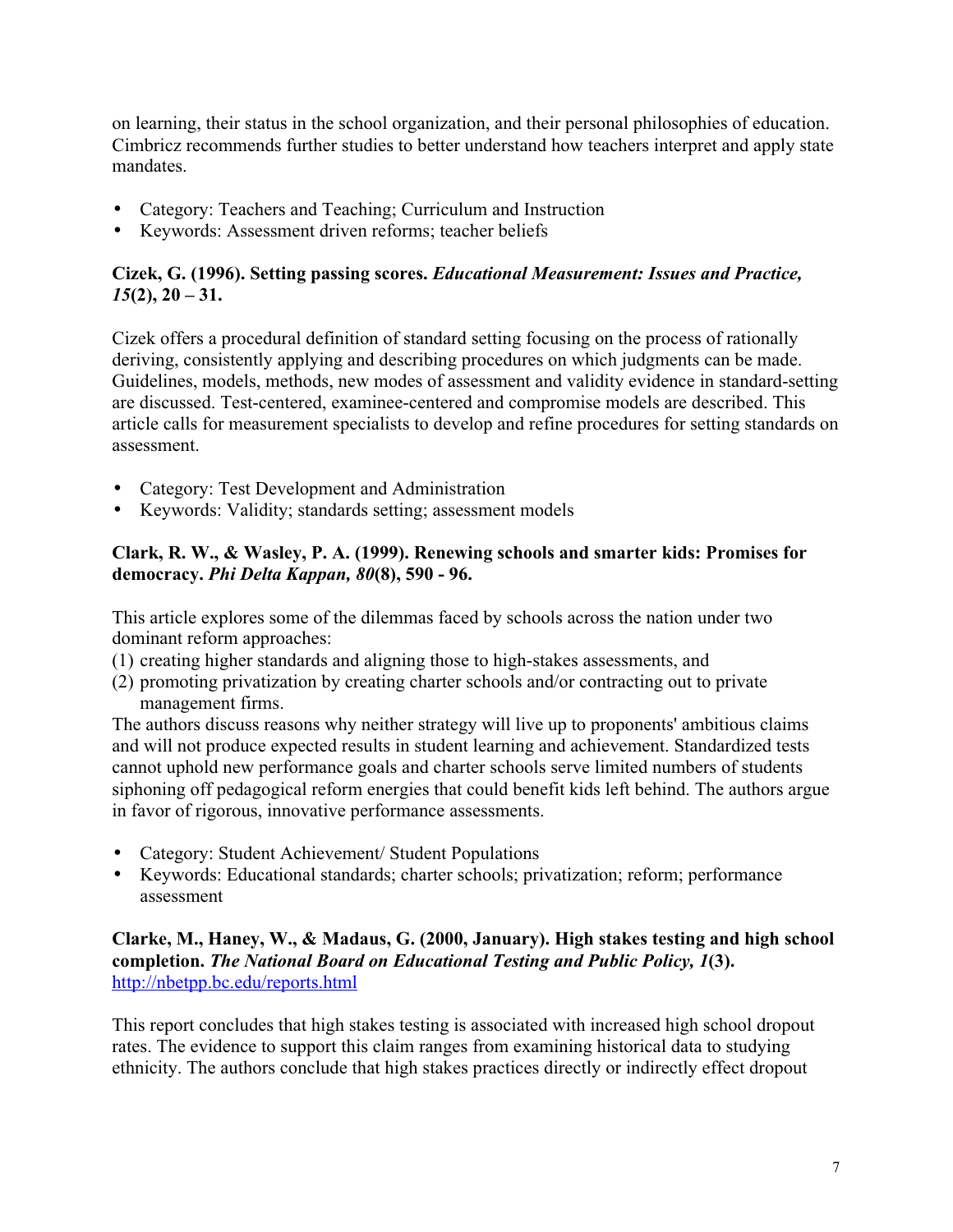rates. But the authors say that more research specific to dropout rates and high stakes testing is needed to reach conclusive results.

- Category: Student Achievement/ Special Populations
- Keywords: Dropout; ethnicity; MCT (minimum competency testing); socioeconomics; Florida; Texas; retention

#### **Clinchy, E. (2001). Needed: A new educational civil rights movement. [Electronic version].** *Phi Delta Kappan, 82***(7), 492 – 98.**

Looking at the issue of equal educational opportunity from a civil rights perspective, Clinchy provides a historical and social account of how public schooling in the United States has failed to meet that standard. Evidence is provided on how schools are financing the current high-stakes testing reform movement. Clinchy argues the new standards-based movement is a violation of basic human educational rights especially in terms of parental right to choose and the responsibility of schools to develop each child's full educational potential. He proposes a new educational civil rights movement to bring about a fair, equal, and democratic system to American schools.

- Category: Historical/Political/Legal Contexts
- Keywords: Educational civil rights; equal educational opportunity; parental choice; diversity

#### **Cohen, J., & Rogers, J. (Eds.). (2000).** *Will standards save public education?* **(with a foreword by Jonathan Kozol). Boston, MA: Beacon Press.**

With an opening essay by Deborah Meier, a staunch opponent of standardized education and holding an alternative view of standards, this collection of short essays by a variety of wellknown educators opens up a critical dialogue on the role of standards and standardized testing in US schools.

- Category: Curriculum and Instruction; Historical/Political/Legal Contexts
- Keywords: Standards; standardized curriculum; democracy; essays

## **Coleman, A. L. (1998). Excellence and equity in education: High standards for high-stakes tests. [Electronic version].** *Virginia Journal of Social Policy & the Law, 6***(1), 81 – 114.**

Discusses the latest wave of standards-based testing as having moved from a measurement of minimum or basic skills to one of high standards learning for all. Coleman examines state educational reform efforts and issues regarding the fairness of testing practices as shaped by due process principles and anti-discrimination laws. Then he explores how the congruence or noncongruence between specific state standards, curriculum, instruction and tests affect the legal implications of educational decisions made based on such tests. He advocates for a more careful assessment of the design, administration and use of tests and their alignment with standards, curriculum, and instruction.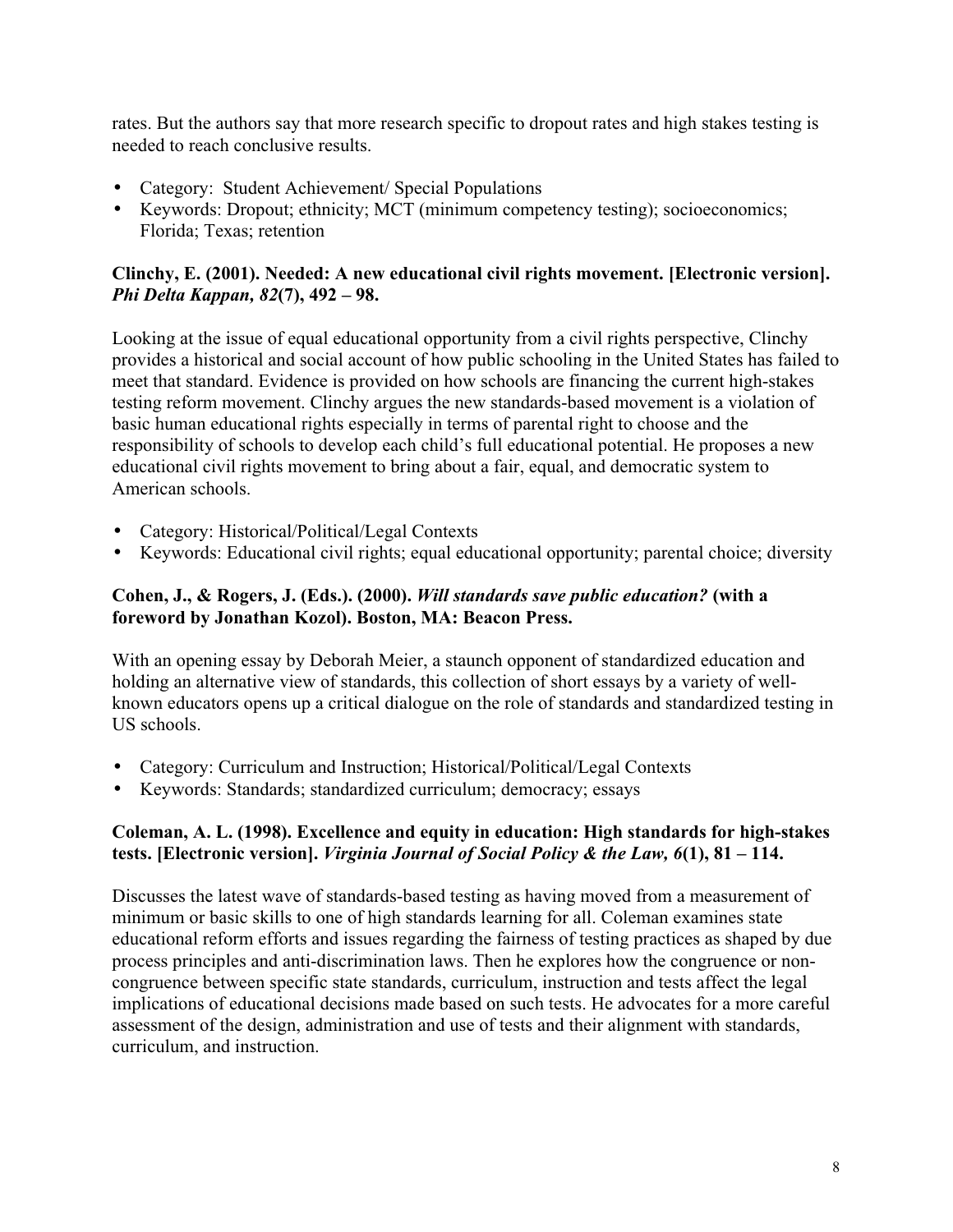- Category: Historical/Political/Legal Contexts; Curriculum and Instruction; Test Development and Administration
- Keywords: Standards-based reform; policy decisions; civil rights; equity; discrimination; psychometrics

## **Coleman, A. L. (2000). Fair testing: How schools should protect students' rights in highstakes testing.** *American School Board Journal, 187***(6), 32 – 35.**

In this commentary, Coleman describes the legal challenges facing districts and states that have adopted state-mandated tests as the basis for making important educational decisions affecting students. He provides several guides for educators and school board members for assessing the legal and ethical quality of statewide assessment practices.

- Category: Historical/Political/Legal Contexts
- Keywords: Legal issues; students' rights; state assessment plan

## **Cronbach, L. J., Linn, R. L., Brennan, R. L., & Haertel, E. H. (1997). Generalizability analysis for performance assessments of student achievement or school effectiveness.** *Educational and Psychological Measurement, 57***(3), 373 – 399.**

This article examines pitfalls in the way new forms of high-stakes assessments use conventional analyses and interpretation of scores. Of concern is the use and misuse of appropriate measures of standard error or uncertainty of result. Student performances are part of larger measures of classrooms and schools. Therefore, the authors argue that concern over whether to treat individual scores as infinite measures or as measures limited to particular contexts needs careful consideration.

- Category: Test Development and Administration
- Keywords: Generalizability; reliability; standard error; score interpretation; student achievement

## **Darling-Hammond, L., & Wise, A. E. (1985). Beyond standardization: State standards and school improvement.** *Elementary School Journal, 85***(3), 315 – 336.**

This study examines how test-based standards are affecting the teacher-learner relationship. 43 elementary and secondary teachers from three Middle Atlantic districts were interviewed on their perceptions of how these policies affect their work. Five effects are described: altered curriculum emphasis, teaching students how to take tests, teaching students for the test, having less time to teach, and feeling under pressure. Competency-based education, competency-based teacher certification, and testing for certification are discussed as well as appropriate teacher evaluation and accountability measures. The authors suggest drawing from the effective schools' research to untangle the accountability dilemma.

- Category: Curriculum and Instruction; Teachers and Teaching
- Keyword: Teacher perceptions; competency-based education; competency-based teacher certification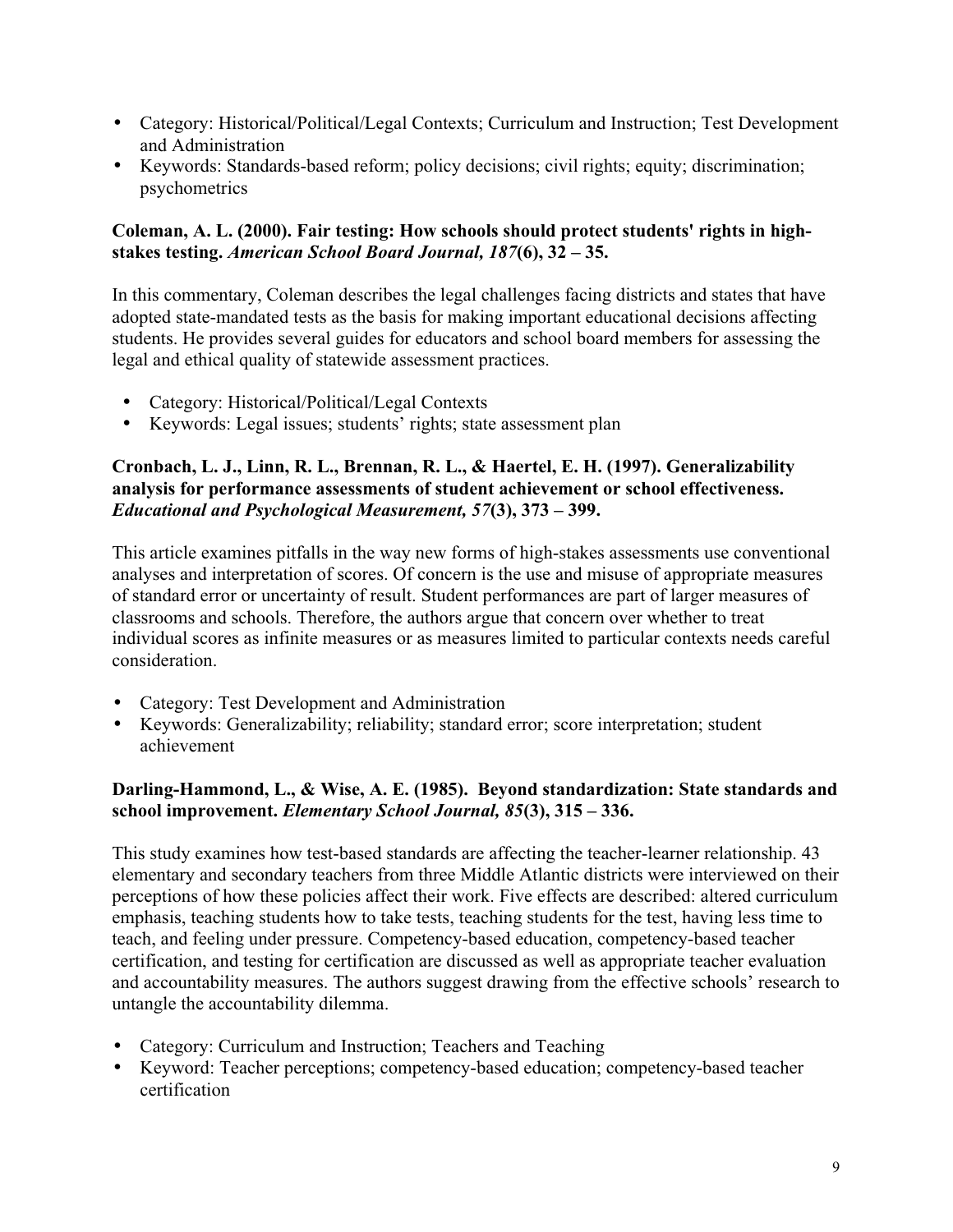## **DeStefano, L., & Metzer, D. (1991). High stakes testing and students with handicaps: An analysis of issues and policies. In Stake, R. E. (Ed.),** *Advances in Program Evaluation 1* **(pp. 267 – 288). Greenwich, CT: JAI press.**

This paper examines state-level policy concerning minimum competency testing programs and students with handicaps through an analysis of court cases. The paper finds two recurring themes: (1) the need for guidelines to promote consistency across teachers, schools, and districts, and (2) the need for research and evaluation to determine the impact of practices and policies on students and programs.

- Category: Student Achievement/Special Populations
- Keywords: Minimum Competency Testing (MCT); Individualized Education Plan (IEP); Legal issues in MCT; SSATI

## **Domenech, D. A. (2000). My stakes well done.** *School Administrator, 57***(11), 14 - 19.**

Domenech argues the way tests scores are being used and interpreted is undermining the whole standards movement. Tests should be used diagnostically and locally to improve the educational quality of students.

- Category: Historical/Political/Legal Contexts
- Keywords: Test scores; standards; test administration

#### **Donlevy, J. (2001). High-stakes environments and effective student-teacher relationships: Some lessons from special education.** *International Journal of Instructional Media, 28***(1), 1 – 9.**

Discussed in this article is the nationwide proliferation of high stakes testing in public education. Three basic premises behind school and schooling are discussed: economic, developmental, and social necessity. The author believes public schools are now being driven by standardization, competition, and accountability, rather than student achievement. Donlevy also addresses how the high stakes movement is affecting students in special education classrooms.

- Category: Student Achievement/ Special Populations
- Keywords: High stakes; standards; economy; development; social development; special education

## **Dorn, S. (1998, January 2). The political legacy of school accountability systems.** *Education Policy Analysis Archives,* **6(1). http://epaa.asu.edu/epaa/v6n1.html**

This article explores the ways in which current discussions around testing and test results are shaping our practice of education and public policy debates. The author discusses the political legacy of statistics in shaping political policies, some reasons for the popularity of tests as an accountability mechanism, and the assumptions and political costs of statistical accountability. He concludes by stating that two direct effects of such accountability approaches: (1) damage to our collective ability for broad discussions on the aim of schooling, and (2) public impatience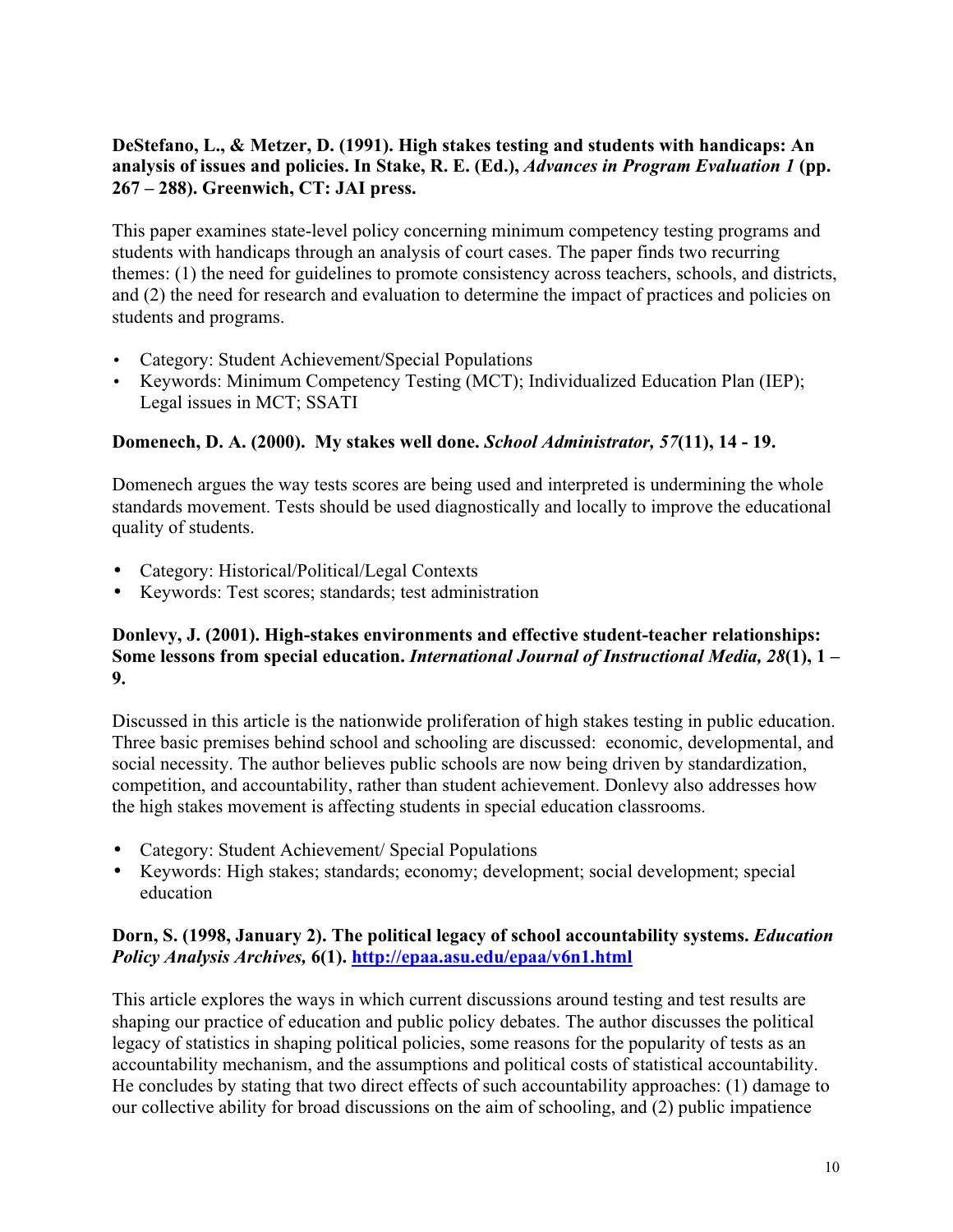with school reform has been provoked due to the current narrow basis by which schools are judged. Dissenters of high-stakes testing have provided counter-arguments based on renewed teacher professionalism and autonomy but the author provides several reasons why this is not an adequate counter-argument to high stakes testing. He cites the decline of professionalism, the contradiction of professionalism with traditions of democratic control, and the failure of arguments for professionalism to address the public's dissatisfaction with public education. Suggestions for reversing the destructive tendencies of statistical accountability systems are offered.

- Category: Historical/Political/Legal Contexts
- Keywords: Accountability; statistics; public policy; professionalism

## **Downing, S. M., & Haladyna, T. M. (1996). A model for evaluation of high-stakes testing programs: Why the fox should not guard the chicken coop.** *Educational Measurements: Issues and Practice, 5***(1), 5 – 12.**

High stakes tests have consequences beyond those who take them. At stake are the institutions that design, develop, implement, and score the tests. This article examines the responsibility and validity of testing programs. The authors suggest that external evaluations of high-stakes testing programs are necessary to assure validity and public protection. They offer several criteria for assessing external review programs.

- Category: Historical/Political/Legal Contexts
- Keywords: Accountability; validity; external evaluation

**Duron, S. (2000).** *An annotated bibliography on assessment and LEP students.* **National Clearinghouse for Bilingual Education (NCBE) Center for the Study of Language and Education. http://www.ncbe.gwu.edu/ncbepubs/reports/highstakes/bibliography.htm**

An annotated bibliography on assessment and LEP students with a special focus on the issues surrounding the use of high-stakes tests. Eighty-six entries are included along with an index for search and retrieval purposes.

- Category: Student Achievement/Special Populations
- Keywords: Limited English proficiency; accommodations

## **Falk, B. (2000).** *The heart of the matter: Using standards and assessment to learn.* **Portsmouth, NH: Heinemann.**

Falk's aim in this book is to explain the complex issues involved in high stakes testing and to separate what is useful and what is harmful. Suggestions as to how to make worthy standards explicit and meaningful in teacher/school-developed curricula, how to create performance assessments that embody these standards, and how to use standards and performance assessments to enhance professional learning, are made. Falk's purpose is to empower teachers to act and speak out on behalf of children.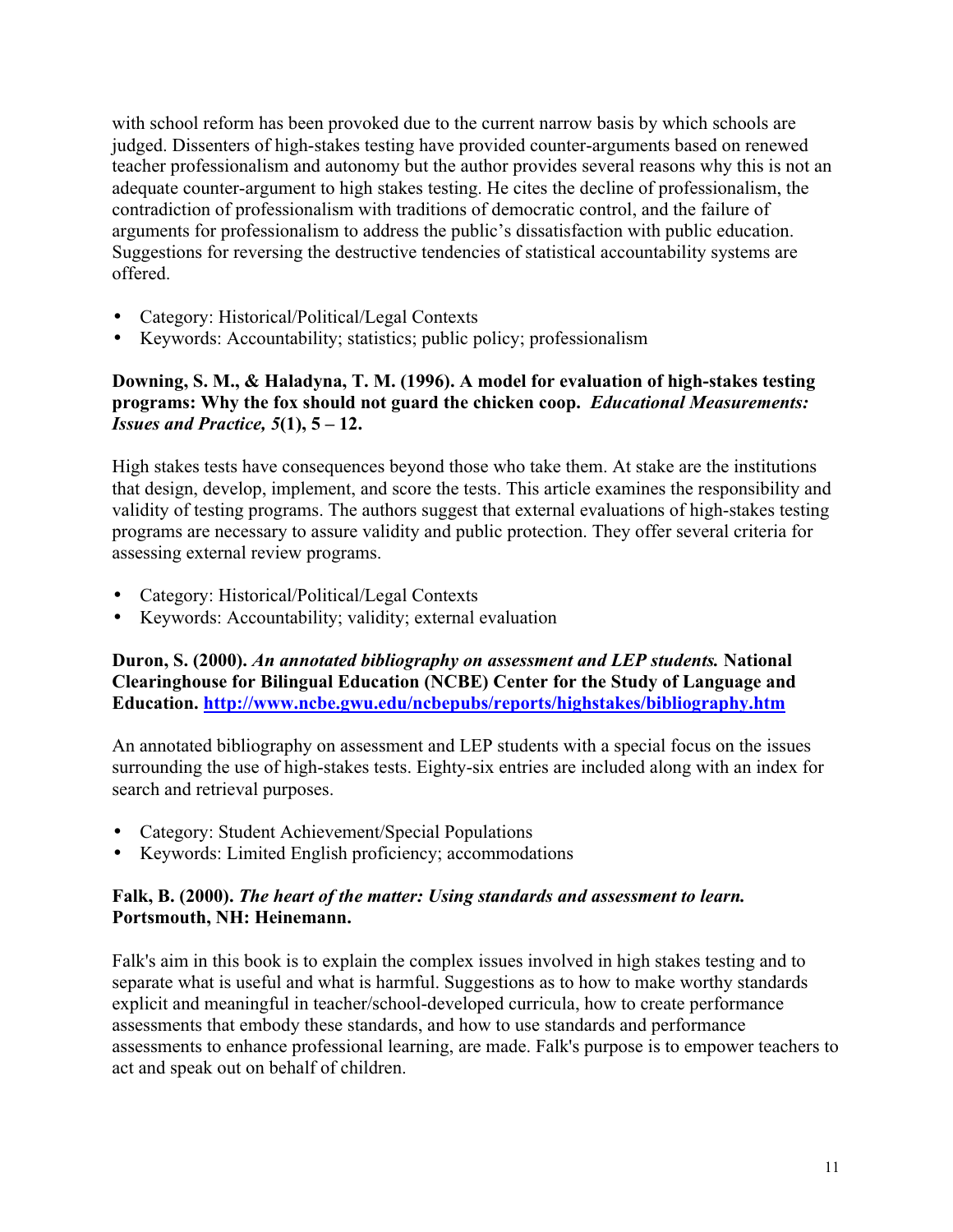- Category: Curriculum and Instruction; Teachers and Teaching
- Keywords: Goals 2000; DRP Score; IQ; NAEP; NAEYC; NCTM; NCME; SAT; Title I

#### **Firestone, W. A., & Mayrowetz, D. (2000). Rethinking "high stakes": Lessons from the United States and England and Wales.** *Teachers College Record, 102***(4), 724 – 749.**

Observations in case study schools and semi-structured interviews with teachers and administrators conducted in Maryland and Maine as well as in comparable schools in England and Wales form the basis of this cross-comparative study. Six themes about high stakes testing are highlighted and discussed.

- Category: Teachers and Teaching; Curriculum and Instruction
- Keywords: Maine; MEA; Maryland; MSPAP; England; Wales; international and national comparison

#### **Flores, B. B., & Clark, E. R. (1999). High-stakes testing: Barriers for prospective bilingual education teachers.** *Bilingual Research Journal, 21***(4), 335 – 57.**

The need for bilingual and minority teachers continues to grow in the United States but teacher education programs have difficulty recruiting and retaining such candidates. One of the barriers for prospective bilingual education teachers is high-stakes testing. This article reviews the current use of entry and exit tests for prospective teachers, the implications of these tests for prospective bilingual teachers, and the relationship between actual teaching performance and performance on teacher competency tests. The data from the current tests in Texas is used as an example to show the existence of discrepancies between actual teaching performance and passing the competency exams. The authors suggest that alternative assessment strategies should be employed with prospective bilingual teachers.

- Category: Teachers and Teaching
- Keywords: Prospective teachers; bilingual education; teacher competency exams; Texas

#### **Goodson, I., & Foote, M. (2001, January 15). Testing times: A school case study.** *Education Policy Analysis Archives, 9***(2). http://epaa.asu.edu/epaa/v9n2.html**

This article chronicles one alternative public high school's resistance to the imposition of state mandated standards and tests. The article outlines the school's argument for maintaining its alternative forms of assessment and the commissioner of education's response.

- Category: Historical/Political/Legal Contexts; Curriculum and Instruction; Student Achievement/Special Populations
- Keywords: High school; resistance; alternative assessment; case study

#### **Gordon, S. P., & Reese, M. (1997). High-stakes testing: Worth the price?** *Journal of School Leadership, 7***(4), 345 – 368.**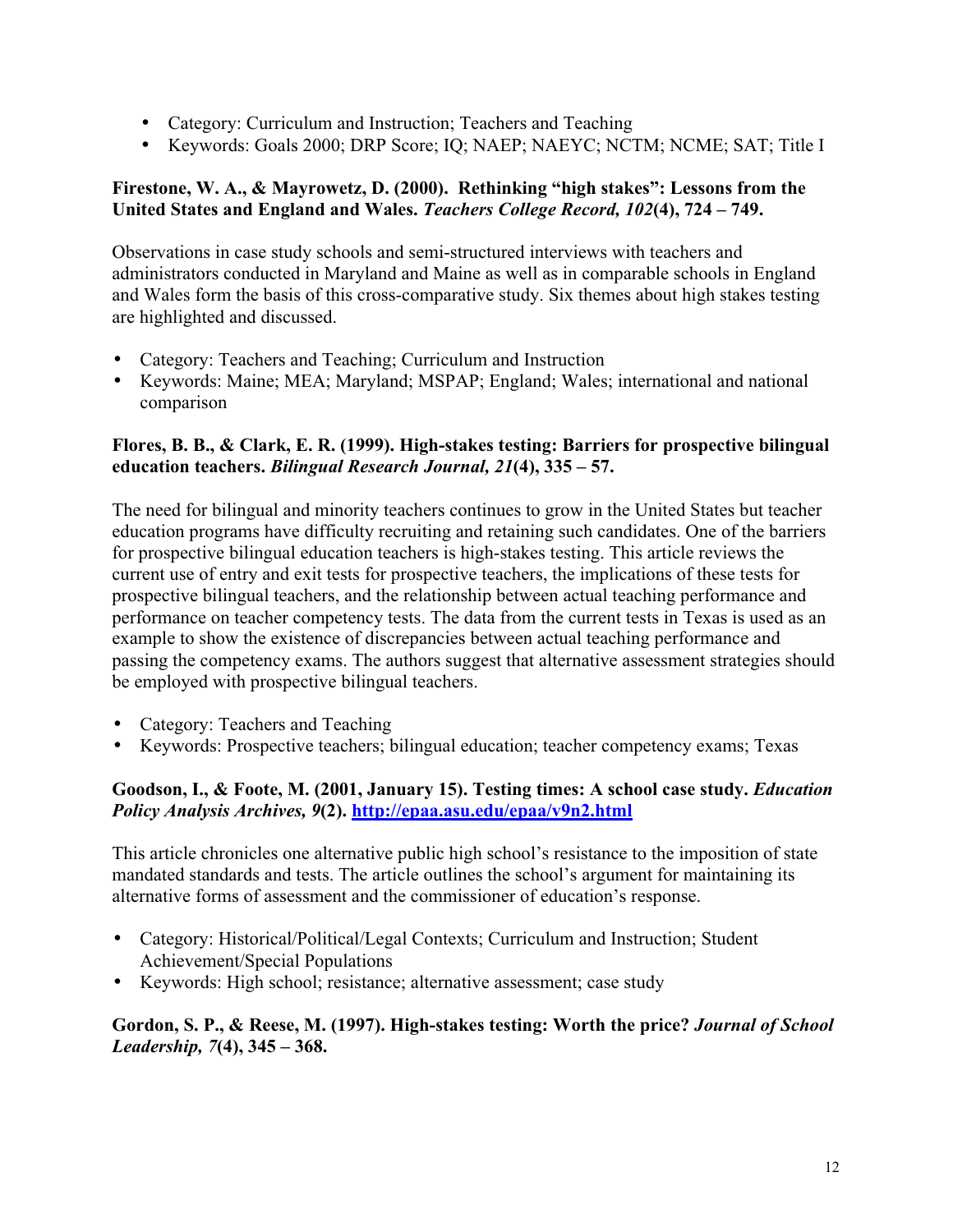This article reports a study of perceptions of over 100 teachers of the Texas Assessment of Academic Skills (TAAS). Teachers completed open-ended surveys on how they prepare students for the TAAS and the effects of the test on students, teachers, and schools. Interviews of twenty survey respondents were conducted to gather in-depth data on teacher perceptions of the TAAS. The study found that high stakes testing has become the object rather than the measure of teaching and learning with negative side effects on curriculum, teacher decisionmaking, instruction, student learning, school climate and teacher and student self-concept and motivation.

- Category: Teachers and Teaching; Curriculum and Instruction
- Keywords: TAAS; at-risk students; student motivation; teacher motivation

## **Grant, S. G. (2000, February 24). Teachers and tests: Exploring teachers' perceptions of changes in the New York State testing program.** *Education Policy Analysis Archives, 8***(14). http://epaa.asu.edu/epaa/v8n14.html**

There is considerable attention on defining higher standards for students but little is known about how teachers are responding to the challenge of helping their students meet them. This study uses focus group data collected over two years to explore how elementary and secondary New York State teachers are responding to the state mandated tests and perceive the state mandated changes. Three themes are discussed: the nature and content of the tests, the value of professional development opportunities to learn about the standards and tests, and the rationales for and consequences of the state tests.

- Category: Teachers and Teaching; Curriculum and Instruction
- Teacher perception; professional development; elementary and secondary education

## **Gratz, D. (2000) High standards for whom***? Phi Delta Kappan, 81***(9), 681 – 87.**

Gratz believes that if the standards movement is to last, it must serve to enhance educational rather than political prosperity. Gratz points to two historic trends that have fueled the standards movement: economic concerns and disparity regarding student achievement. He also addresses current concerns associated with the high stakes movement, including: competition; accountability; prevention from graduating and being promoted; increased stress; high quantities of nightly homework; time constraints; and student inequity. He maintains that the increased negative consequences triggered by high-stakes testing may lead to jeopardizing student's developmental needs.

- Category: Student Achievement/ Special Populations
- Keywords: Negative consequences; politics; stress

## **Guskey, T.R. (2001). High percentages are not the same as high standards.** *Phi Delta Kappan, 82***(7), 534 - 536.**

Guskey asserts that setting cutoff percentages on tests is a complex process that goes beyond statistical formulas. He argues that cutoffs must be based on both teachers' judgments of the importance of the concepts addressed and consideration of the cognitive processing skills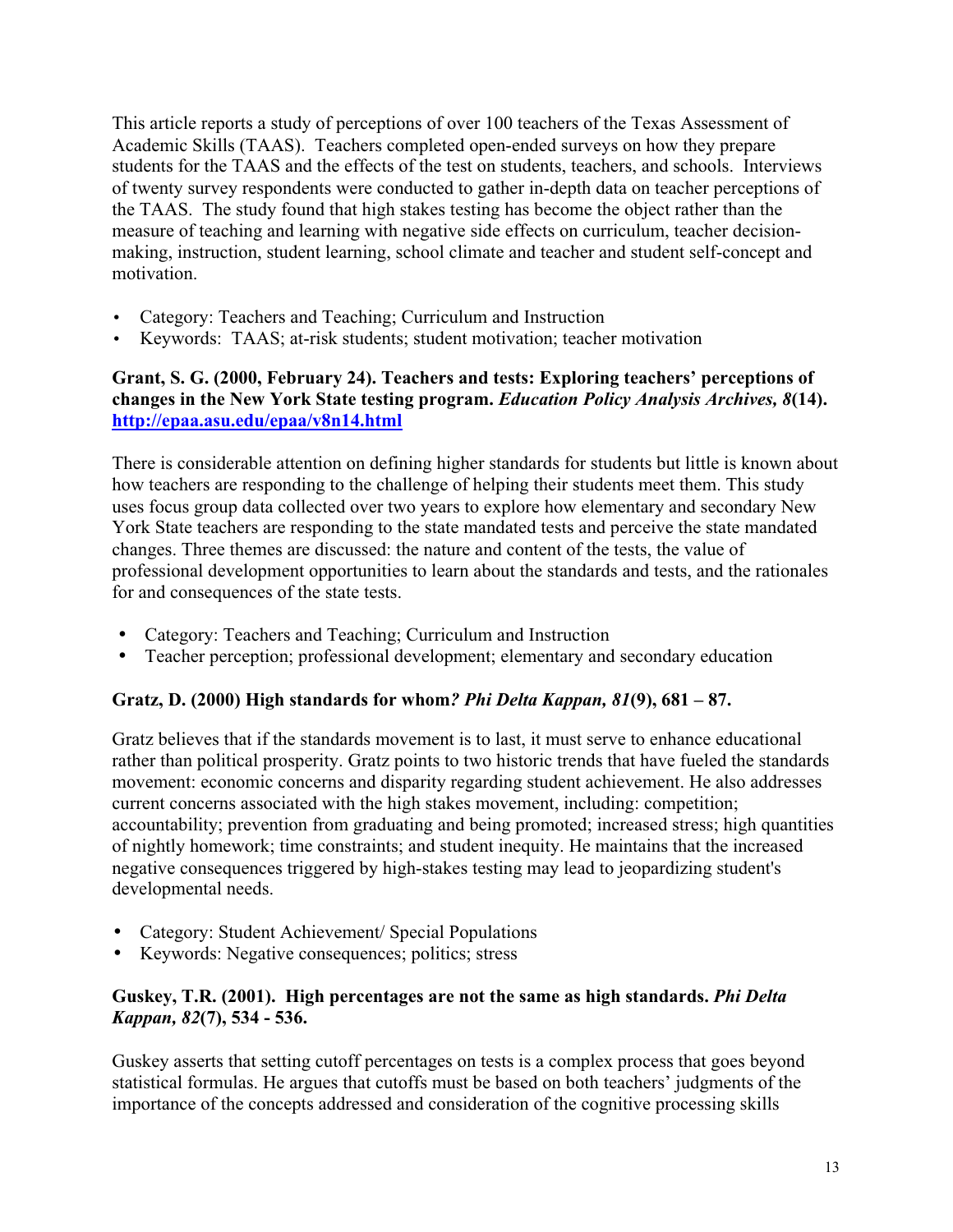required to complete the task. Guskey makes the point that raising standards or increasing expectations for student learning cannot be accomplished by arbitrarily raising the cutoff percentages for performance levels or different grade categories. What is needed, he argues, is thoughtful examination of the tasks students are asked to complete and the questions they are asked to answer in order to demonstrate their learning.

- Category: Test Development and Administration; Teachers and Teaching
- Keywords: Standards; TAAS; cutoff percentage

## **Haertel, E. (1999). Validity arguments for high-stakes testing: in search of the evidence.** *Educational Measurement: Issues and Practice, 18***(4), 5 - 9.**

This article is the Presidential Address given at the Annual Meeting of the National Council on Measurement in Education, Montreal, April 21, 1999. The author discusses three issues about validity in high-stakes testing. First, he provides an overview for how validity is currently determined. Second, he describes and presents a detailed validity argument for a large-scale testing program. Third, he suggests several strategies for studying and providing different perspectives as part of an ongoing evaluation of test validity. The purpose of listening to various stakeholders' assumptions about testing is to develop stronger validity arguments for high-stakes testing.

- Category: Test Development and Administration
- Keywords: Test validity; validity arguments

## **Haladyna, T. M., Nolen, S. B., & Haas, N. S. (1991). Raising standardized achievement test scores and the origins of test score pollution.** *Educational Researcher, 20***(5), 2 – 7.**

Until recently test scores were used for a limited set of purposes. The increased uses of standardized achievement scores for accountability purposes have increased opportunities for test score pollution. Test score pollution is based on contextual factors that alter test performance regardless of the construct the test intends to measure. Two major sources of test score pollution (student preparation and test administration practices) are described. The authors believe that such pollution is pervasive in American education and suggest ways to combat test score pollution.

- Category: Test Development and Administration; Historical/Political/Legal Contexts
- Keywords: Test score pollution; accountability; cheating; test administration

## **Haney, W. (1993). Testing and minorities. In L. Weis and M. Fine (Eds.),** *Beyond silenced voices: Class, race and gender in United States schools* **(pp. 45 – 73)***.* **Albany, NY: State University of New York Press.**

Many studies have shown that minorities tend to do worse on standardized tests than majority individuals suggesting that they are somehow less able. Haney offers an overview of the history of standardized testing as well as studies pointing to differential performance between minority and majority individuals. After defining statistical bias and fairness, Haney shows how the tests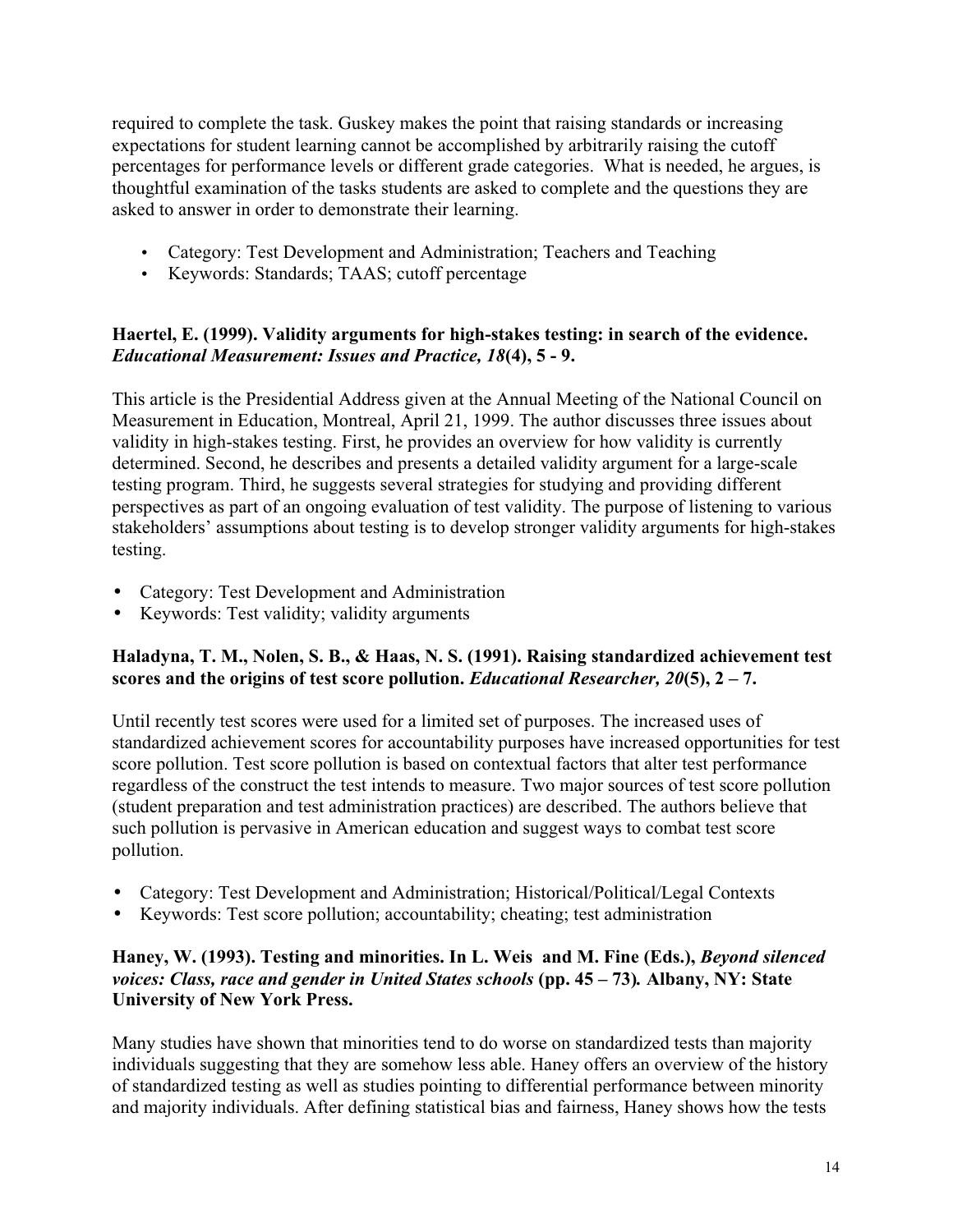themselves are not generally biased against minorities but that educational systems that promote differential tracks and expectations are. Relying solely on standardized tests for promotion or other educational systems is therefore biased against minorities. Haney suggests using a combination of course grades and tests for such purposes.

- Category: Student Achievement/Special Populations
- Keywords: Minorities; differential performance; test bias; fairness

## **Haney, W. (2000, August 19). The myth of the Texas miracle in education.** *Education Policy Analysis Archives, 8***(41).** http://epaa.asu.edu/epaa/v8n41/part1.htm

Haney outlines evidence to show that the reported "miracle" of educational reform in Texas along with the implementation of the Texas Assessment of Academic Skills (TAAS) testing system is in actuality a myth and illusion. Haney outlines in 8 parts the Texas story. After an introduction, part 2 provides an overview of educational reform in Texas from 1970 to the present. Part 3 provides an overview of reported positive results. Part 4 exposes several areas of negative impact of TAAS. Part 5 continues this analysis with a special look at the dropout rates. Part 6 describes educators' perspectives on the TAAS. Part 7 provides other compelling evidence on student achievement or lack of it in Texas. Part 8 outlines several lessons learned from similar reform efforts in other states. Additionally, the full text of Judge Prado's ruling in a Mexican American Legal Defense and Education Fund (MALDEF) lawsuit, *GI Forum v. Texas Education Agency,* is provided in the appendix along with documentation of summary arguments made by the two sides in the case. The author was an expert witness for MALDEF.

- Category: Curriculum and Instruction; Student Achievement/ Special Populations
- Keywords: Texas; TAAS; legal issues; drop-out rates; teacher perspectives

## **Haney, W., Madaus, G., & Lyons, R. (1993***). The fractured marketplace for standardized testing***. Boston: Kluwer Academic Publishers.**

The book scrutinizes the commercial aspect of testing and the effects of the marketplace on the quality of tests and test use. The authors find that monopoly markets prevail in some segments of the marketplace while in others small numbers of firms have oligopolistic control. The analysis ends with data from 1992, but the authors argue that the most relevant result of the book lies in the lesson that more care must be taken to avoid continuing to rely on imperfect test instruments arising from a highly fractured test market.

- Category: Test Development and Administration
- Keywords: Test validity; standardized testing industry; costs of testing; legislation; test preparation

## **Harman, S. (2000). Resist high-stakes testing!: High stakes are for tomatoes.** *Language Arts, 77***(4), 332.**

Harman describes ways in which educators are disenfranchised and frustrated by the implementation of standardized testing and suggests one course of action is a protest and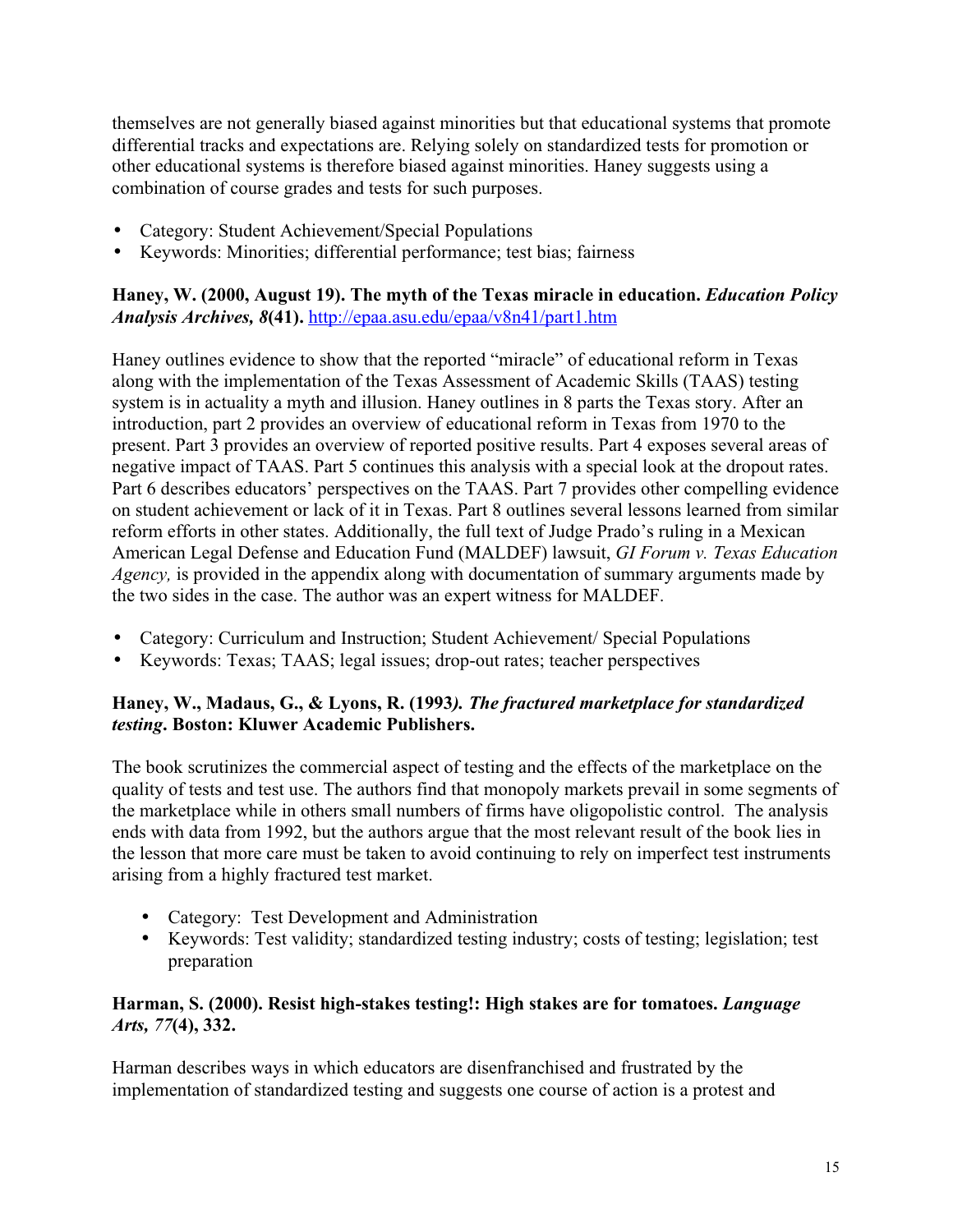resistance strategy. Suggestions on methods of resistance, as well as organizations and individuals that can be contacted to promote this effort, are included.

- Category: Historical/Political/Legal Contexts
- Keywords: Resistance; authentic assessment

## **Hauser, R. M. (2000).** *Should we end social promotion? Truth and consequences.* **(ERIC Document Reproduction Service No. ED445015) http://www.law.harvard.edu/groups/civilrights/conferences/testing98/drafts/hauser.html**

This paper reviews current practices of grade retention in elementary and secondary schools and recent proposals for test-based grade promotion and retention. The author concludes there is no evidence to suggest that new retention policies will be coupled with new remediation efforts that would offset the well-established negative effects of retention.

- Category: Student Achievement/ Special Population; Curriculum and Instruction
- Keyword: Educational policy; social promotion; age grade placement; elementary secondary education; gender; ethnicity

## **Herman, J. L., & Golan, S. (1993). The effects of standardized testing on teaching and schools.** *Educational Measurement: Issues and Practice, 12***(4), 20 - 25, 41 - 42.**

This study looks at the effects of standardized testing on teaching and learning processes in upper elementary classrooms in eleven districts in nine states. Survey responses received from 341 teachers reveal information about the pressure that teachers feel to improve test scores and the amount of time teachers spend on test preparation. The authors conclude that the presence of standardized testing has a substantial effect on the kinds of teaching and learning that go on in schools especially in schools that serve low-SES students.

- Category: Teachers and Teaching; Student Achievement/ Special Populations; Curriculum and Instruction
- Keywords: Teacher attitudes; instructional practices; social class

## **Hesch, R. (2000). Mass testing and the underdevelopment of inner-city communities.** *The Alberta Journal of Educational Research, 46***(1), 49 – 64.**

Hesch argues that the standardized testing movement contributes to the decline of inner-city communities. He examines how mass testing reduces teachers' abilities to respond to inner-city students needs and to utilize effective and culturally sensitive approaches to teaching and learning. Finally, he provides arguments for and against standardized testing as well as efforts by parents and teachers to resist standardized testing as a means to educational equality.

- Category: Historical/Political/Legal Contexts; Student Achievement/Special Populations
- Keywords: Manitoba; social class; inner cities; student achievement; culture; resistance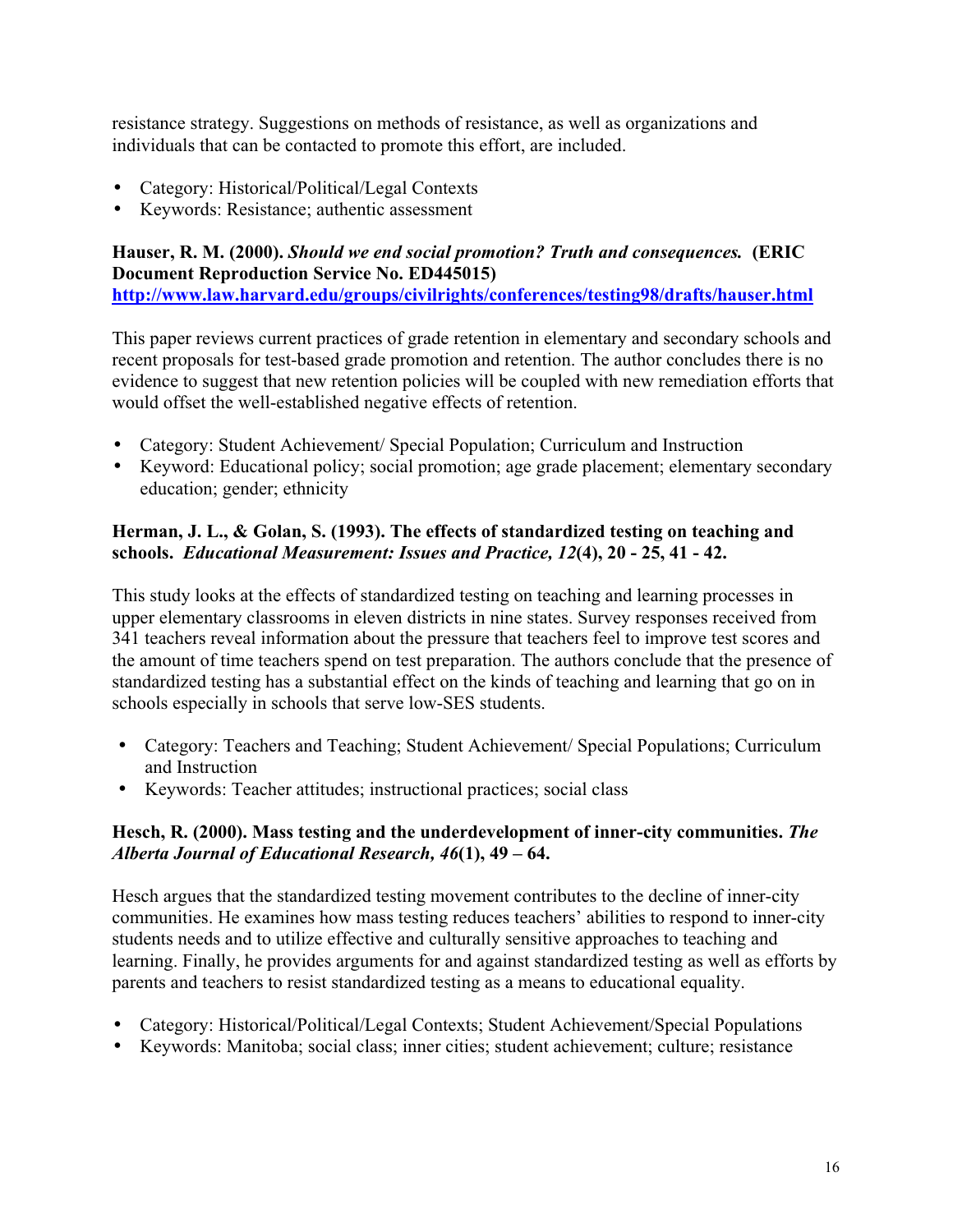## **Hess, F. M., & Brigham, F. (2000). None of the above: The promise and peril of high-stakes testing.** *American school board journal, 187***(1), 26 – 29.**

The authors believe that current accountability practices cannot coexist within the traditional culture of education. Hess and Brigham weigh the costs and benefits of instituting high stakes reform and consider the potential to increase equity, the impact on the curriculum, and the ability to track and evaluate teachers and staff based on student performance. They are concerned that though the standards may improve education as a whole, they may also negatively impact poor and minority students, detract from teacher morale, and waste educational resources.

- Category: Curriculum and Instruction; Student Achievement/ Special Populations
- Keywords: Accountability measures; evaluation; poor students; minority students

## **Heubert, J. P. (2001).** *High-stakes testing: Opportunities and risks for students of color, English-language learners, and students with disabilities.* **The Civil Rights Project, Boston, MA: Harvard University.**

http://www.law.harvard.edu/civilrights/conferences/SpecEd/moreinfo.html

This article examines both the opportunities and risks inherent within the standards and highstakes testing movements for students within specific populations. The extent of graduation and promotion testing in the U.S and of high-stakes testing is discussed. Norms of appropriate test use and elements of sound testing policies are described. The article concludes with recommendations regarding the use of tests for high-stakes purposes including: refrain from using high-stakes tests until schools are actually teaching relevant knowledge; ensure that the high-stakes test is valid for its intended purpose; and avoid "either-or" decisions through effective early intervention.

- Category: Student Achievement/ Special Populations
- Keywords: Standards movement; promotion; graduation; drop-out rates; "world-class" standards

## **Heubert, J. P., & Hauser, R. M. (Eds.) (1999).** *High stakes: Testing for tracking, promotion, and graduation.* **Washington, DC: National Academy Press.**

This book addresses how the testing environment is affecting students' performance and achievement within a cultural context--socioeconomic and political. The book is divided into three parts: context, interpreting and assessing results, and ensuring appropriate uses of tests.

- Category: Historical/Political/Legal Contexts ; Student Achievement/ Special Populations
- Keywords: Tracking; assessment; policy; legality; special learners

## **Hilliard, A.G., III. (2000). Excellence in education versus high-stakes standardized testing.** *Journal of Teacher Education, 51***(4), 293 - 304.**

Hilliard believes that quality, skilled teachers are being sidelined in favor of a high stakes testing curriculum. Hilliard contends that high standards in public education are important and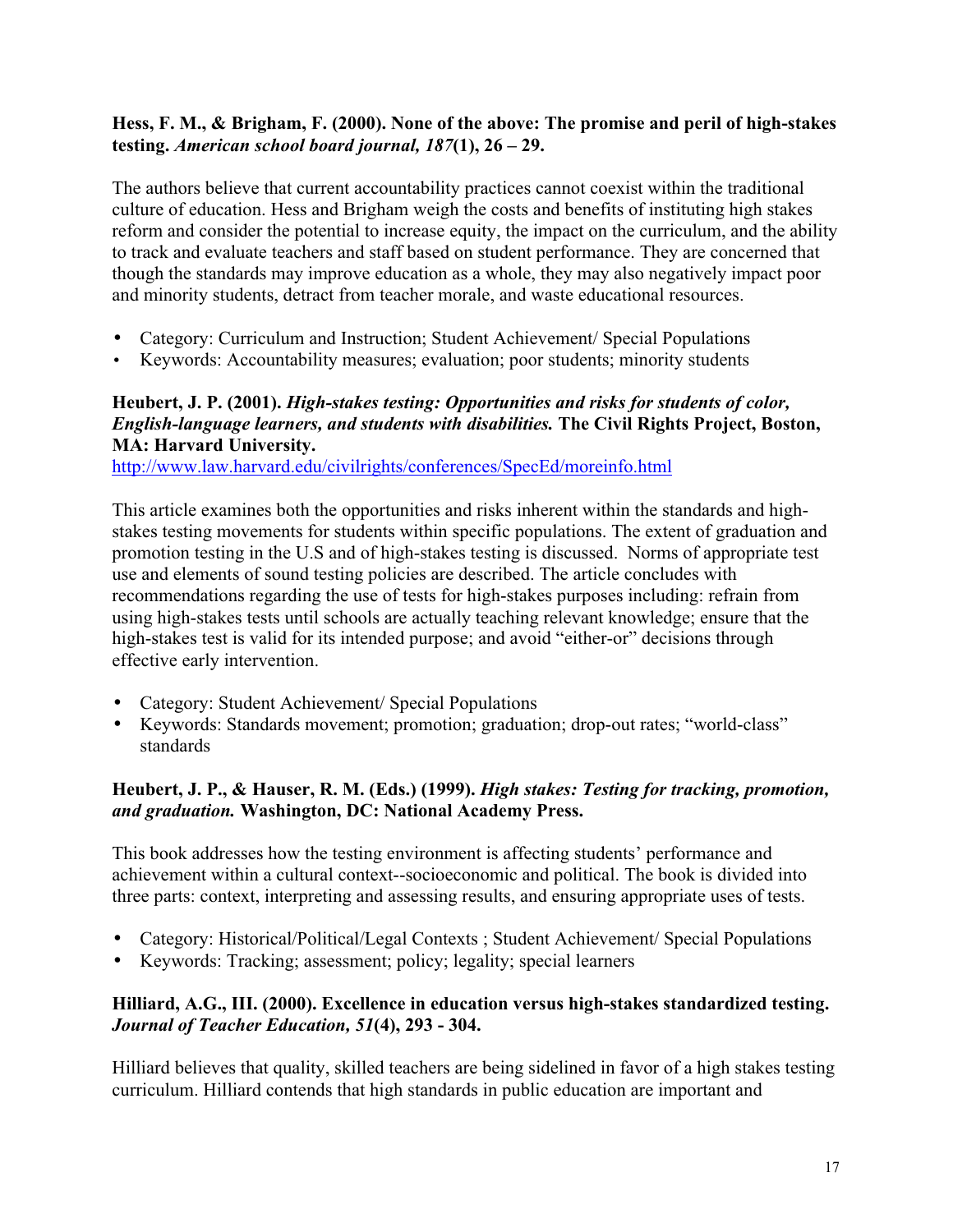necessary; however, he does not believe that high standards equate to high stakes. He argues that abuses of minorities and the poor, especially through the constructs of IQ and intelligence, are still very much alive in our culture. Also examined in this article are the effects of teacher certification testing—overwhelmingly teachers who score lower on certification tests are the teachers working in the poorest, lowest scoring districts.

- Category: Teachers and Teaching; Curriculum and Instruction
- Keywords: Intelligence; minorities; social class; teacher certification tests

## **Hoffman, J. V., Assaf, L. C., & Paris, S. G. (2001). High-stakes testing in reading: Today in Texas, tomorrow?** *The Reading Teacher, 54***(5), 482 – 93.**

This study examines the ways the Texas Assessment of Academic Skills (TAAS) has effected the practices of professional educators and whether the presence of high-stakes assessment was thought to threaten or compromise good teaching. The participants include teachers, curriculum supervisors, and reading specialists who are all members of the Texas State Reading Association (TSRA). A survey covering topics ranging from general attitudes, test preparation, to the effects of TAAS on students was sent to 750 participants. The analysis is based on the survey data from 200 returned surveys. The overall findings support other studies that report the negative effects of high-stakes testing on teaching and learning. Specific steps are offered to recapture excellence in teaching and to challenge high-stakes reform efforts, especially with regards to reading.

- Category: Teachers and Teaching; Curriculum and Instruction
- Keywords: Texas; TAAS; reading assessment; negative effects

## **Hollenbeck, K., Tindal, G., & Almond, P. (1988). Teachers' knowledge of accommodations as a validity issue in high-stakes testing.** *Journal of Special Education, 32***(3), 175 – 83.**

This pilot study determined the extent of knowledge possessed by general education and special education teachers regarding allowable accommodations on state assessment exams for students with disabilities. Also studied was "how accommodation choices influence the validity of decisions resulting from this assessment." Test modifications and test accommodations are not synonymous according to the authors. Accommodations do not change the test, rather they are used as a tool for comparing students. Modifications on the other hand, do change the exam and the exam's administration. The authors conclude that there is a need—at the local and state level—for pre-service and in-service training for educators regarding acceptable accommodations.

- Category: Student Achievement/ Special Populations
- Keywords: Accommodations; modifications; teacher knowledge; "teachers as measurement experts"; survey

**Holman, L. J. (1995, April).** *Impact of ethnicity, class, and gender on achievement of border area students on a high-stakes examination.* **Paper presented at the Annual Meeting of the American Educational Research Association, San Francisco (ERIC Document Reproduction Service No. ED384627)**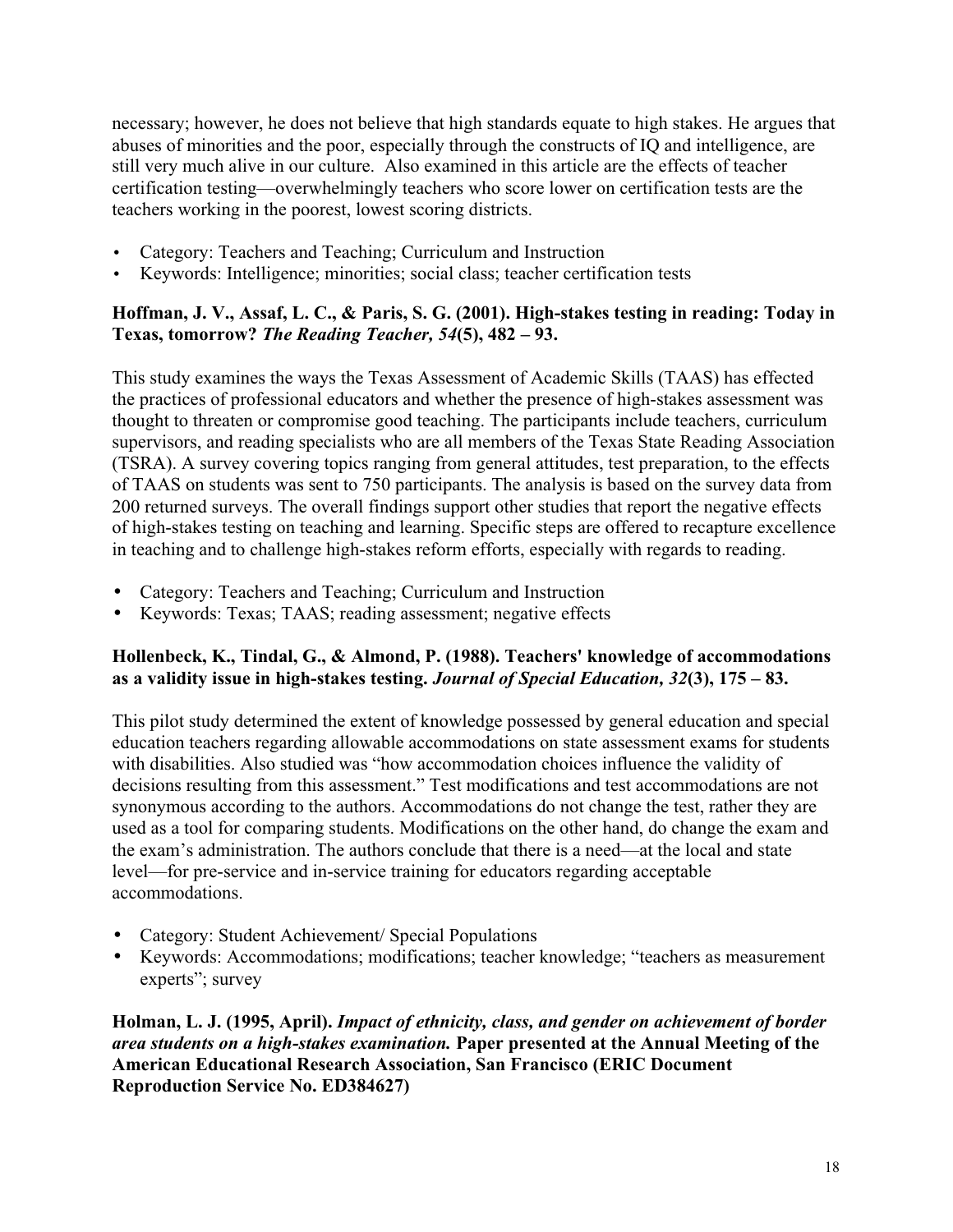This study explores whether student characteristics such as ethnicity, socioeconomic status, and gender are predictive of their status on the Texas Assessment of Academic Skills (TAAS) competency exam. The sample for this study was 363 randomly selected  $5<sup>th</sup>$  grade students from the El Paso Independent School District. The findings suggest that ethnicity and class are significant variables for predicting student test performance. Several recommendations are offered.

- Category: Student Achievement/ Special Populations
- Keywords: Texas; TAAS; ethnicity; socioeconomic class; gender; elementary students

## **Holmes, D. & Darmon, S. (2000).** *LEP Students and High Stakes Assessment***. National Clearinghouse for Bilingual Education.**

**http://www.ncbe.gwu.edu/ncbepubs/reports/highstakes/index.htm**

This report summarizes what tests are administered to limited English proficient students across the country, the challenges of including LEP students in mandated high stakes testing, the accommodations made for LEP students, and case studies of testing practices and issues for LEP students in many different states.

- Category: Student Achievement/Special Populations
- Keywords: Limited English proficiency; testing accommodations

## **Howe, H. (2000). High-stakes trouble.** *American School Board Journal, 187***(5), 58 – 59.**

In this article Howe explains his response to an earlier published article regarding improving student performance for those children who come from poverty-stricken backgrounds. Howe believes that schools, by themselves, cannot increase performance through high stakes; education and attention relating to circumstances outside the academic arena must also be addressed.

- Category: Student Achievement/ Special Populations
- Keywords: Poverty; labeling

## **Huber, R. A., & Moore, C. J. (2000). Educational reform through high stakes testing--don't go there.** *Science Educator, 9***(1), 7 – 13.**

North Carolina's ABCs of Public Education is outlined in this report. The focus is science reform and instruction in grades K-8. Also included is an overview of the words which define the acronym "ABC": Accountability; Basic (subjects); and Control (of curriculum and instruction at the local level.) Rewards and punishments—the stakes— for teachers associated with the New ABCs are examined, as are issues of equity surrounding science education and issues of excellence. It is the belief of the authors that science educators, nationally, should take notice and take warning of the New ABC's program.

- Category: Teachers and Teaching; Curriculum and Instruction
- Keywords: North Carolina; New ABCs of Public Education; rewards and punishments; equity and excellence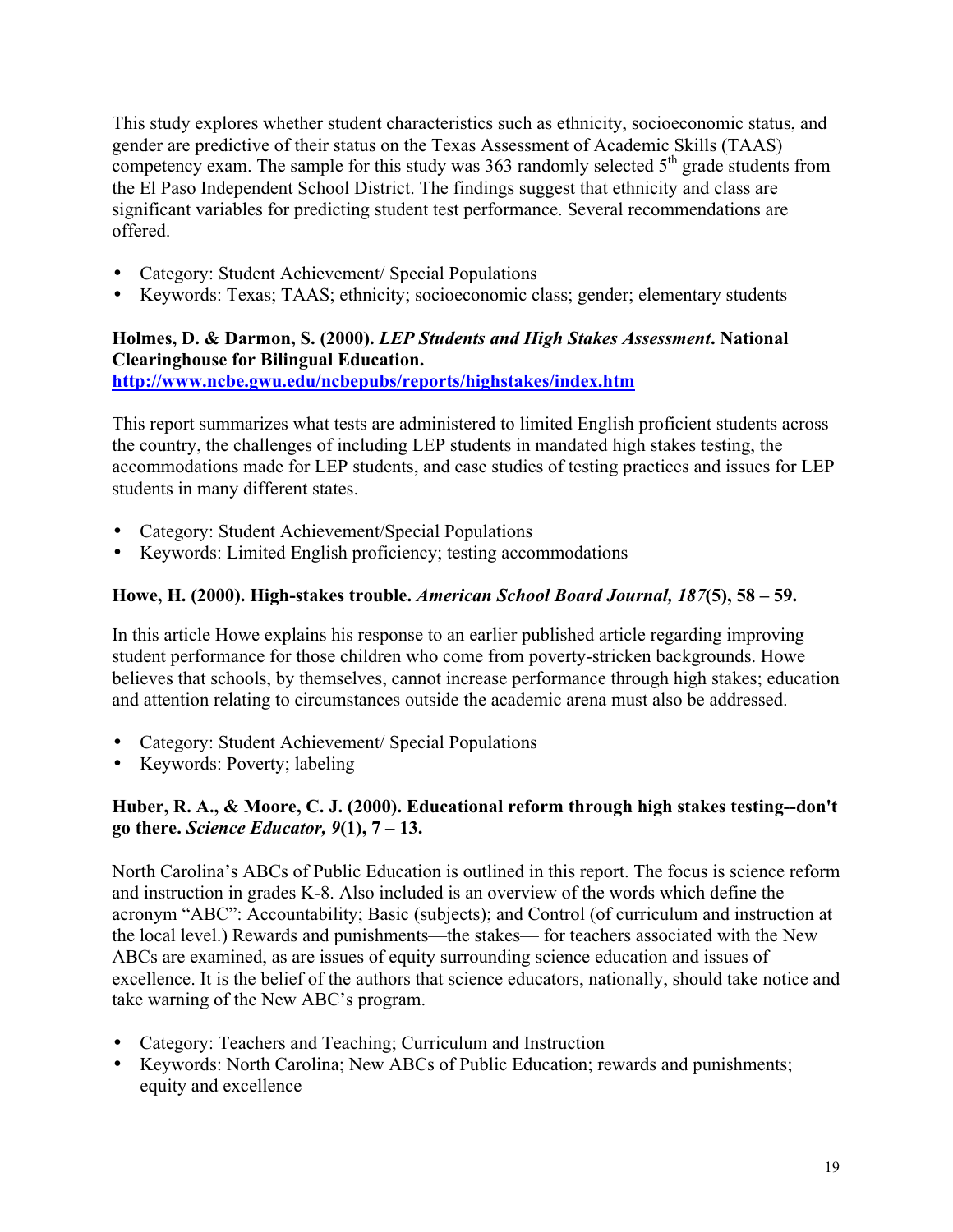#### **Jacob, B. A., & Levitt, S. D. (2001).** *Rotten apples: An investigation of the prevalence and predictors of teacher cheating.* http://economics.uchicago.edu/download/teachercheat61.pdf

As the stakes associated with standardized testing increase, there is a rising concern that teachers and administrators may feel compelled to cheat either in the way they administer the test or by altering student responses afterwards. In this study, Jacob and Levitt develop an algorithm for detecting teacher cheating on standardized tests. Using data from the Chicago Public Schools, the authors examine the question-by-question answers provided by students in grade 3 through 7 on the Iowa Test of Basic Skills (ITBS) for the years 1993-2000. Cheating is determined through two measures: unexpected test score fluctuations and unusual answer strings for students within a classroom. The authors found over 1,000 separate instances of classroom cheating which represents 4-5% of all classrooms in that district.

- Category: Test Development and Administration
- Keywords: cheating; ITBS; Chicago

## **Jenkins, J. A. (1993, April).** *Can quality program evaluation really take place in schools?* **Paper presented at the Annual Meeting of the American Educational Research Association, Atlanta, GA. (ERIC Document Reproduction Service No. ED397067)**

Addressed in this paper is the accuracy of high stakes assessments. Jenkins explores whether high stakes assessment results are misleading due to extraneous factors. Some of the major problems with high stakes assessment he addresses are: lack of formal education regarding educational assessment; tests not being properly administered; possible lack of student motivation; students not prepared w/ test taking skills; and attention being paid only to scores. Jenkins includes changes that must be implemented before assessment reform will be successful.

- Category: Test Development and Administration
- Keywords: Test administration; measurement; student motivation

## **Jennings, J. F. (1998).** *Why national standards and tests?: Politics and the quest for better school.* **Thousand Oaks: Sage.**

This book provides a behind-the-scenes look at how Congress and the Executive Branch have dealt with the issue of national standards and tests. Jennings reviews the major debates about the appropriateness of national standards and tests for all American schools. The author includes an account of how business and government leaders encouraged setting higher standards. Jennings finds that the debates between 1989 and 1997 showed that the idea of national standards and testing is controversial, but asserts that national action is needed in schools and setting higher standards has helped the country develop better schools.

- Category: Historical/Political/Legal Contexts
- Keywords: Goals 2000; Goals 2002; educational reform; national education goals; ESEA

## **Jett, D. L., & Schafer, W. D. (1993, April).** *High school teachers' attitudes toward a statewide high stakes student performance assessment.* **Paper presented at the Annual Meeting of the**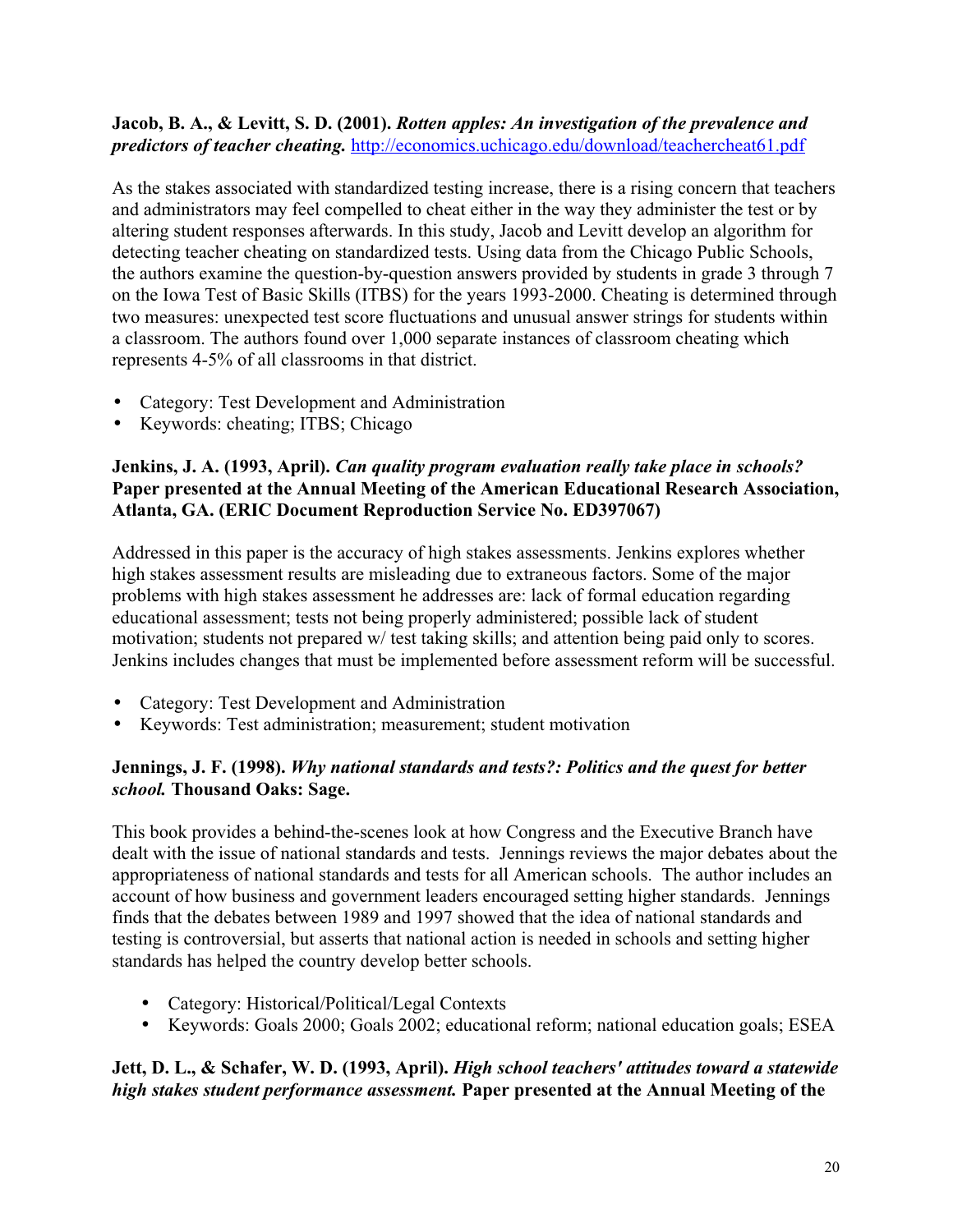## **American Education Research Association, Atlanta, GA. (ERIC Document Reproduction Service No. ED357373)**

A survey was sent to 1,220 Maryland high school teachers on their attitudes toward the Maryland Writing Test. The authors conclude that overall (97%) teachers have favorable attitudes toward the test but that English language arts teachers place significantly more importance on the test than do teachers of mathematics, science, and social studies. Teachers generally agree, however, on characteristics they consider most important and least important suggesting that fairness is of prime importance to all high school Maryland teachers.

- Category: Teachers and Teaching
- Keywords: Maryland; Maryland Writing Test; high school; teachers' attitudes

## **Johnson, E., Kimball, K., Olson Brown, S., & Anderson, D. (2001). A statewide review of the use of accommodations in large-scale, high-stakes assessments.** *Exceptional Children, 67***(2), 251 - 264.**

Current standards-based reform efforts aim to educate all children including special education students. Advocates for students with disabilities support the inclusion of students with disabilities in state-mandated assessments and while most states provide accommodations for such inclusion, the psychometric, legal, and practical challenges of such inclusion are not well researched. This review finds that accommodations are provided but in ways that are inconsistent across districts and/or states. Specifically, the accommodations procedures used for the Washington Assessment for Student Learning (WASL) for  $4<sup>th</sup>$  and  $7<sup>th</sup>$  grade in 1998 are examined. These researchers conclude that the accommodations provided do not appear to place students in need of accommodations at an advantage over other students but do raise questions for discussion as to the ways various accommodations are determined and implemented.

- Category: Student Achievement/ Special Populations; Test Development and Administration
- Keywords: WASL; students with disabilities; test accommodations; test bias

## **Jones, M. G., Jones, B. D., Hardin, B., Chapman, L., Yarbrough, T., & Davis, M. (1999). The impact of high-stakes testing on teachers and students in North Carolina.** *Phi Delta Kappan, 81***(3), 199 – 203.**

The public school system in North Carolina and their high-stakes testing environment are focused on in this piece. The focus of this plan is improving student performance through high stakes testing; school-based accountability (through a reward system); and increased local control. Researchers conducted a statewide survey of the opinions of teachers effected by this new legislation. The survey addresses how pedagogy has changed since the implementation of the latest reforms.

- Category: Teachers and Teaching; Curriculum and Instruction
- Keywords: North Carolina; accountability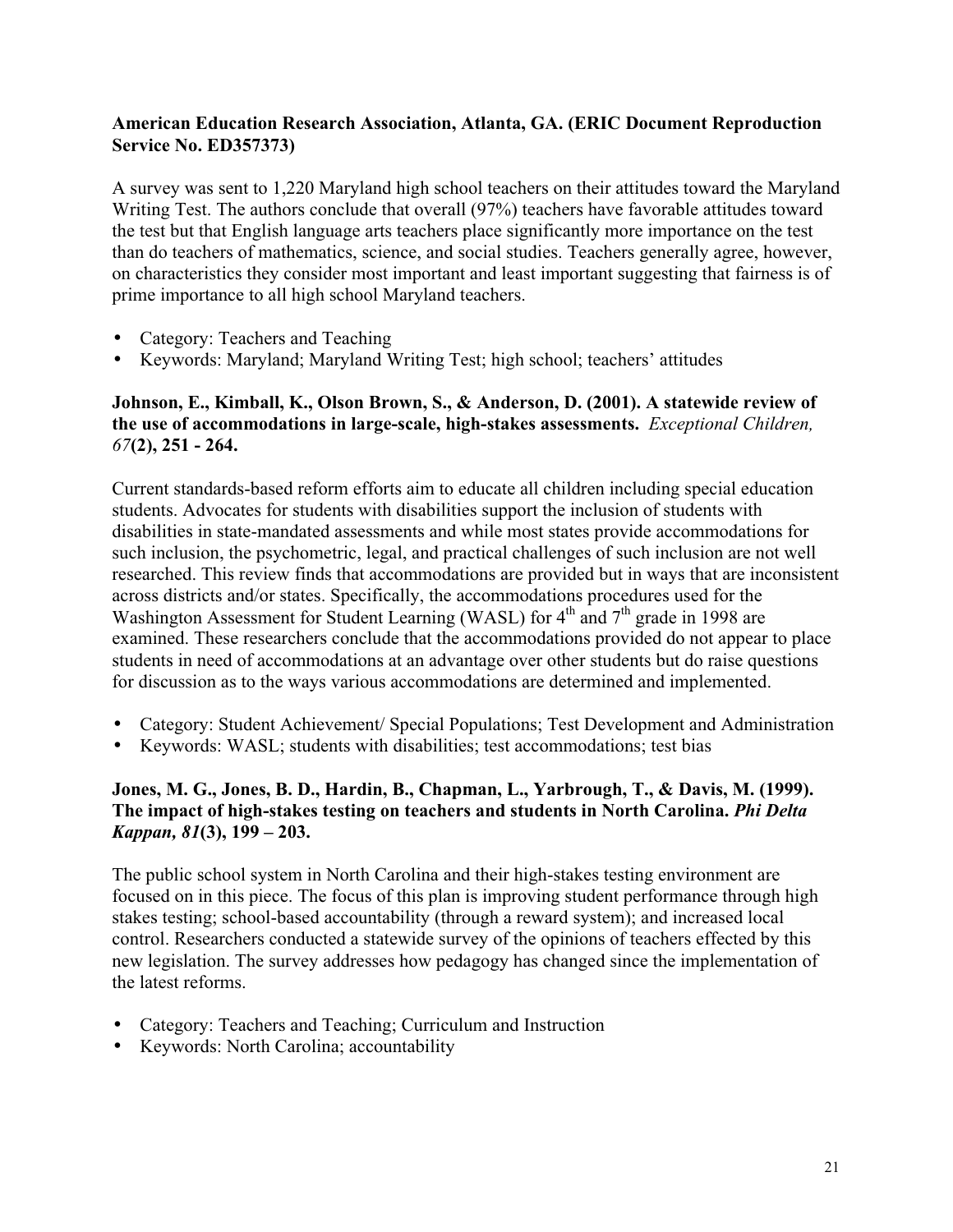## **Kane, M. (1994). Validating the performance standards associated with passing scores.** *Review of Educational Research, 64***(3), 425 – 61.**

The validity of test-based decisions is dependent on the appropriateness of the passing score and its relationship to the performance standard the test is designed to measure. Therefore validity is dependent on the interpretation of test scores not on the test item itself. This article outlines various approaches to the validation of performance standards, the setting of passing scores, and the assumptions upon which these are based. Kane then outlines the kind of evidence used to validate score interpretations providing the strengths and weaknesses of each.

- Category: Test Development and Administration
- Keywords: Performance standards; passing scores; score validation; arbitrariness of standards

**Kannapel, P. J., Coe, P., Aagaard, L., Moore, B. D., & Reeves, C. A. (2000). Teacher responses to rewards and sanctions: Effects and reactions to Kentucky's high-stakes accountability program. In B. L. Whitford & K. Jones (Eds.),** *Accountability, assessment, and teacher commitment: Lessons from Kentucky's reform efforts* **(pp. 127 – 146). Albany, NY: State University of New York Press.**

Under the Kentucky Education Reform Act (KERA) schools are expected to achieve predetermined levels of improvement on state-mandated assessments or face sanctions. On the other hand, teachers who raise scores beyond the goal set by the state are eligible for financial rewards. This longitudinal study tracked the implementation of KERA in 20 Kentucky schools in four rural school districts from 1990-2000. School observations as well as open-ended interviews were used to gather how accountability measures were influencing school practices and how educators and parents perceived KERA. School effects such as more writing in classrooms and more use of open-response questions on classroom tests were noticed. Another effect was the addition of an arts and humanities curriculum rarely covered in rural schools but assessed on the Kentucky Instructional Results Information System (KIRIS). However, the primary effect was that educators were more interested in bringing test scores up than in promoting higher levels of learning and that the use of rewards and punishments may have decreased rather than increased teacher motivation.

- Category: Teachers and Teaching; Curriculum and Instruction
- Keywords: Kentucky; KERA; KIRIS; teacher rewards; accountability measures; student achievement

## **Kaplan, L. S., & Owings, W. A. (2001). How principals can help teachers with high-stakes testing: One survey's findings with national implications.** *NASSP Bulletin, 85***(622), 12 – 24.**

Teachers are intrinsically involved in the high-stakes testing movement. Therefore, understanding how they perceive the high-stakes testing efforts and how they understand their role and the principal's role in these efforts is important. In this study, 700 Virginia teachers were surveyed on their perceptions of the effects of high-stakes testing on teaching and learning. The results suggest that teachers have mixed feelings about the high-stakes testing movement.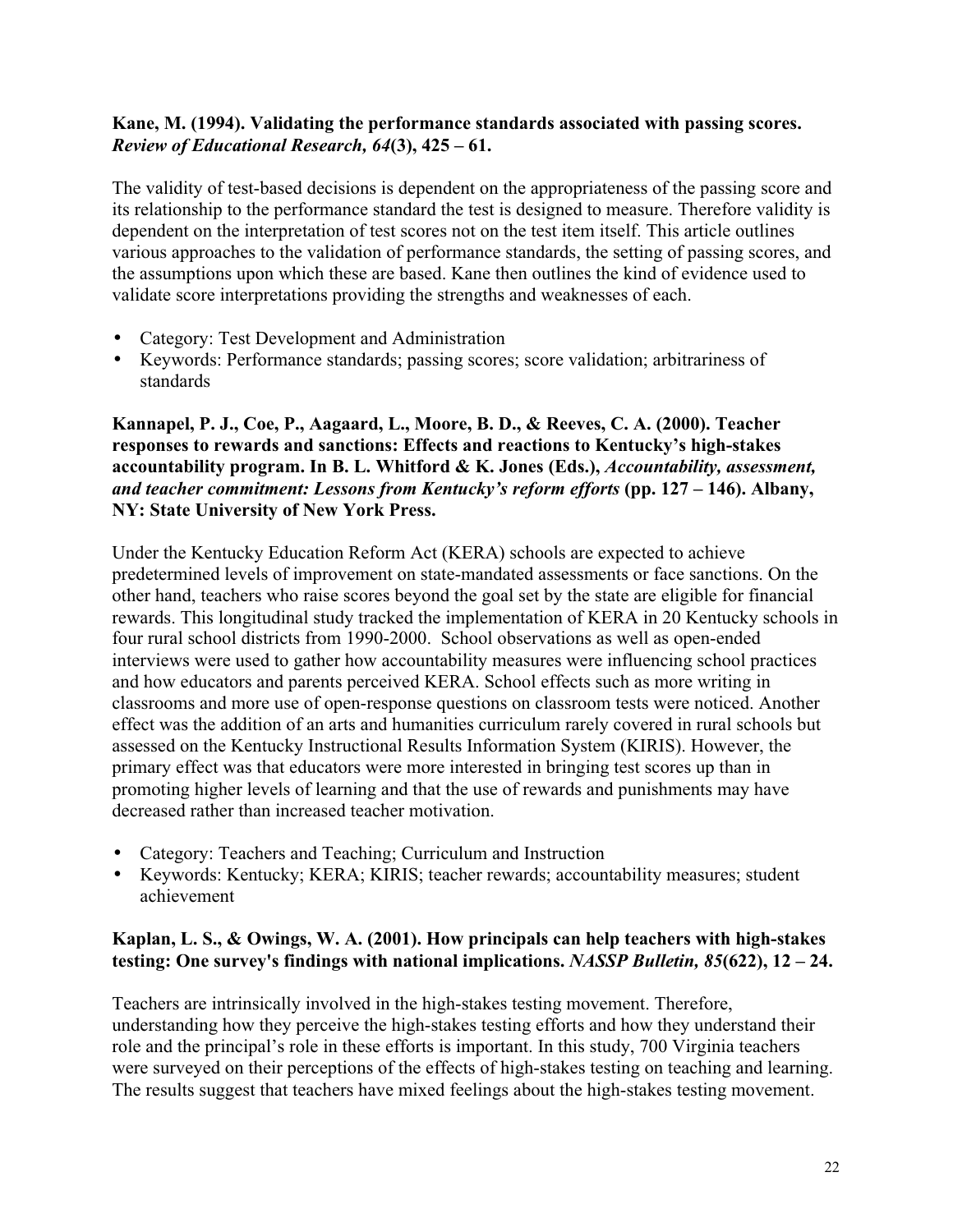Teachers were more likely to show support for standards-based, high-stakes testing when instructional best practices exist, when assessment is built into instruction, and when weaker students are given support and opportunities to learn. Teachers were less likely to support standards-based, high-stakes testing when they felt their leaders were ambivalent and/or when they valued more authentic learning experiences for students.

- Category: Curriculum and Instruction; Teachers and Teaching
- Keywords: Teachers' perceptions; survey; Virginia

## **Ketter, J., & Pool, J. (2001). Exploring the impact of a high-stakes direct writing assessment in two high school classrooms.** *Research in the Teaching of English, 35***(3), 344 - 393.**

This study examines the impact of a direct writing assessment on two high school English classes. The Maryland Writing Test (MWT) has been a mandated graduation requirement since 1990. Through observations and interviews, this study examines how the test influences the teachers' beliefs about writing instruction as well as their strategies for teaching writing. It also explores how students who did not pass the test respond to these instructional strategies. The authors conclude that an emphasis on the test minimizes teachers' abilities to respond effectively to individual students' inabilities to understand the test questions and reinforce a narrow, limited writing curriculum.

- Category: Teachers and Teaching; Student Achievement/ Special Populations
- Keywords: Maryland; writing instruction; narrowing the curriculum

## **Kher-Durlabhji, N., Lacina-Gifford, L. J., Carter, R. B. & Jones, R. (1995). Preservice teachers' views on standardized testing practices.** *Research in the Schools, 2***(1), 35 – 40.**

This study focuses on student teachers' perceptions of test preparation practices used in schools, specifically in terms of the frequency and appropriateness of their use. Responses on close-ended questionnaires from 268 pre-service teachers are analyzed in terms of whether or not participants felt likely to use a particular strategy and whether they thought it was appropriate to do so. The authors found a strong correlation between the likelihood of use and the ethicalness of a strategy.

- Category: Teachers and Teaching
- Keywords: Pre-service teachers; score enhancing strategies; ethics

## **Kiger, D. (1997). Using staff values to develop assessment principles for high-stakes testing.** *ERS-Spectrum, 15***(2), 35 – 40.**

This study examined the degree to which staff in a particular district agreed with certain assessment principles and deemed them important. Kiger speaks to the importance of aligning assessment guidelines with the "values of the school districts," since testing results are being used not just to evaluate student performance, but also to evaluate staff and curriculum performance. The study illustrates that staff supported principles and the district's current assessment program were not necessarily consistent. Also discussed in this study were the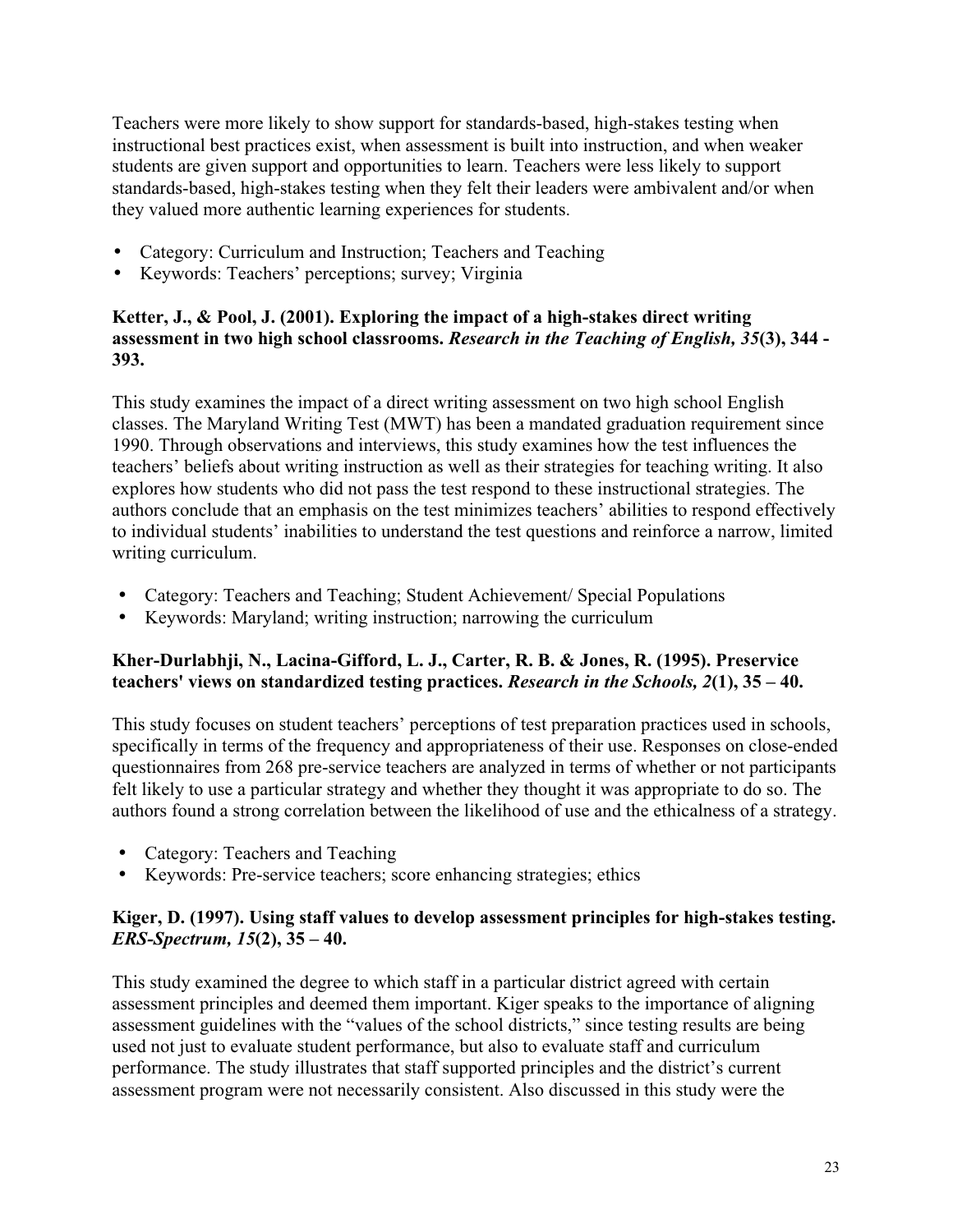benefits of incorporating informed community members (stakeholders) in assessment development.

- Category: Curriculum and Instruction
- Keywords: Assessment development; staff perceptions; districts; community

## **Klein, S. P., Hamilton, L. S., McCaffrey, D. F., & Stecher, B. M. (2000, October 26). What do test scores in Texas tell us?** *Education Policy Analysis Archives, 8***(49).** http://olam.ed.asu.edu/epaa/v8v49/

One of the reasons the high-stakes testing program in Texas, the Texas Assessment of Academic Skills (TAAS), has received so much attention is because of the reported large gains made by students. This study examines to what extent these reported scores are providing an accurate picture of student achievement in Texas. Comparison with student gains on the National Assessment of Educational Progress (NAEP) is provided as one way to assess the validity of Texas students' achievement gains. The authors conclude by raising serious questions about the validity of the gains in TAAS scores.

- Category: Test Development and Administration; Student Achievement/ Special Populations
- Keywords: Texas; TAAS; NAEP; gains; validity

## **Kohn, A. (2000a).** *The case against standardized testing: raising the scores, ruining the schools***. Portsmouth, NH: Heinemann**

Kohn addresses the arguments in favor of standardized testing in a question-answer format. He places politics and decisions based on them as the driving force behind standardized testing. Kohn argues that recent research explains how little test results reveal about learning and how little they "close the gap" for low-income and minority students. He concludes with an appeal to teachers, parents, and students to take action in rethinking standardized testing and its role in education.

- Category: Curriculum and Instruction; Student Achievement/Special Populations
- Keywords: minority students; standards; SAT; MAT; TAAS; ACT; CAT

## **Kohn, A. (2000b). Burnt at the high stakes.** *Journal of Teacher Education, 51***(4), 315 - 327.**

In this article Kohn examines how and why standardized testing patterns have evolved. He discusses fairness concerns, as well as effects on instruction and students. Also studied are the different components of standardized testing: formats (norm-referenced and multiple choice); time constraints; frequency of exams; and age of students being subjected to high stakes testing environments. Kohn also takes an intensive look at the current system of rewards and punishments accompanying the high stakes movement by examining the outcomes and repercussions associated with such a system. It is Kohn's contention that the standards movement is especially harmful to poor, minority students.

• Category: Student Achievement/ Special Populations; Curriculum and Instruction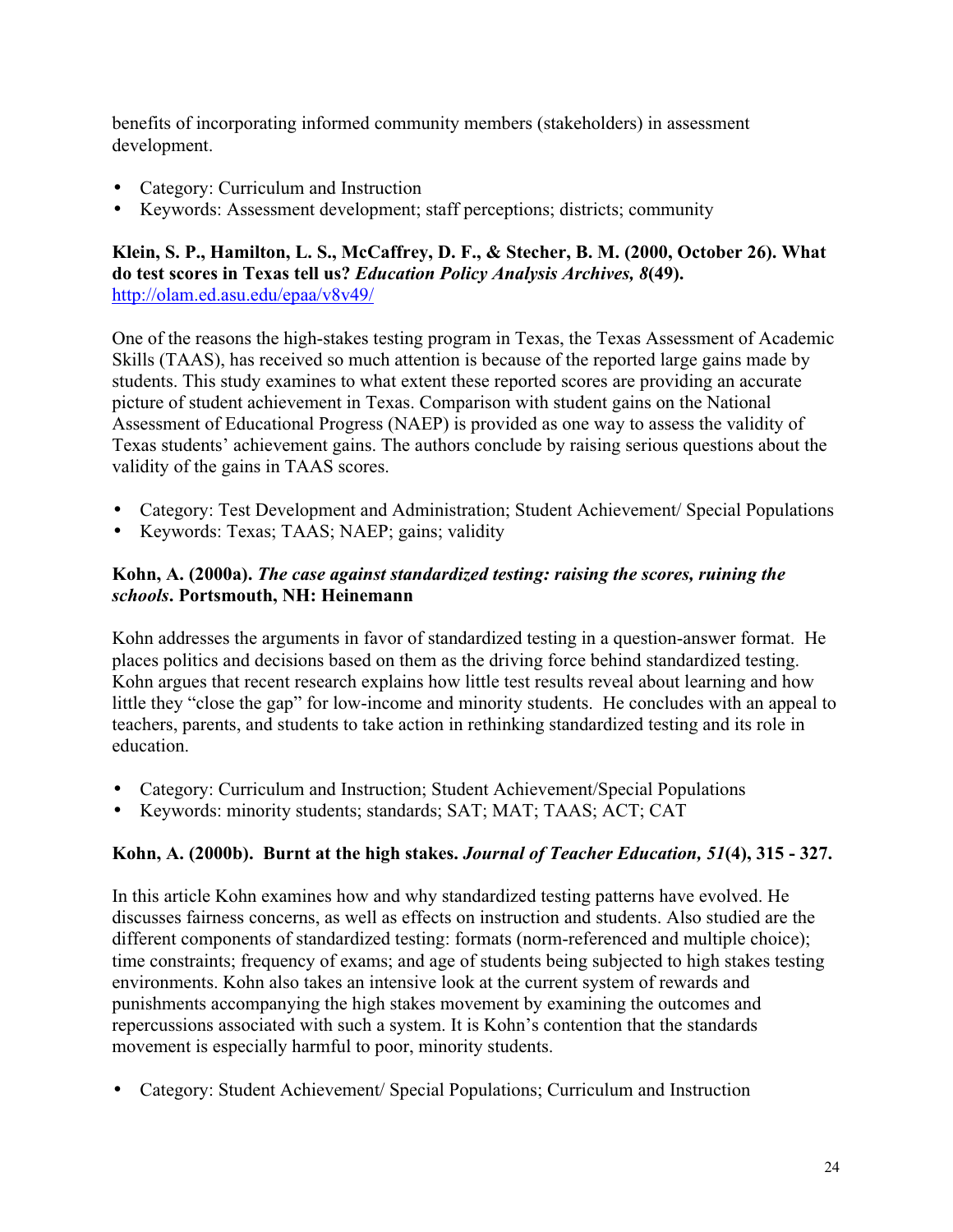• Keywords: Rewards, punishment, minority students, fairness; norm-referenced tests

#### **Koretz, D. M. (1992). What happened to test scores, and why.** *Educational Measurement: Issues and Practice, 11***(4), 7 – 11.**

The author addresses two issues: "what has happened to the achievement of American students in recent decades, and what do we know about the causes of trends in scores?" Koretz discusses trends from World War II on, including the declines on achievement tests during the 1960s and 1970s and the upturn from roughly 1974 through 1980. The author investigates the trends' pervasiveness, timing or the "cohort effect", and differences among subject areas to find clues to understanding the broad patterns of trends in achievement on standardized tests. Koretz concludes that as the importance of test scores in the public debate continues to grow the misuse of test data will increase.

- Category: Test Development and Administration
- Keywords: SAT; Achievement trends; Minority students; NAEP

#### **Koretz, D. M., Linn, R. L., Dunbar, S. B. & Shepard L. A. (1991, April).** *The effects of highstakes testing on achievement: Preliminary findings about generalization across tests.* **Paper presented at the Annual Meeting of the American Educational Research Association, Chicago, IL. (ERIC Document Reproduction Service No. ED340730).**

The purpose of this study was to determine whether an increase in achievement test scores extended beyond performance on that particular test to other comparable tests. The sample for this study is 840 third graders from 36 schools in a large, high-poverty and high-minority urban district. The districts' test score results for two tests in 1990 are compared to a third test given by the researchers. Overall, the results suggest that students do not generalize well from one test to another, but that they do generalize better in reading than in math. The study also raises concerns about the effects of high-stakes tests on the quality of instruction.

- Category: Student Achievement/ Special Populations; Curriculum and Instruction
- Keyword: Student performance; elementary; math; reading

## **Landman, J. (2000).** *A state-mandated curriculum, a high-stakes test: One Massachusetts high school history department's response to a very new policy context.* **(ERIC Document Reproduction Service No. ED440915)**

This is a case study of one high school's history department's response to the new Massachusetts' history and social studies standards and tests. Over a period of a year, several teachers and administrators were interviewed so that responses were given before and after test administration and before and after test score releases. The study describes the teachers and administrators responses and the changes implemented in the history department to address the state-mandated standards. Landman highlights the positive and negative consequences of the history department's attempts to align their curriculum with the Massachusetts' state standards.

• Category: Teachers and Teaching; Curriculum and Instruction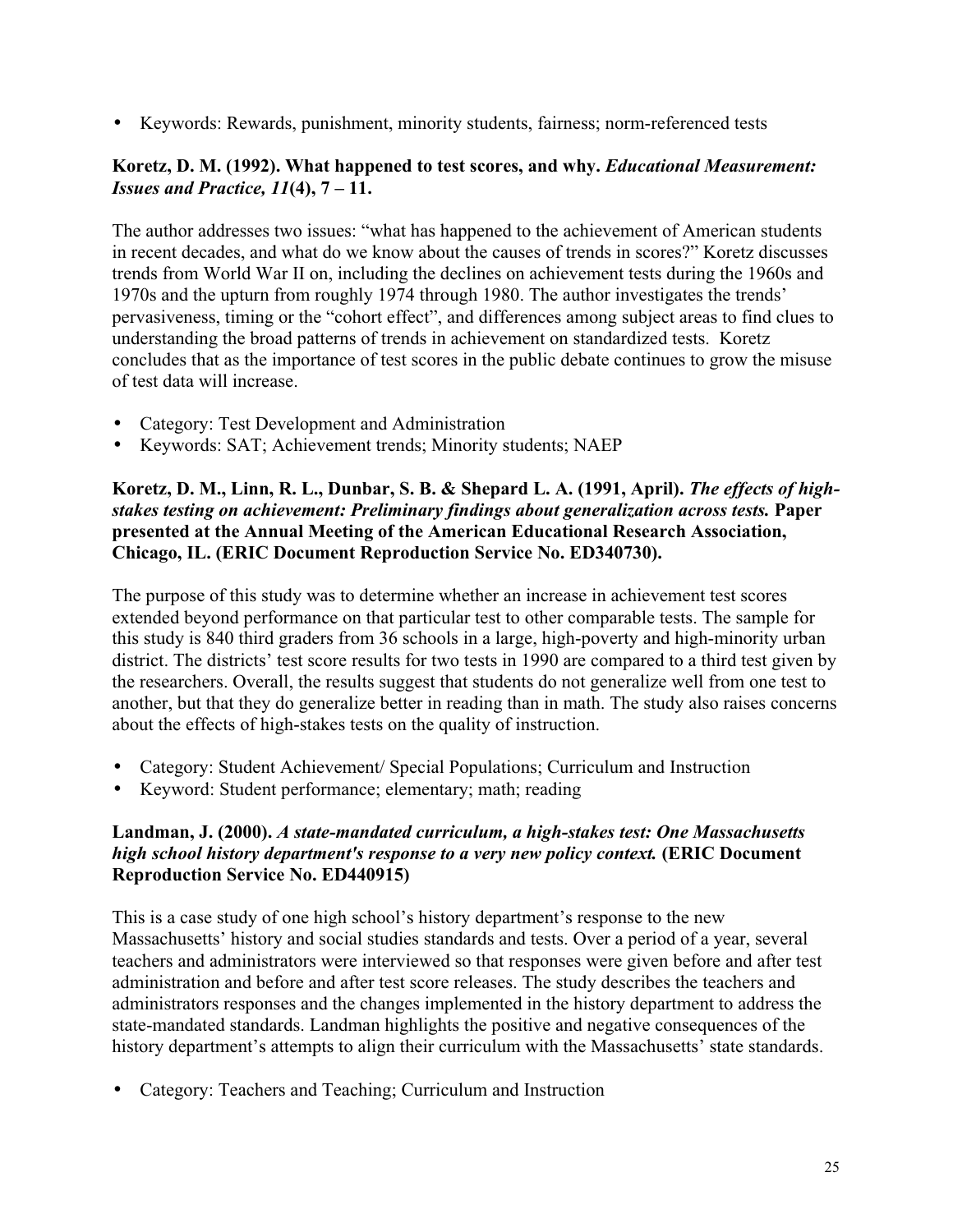• Keywords: Massachusetts; MCAS; history; social studies; teacher perception; case study

## **Langenfeld, K., Thurlow, M., & Scott, D. (1997).** *High stakes testing for students: unanswered questions and implications for students with disabilities. Synthesis report 26.* **(ERIC Document Reproduction Service No. ED415627)**

This report addresses the current culture of high stakes testing—specifically how students with disabilities are effected. How high stakes testing effects curriculum, teaching, learning, and school environments is closely examined in this paper. Also included is a section comparing the costs and benefits associated with testing programs. The authors conclude that an increase in test scores does not automatically mean students are learning more.

- Category: Student Achievement/ Special Populations; Curriculum and Instruction
- Keywords: Students with disabilities; attitudes and school climates

## **Linn, R. L. (2000). Assessments and accountability.** *Educational Researcher, 29***(2), 4 – 16.**

Tests are designed and used in a variety of ways making it more difficult to interpret and trust the results that are reported by states and districts. Linn first provides an overview of five decades of assessment-based educational reforms and then discusses salient features of the current standardized testing movement especially regarding validity and credibility of results. Linn concludes that the current use of test results for accountability purposes has negative effects for student learning. He proposes seven strategies to enhance the validity, credibility and positive impact on learning in test-based reform programs.

- Category: Historical/Political/Legal Contexts
- Keywords: Test use; validity; credibility; student achievement

## **Lomax, R. G., West, M. M., Harmon, M. C., Viator, K. A., & Madaus, G. F. (1995). The impact of mandated standardized testing on minority students.** *Journal of Negro Education, 64***(2), 171 - 185.**

This study, supported by the National Science Foundation (NSF), sought to examine the impact of standardized tests and testing in math and science on minority students. The findings draw upon three data sources: 1) a national survey of teachers; 2) studies in six urban districts; and 3) an analysis of widely used tests and test material. The study includes content reviews of tests administered in grades 4, 8, and high school, national surveys sent to teachers of grades 4-12 (the surveys inquired about district demographics and asked for opinions regarding standards), and site interviews. Results of this study yielded a decisive disparity between both the quality and the delivery of instruction to minority students.

- Category: Student Achievement/ Special Populations
- Keywords: Educational inequity; minority students; math; science

## **Mabry, L. (1999). Writing to the rubric: Lingering effects of traditional testing on direct writing assessment.** *Phi Delta Kappan, 80***(9), 673-679.**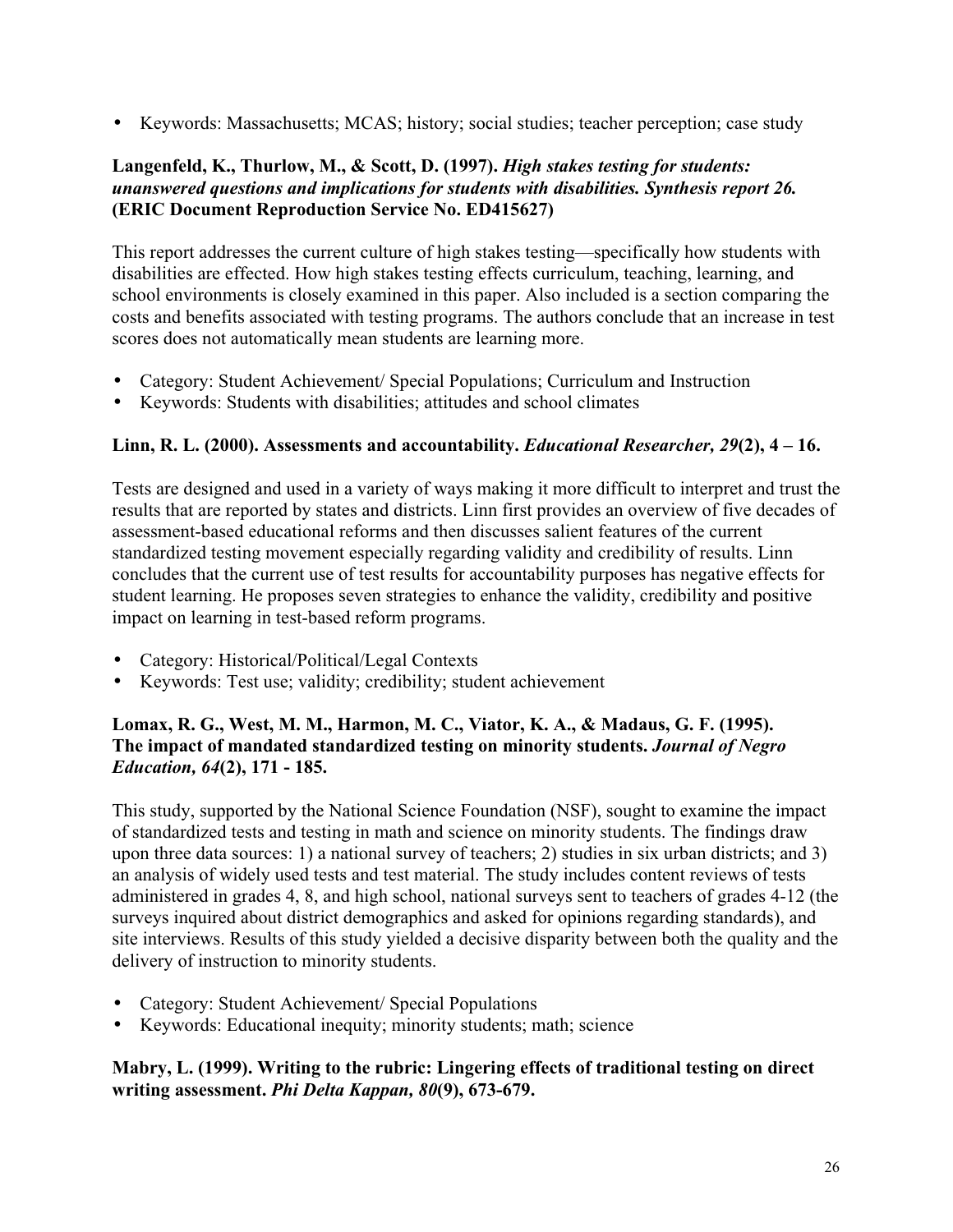Mabry analyzes the contradictions between the direct assessment of student achievement in writing in classrooms and the state-mandated performance assessment. In particular, she contends that scoring rubrics are essential in large-scale and standards-based performance assessments in writing since they promote reliability assessments, but that the consequence is standardized writing as well. This in turn standardizes the teaching of writing and in the end the use of rubrics jeopardizes the teaching and learning of writing.

- Category: Curriculum and Instruction; Test Development and Administration
- Keywords: rubrics; teaching to the test; pedagogy

## **Madaus, G. F. (1985). Test scores as administrative mechanisms in educational policy.** *Phi Delta Kappan, 66***(9), 611 - 617.**

Serious problems are associated with the use of testing as the principal mechanism of educational reform. Policymakers determined to reform education quickly have dismissed warnings about the arbitrary nature of cutoff scores as irrelevant. This article reviews the evolution of standardized testing from districtwide programs of the 1940's to instruments of state and national policy in the late 1960's and beyond. The shift in test usage is related to the minimum competency movement and the British O- and A-level examinations. Effects on curriculum, instruction, students, and teachers are discussed. The author concludes with the admonition that we are rapidly sliding back into  $19<sup>th</sup>$ -century Utilitarianism.

- Category: Historical/Political/Legal Contexts; Curriculum and Instruction; Teachers and Teaching
- Keywords: Reform; minimum competency movement; British examination system; accountability

## **Madaus, G.F. (1988)** *The influence of testing on the curriculum***. In L. N. Tanner & K. J. Rehage (Eds.),** *Critical issues in curriculum, Part I* **(pp. 83 - 121). Chicago: National Society for the Study of Education,**

This chapter is a comprehensive description of testing in schools and the power of testing to influence curriculum, teaching, and learning. A number of commonly used terms in discussions of high stakes testing are defined, including low and high stakes testing, norm and criterion referenced scores, internal and external testing programs. The current issues related to the impact of high stakes testing were anticipated by this descriptive and historical account.

- Category: Curriculum and Instruction; Teachers and Teaching
- Keywords: Impact of testing; reform; tests as administrative controls

## **Madaus, G. F., & O'Dwyer, L. M. (1999). A short history of performance assessment: Lessons learned.** *Phi Delta Kappan, 80***(9), 688 - 95.**

This article offers a historical perspective on performance assessment, dividing it into the premodern, modern, and postmodern periods, ranging from 210 BC to the present. Performance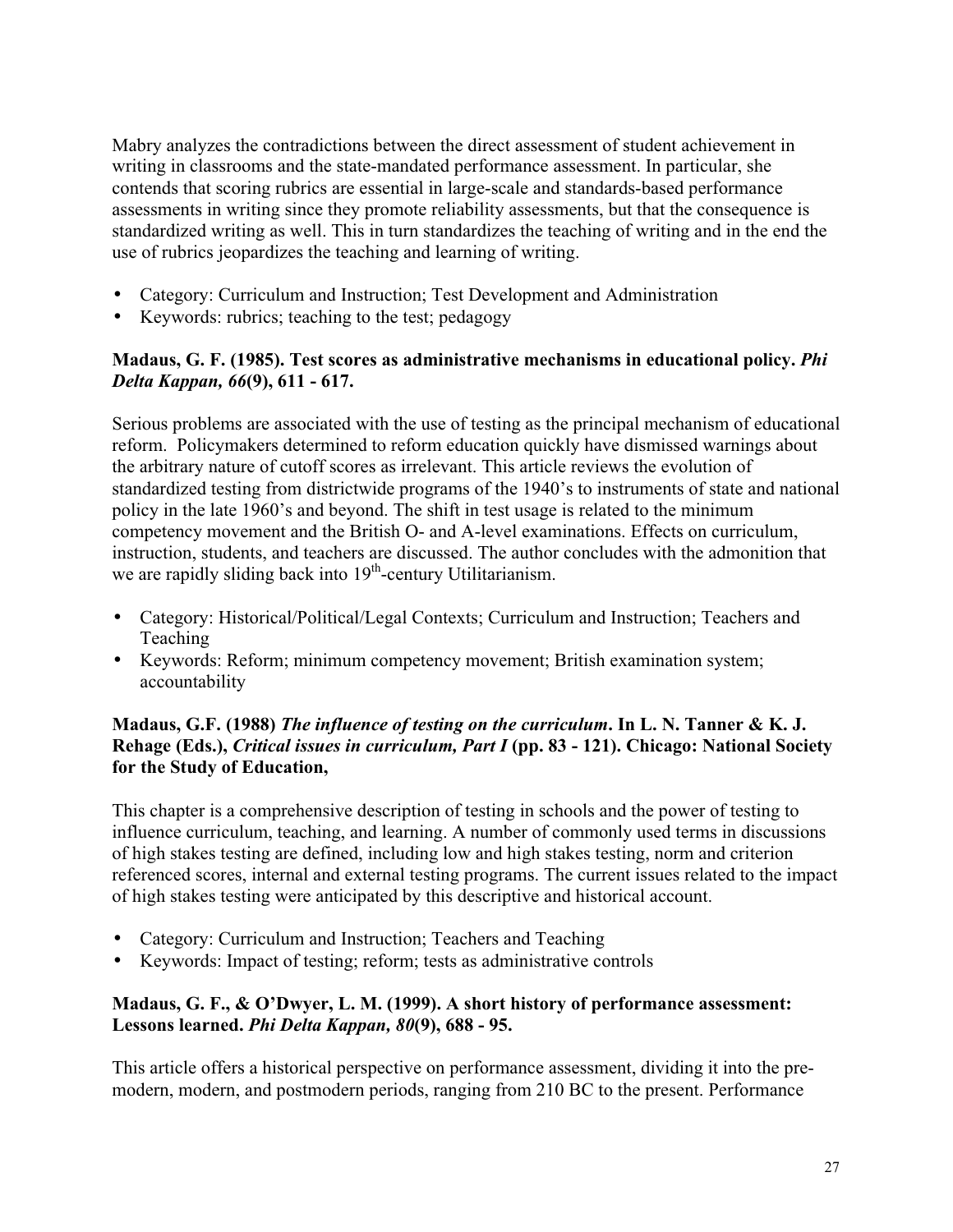assessment was traced from the Han Dynasty of ancient China to the craft guilds of  $13<sup>th</sup>$ -century Europe. In the early  $19<sup>th</sup>$ -century, changes in assessment were geared toward increased efficiency, moving from qualitative to quantitative judgments, making assessments more easily administered, objective, reliable, and inexpensive as the number of examinees increased. Machine-scorable, standardized, multiple-choice tests were the assessments of choice for policymakers in the U.S. until the late 1980's. In the mid-1980s the "construction of knowledge in a socio-cultural context" paradigm resulted in a return to performance assessment, also referred to as authentic assessment. Translating performance testing into the realities of highstakes testing programs has proved difficult, due to issues of manageability, standardization, subjectivity, unreliability, and expense.

- Category: Historical/Political/Legal Contexts
- Keywords: Accountability; authentic assessment; efficiency movement

**Mathison, S., Ross, E. W. & Vinson, K. D. (2001). Defining the social studies curriculum: The influence of and resistance to curriculum standards and testing in social studies. In E. W. Ross (Ed.),** *The social studies curriculum: Purposes, problems, and possibilities* **(pp. 87 – 102). Albany, NY: SUNY Press.**

The authors analyze the way in which educational standards and high stakes testing have effected teaching and learning in the social studies. An analysis of the political context for the current emphasis on standards based educational reform illustrates the power of the liberal—conservative consensus to provide a strong rhetorical strategy for the acceptance of standards and high stakes testing.

- Category: Historical/Legal/Political Contexts
- Keywords: social studies; standards based educational reform; politics of testing

## **McColskey, W., & McMunn, N. (2000). Strategies for dealing with high-stakes tests.** *Phi Delta Kappan, 82***(2), 115 – 120.**

Teaching students strategies for doing better on high-stakes, state-mandated tests do not always mean that they are being helped to achieve a higher level of learning. This article provides a set of short-term test-taking strategies and a set of strategies committed to long-term learning in the hope of assisting educators in being able to assess their own efforts in the classroom.

- Category: Curriculum and Instruction
- Keywords: Instructional strategies

## **McDonnell, L. M. (1994). Assessment policy as persuasion and regulation.** *American Journal of Education, 102,* **394 - 421.**

A growing body of evidence suggests that assessment is a policy that allows officials at higher levels of government to exert leverage over what happens in classrooms. Negative consequences include a widening gap in opportunities available to different kinds of students, a narrowing of the skills and content taught, a centralization of educational decision-making, and a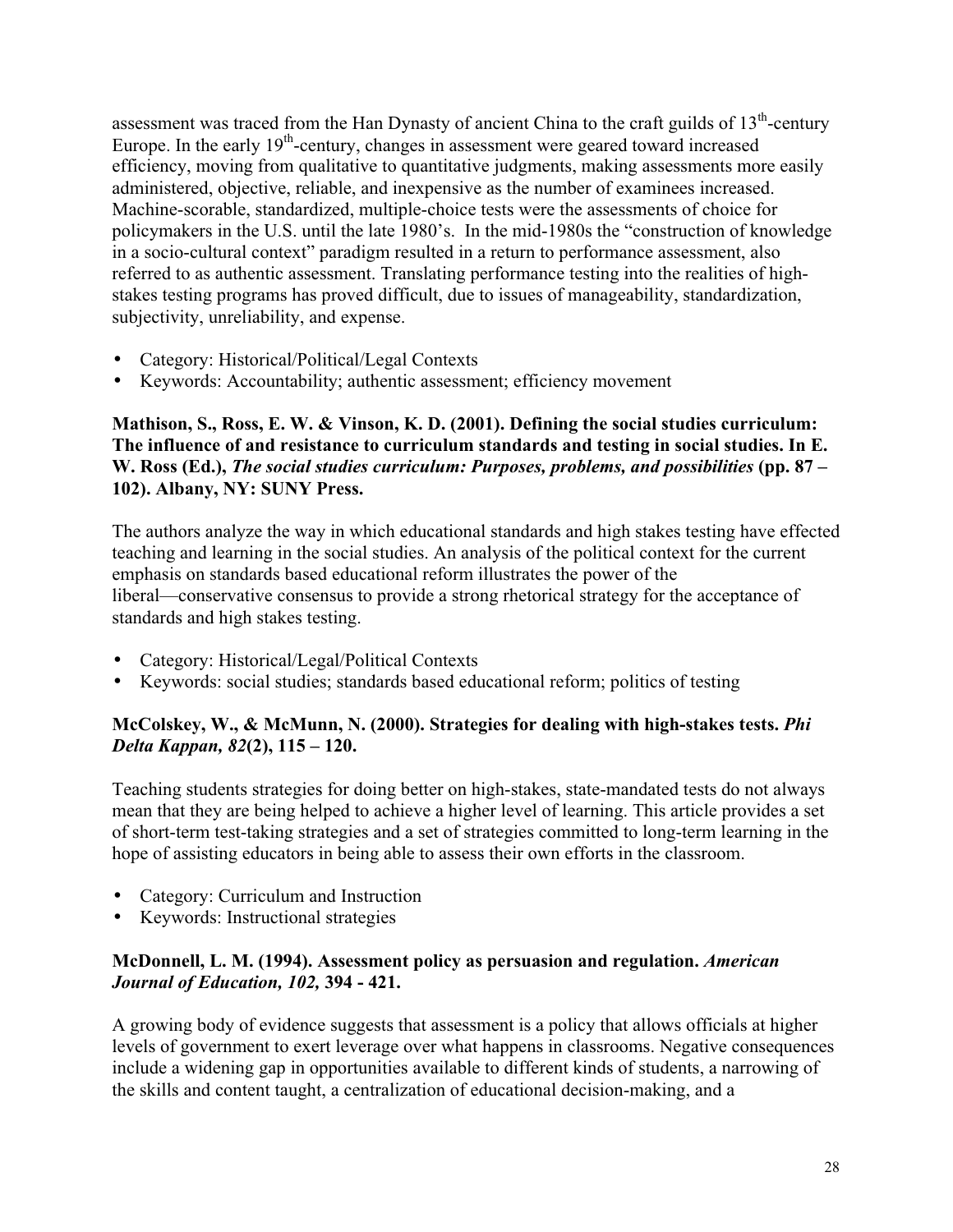deprofessionalization of teachers. Policymakers rely on the same assessments for multiple purposes and fail to recognize the tension between informational or persuasive objectives of assessment policy and its regulatory or accountability uses. Strategies for amalgamating professional and political perspectives include recognition of the limits of assessment data as objective sources of information, attachment of capacity-building instruments to assessment policies, and deliberation in government.

- Category: Teachers and Teaching; Historical/Political/Legal Contexts
- Keywords: Policy instruments; accountability; California; CLAS

## **McDonnell, L. M., & Choisser, C. (1997).** *Testing and teaching: Local implementation of new state assessments* **(CSE Tech. Rep. No. 442). Los Angeles: University of California, National Center for Research on Evaluation, Standards, and Student Testing.**

This is a report of a study on the link between state-mandated assessments and teaching practices in Kentucky and North Carolina, two states implementing very different assessment approaches. In 1993-1994, data was gathered through personal and phone interviews with 139 teachers and administrators with follow-up interviews a year later with 60 of the initial participants. A daily log was also kept and collected by 23 teachers in each state to compare their instructional practices with desired state goals. The authors found that while the states had different goals, there was little difference in how the teachers in each state implemented those goals in their instructional practices. The authors concluded that the link between assessment and instruction is neither rapid nor uniform.

- Category: Teachers and Teaching; Curriculum and Instruction
- Keywords: Kentucky; North Carolina; teaching practices; curricular goals

## **McNeil, L. M. (2000).** *Contradictions of school reform: Educational costs of standardized testing***. NY: Routledge.**

Based on the premise that standardization reduces the quality and quantity of what is taught and what is learned in schools, this book traces the educational costs of reform on three Texas magnet schools. The impact of Governor Mark White's decision to involve H. Ross Perot in educational reform is viewed through the "collateral damage" to students and teachers. Curricular content is trivialized and teachers are de-skilled as a result of the emphasis on accountability, a "one-size-fits-all" approach, and a test-driven curriculum. While more and more students are passing the TAAS, fewer and fewer are actually reading. The gap between minority and privileged students widens. McNeil notes that Texas illustrates what can happen when good intentions, limited resources, and the desire for a quick fix intersect.

- Category: Curriculum and Instruction; Teachers and Teaching; Student Achievement/ Special Populations
- Keywords: Texas; TAAS; magnet schools; accountability; inequity; proficiency; minorities

## **Mehrens, W. A., & Popham, W. J. (1992). How to evaluate the legal defensibility of highstakes tests.** *Applied Measurement in Education, 5***(3), 265 – 283.**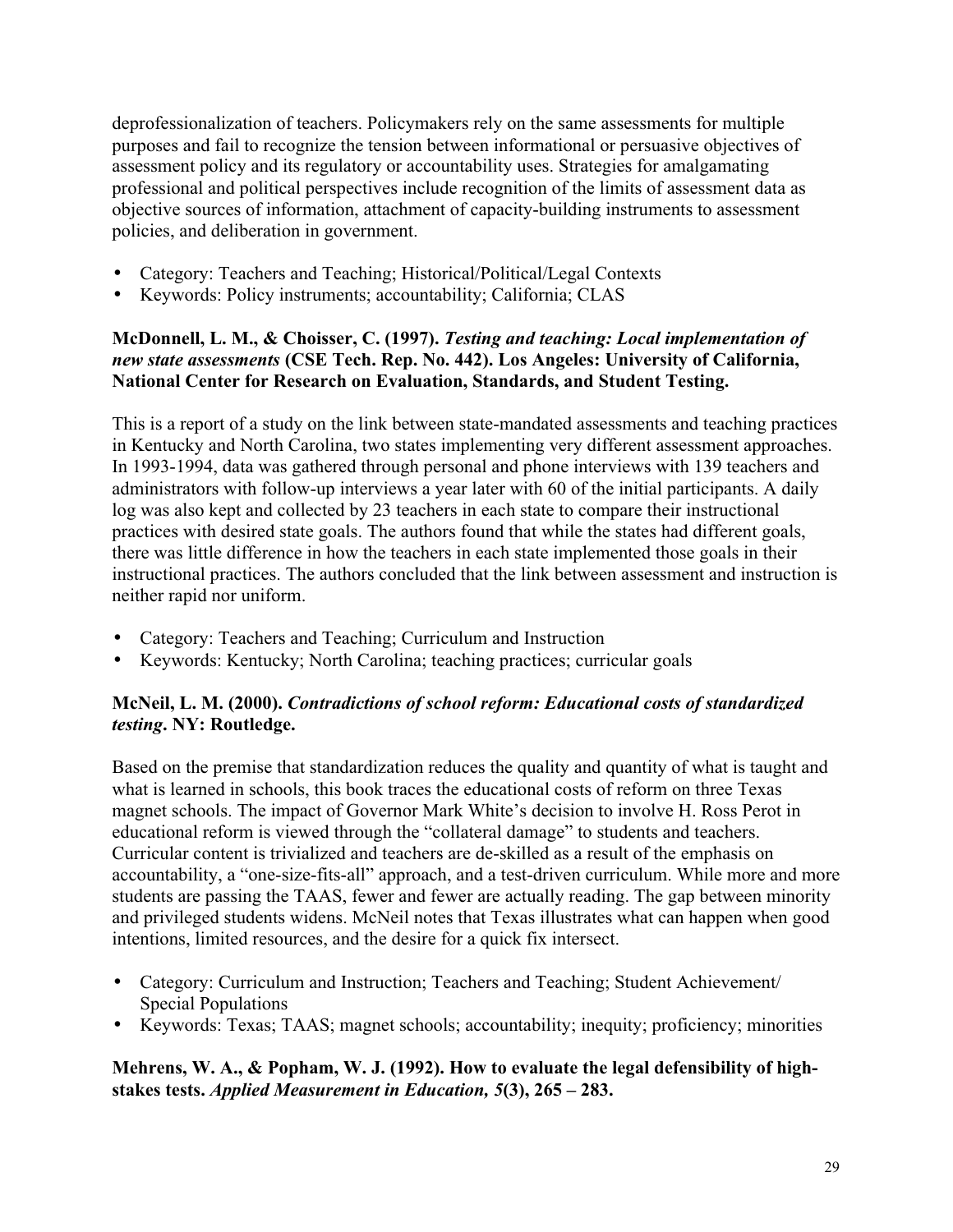As the stakes rise and unfavorable decisions are made about graduation, retention, employment and/or licensure based on a test, so does the possibility that a legal suit will be brought against test developers and users. This article examines such court cases along several dimensions to determine important and necessary standards for tests to withstand legal scrutiny. Several suggestions for test construction and use are offered.

- Category: Historical/Political/Legal Contexts; Test Development and Administration
- Keywords: Legal issues; validity; reliability; cut scores

## **Miller, M. D., & Legg, S. M. (1993). Alternative assessment in a high-stakes environment.** *Educational Measurement: Issues and Practice, 12***(2), 9 – 15.**

The authors contend that one reason for the trend incorporating alternative assessment is partly due to current standardized testing practices—which measure achievement within too narrow a scope. This article explores the possibilities for introducing alternatives into statewide curricula. Examined in this article are (2) key components of using and interpreting alternative assessment practices:

1. psychometric properties (basis for use and interpretation)

2. consequences (reactions by student, teachers, administrators, those affected) Also explained in this article are validity, fairness, cost, and reliability, as well as the

consequences to alternative assessment.

- Category: Test Development and Administration
- Keywords: Alternative assessment; psychometrics; performance

## **Moore, W. P. (1994). The devaluation of standardized testing: One district's response to a mandated assessment.** *Applied Measurement in Education, 7,* **343 – 367.**

This study examines teacher testing-related attitudes and practices in a court-ordered achievement testing setting. As part of a desegregation order, standardized tests were required as a measurement of effectiveness of the effort. The study provides background on the history of test use in the desegregation effort. The author explains, however, that desegregation is not assumed to be "*the* causative condition," but "contributes to the linkage between mandated reform and the need to show substantial improvement in student academic performance." The study showed that teachers were strongly influenced by the test to change their instructional efforts and curriculum, they were dissatisfied with the climate of pressure and accountability and overall, the results verify that teachers engage in inappropriate testing practices in order to improve test scores.

- Category: Test Development and Administration; Teachers and Teaching; Student Achievement/Special Populations
- Keywords: Standardized tests; accountability; ITBS; teacher testing-related attitudes; desegregation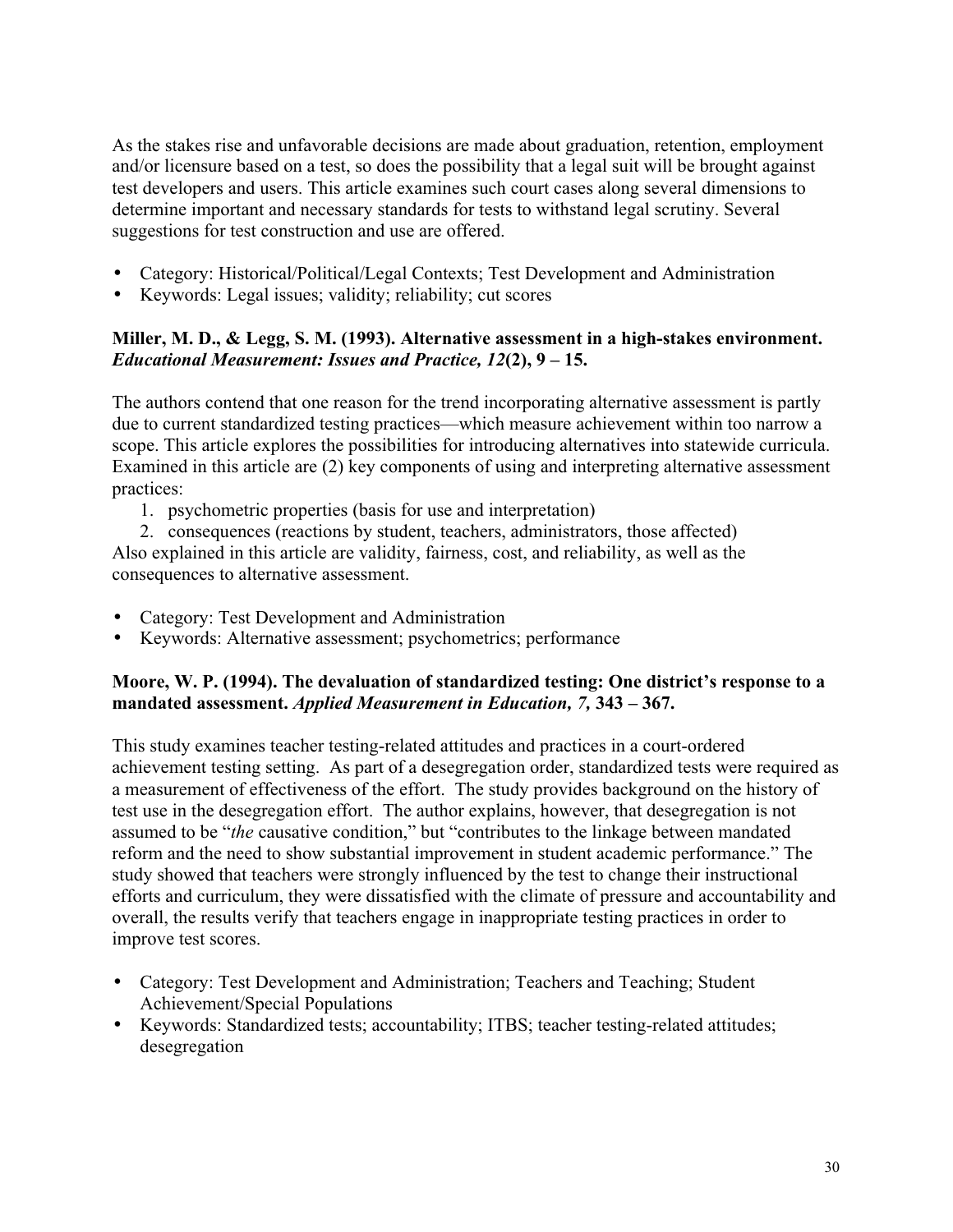## **Moran, R. F. (2000). Sorting and reforming: High-stakes testing in the public schools.** *Akron Law Review,* **34 Akron L. Rev. 107.**

This paper traces the roots of high-stakes testing and the ongoing debate about the propriety of its use. While uniform standards may be appropriate for businesses, all students should not be expected to attain the same skills at exactly the same age or grade level. Students who can not fit into a standard mold are penalized by high-stakes testing. The Department of Education's Office of Civil Rights (OCR) has been called upon to investigate testing practices that appear to discriminate against Hispanic children, and courts have provided some protection from highstakes testing, as in the leading case on high school exit examinations, Debra P. v. Turlington. The most significant recent legal challenge is a class action suit, GI Forum v. Texas Education Agency, wherein individual students and several advocacy agencies allege that the use of the Texas Academic Assessment System (TAAS) as a graduation requirement discriminated against black and Hispanic students, violating due process. The GI Forum decision indicates that in a conservative era, federal courts are increasingly unwilling to probe the workings of state educational systems.

- Category: Historical/Political/Legal Contexts
- Keywords: Texas; TAAS; Accountability movement; Office of Civil Rights; Debra P. v. Turlington; Equal Educational Opportunities Act;

#### **Moss, P. A. (1994). Validity in high stakes writing assessment: Problems and possibilities.** *Assessing Writing, 1***(1), 109 - 128.**

Literacy education has had a strong influence on educational measurement and is largely responsible for the increased emphasis on writing in high-stakes assessments. However, tension exists between these two areas. In order to increase the validity of assessments used for highstakes purposes the tasks, conditions and scoring criteria need to be similar for all students. On the other hand, current literacy research suggests less standardized forms of assessment, those that favor more open and collaborative work between teachers and students, are favored. A compromise that is often reached is to use less standardized forms of writing assessment in the classroom and reserve the more standardized forms for high-stakes use. Moss suggests that rather than making room for both in the curriculum the result is often a narrowing of the curricula as teachers prepare students to take the test. Moss offers several recommendations for ensuring that good literacy and alternate assessment practices do not get buried beneath the pressure of highstakes assessment practices.

- Category: Curriculum and Instruction; Test Development and Administration
- Keywords: Writing assessment; literacy practices; alternative assessment; portfolios

## **Moss, P. A., & Schutz, A. (2001). Educational standards, assessment, and the search for consensus.** *American Educational Research Journal, 38***(1), 37 – 70.**

There is little discussion about the development and agreement of standards upon which the recent standards-based assessments are based. This article explores several issues regarding the assumed justification and agreement of standards. The authors use two theories provided by the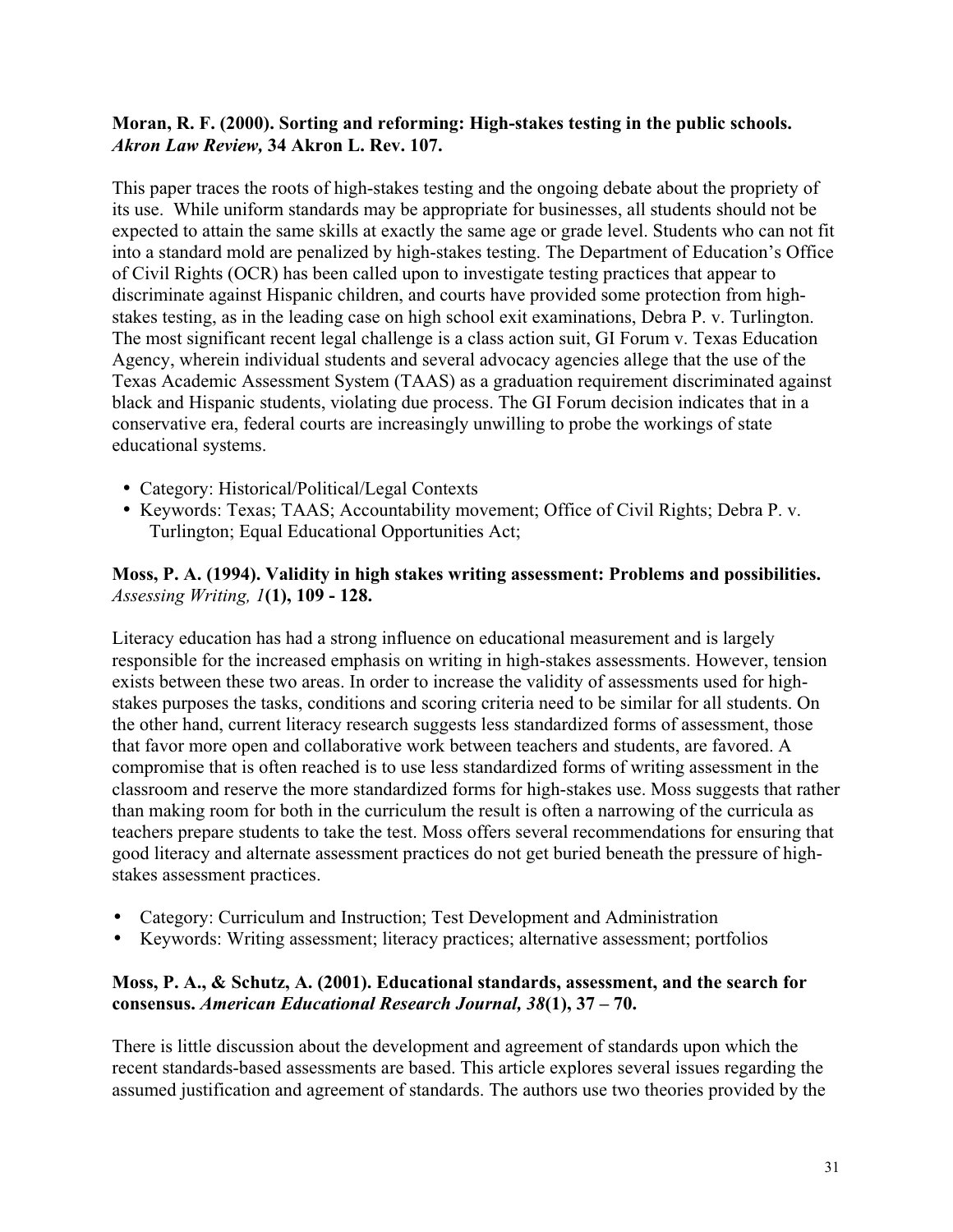discourse ethics of Jürgen Habermas and Hans-Georg Gadamer's philosophical hermeneutics to discuss issues surrounding the consensus-seeking process in the creation of educational standards. The authors conclude that conventional consensus seeking approaches in the development of educational standards stifle the diversity that exists in the public. They offer an approach that builds on the strength of diversity and dissensus in the development process.

- Category: Historical/Political/Legal Contexts
- Keywords: Standards-based assessment; educational standards; consensus building

## **Nash, J. B., & Calderon, M. (1994).** *Principals' perceptions of community in low performing campuses in minority settings.* **(ERIC Document Reproduction Service No. ED380527)**

In this paper, principals of underachieving schools (by state standards) in Texas were interviewed regarding their perceptions of being labeled "low performing" and their attempts at removing their school from the "Priority 1" were traced. A low performing school, at the time of this study, was any school where 20% or less of its students were passing all tests, but were showing no sign of improvement. Staff and professional development programs offered by the case study schools were also outlined and detailed in this paper. When this paper was finally published none of the schools were still considered "low performing." This was attributed to the school community refocusing their leadership, staff, and mission. However, researchers were concerned that some schools may appear on the list again.

- Category: Curriculum and Instruction
- Keywords: Texas; TAAS; professional development; "low performing"; Priority 1

## **National Clearinghouse for Bilingual Education (1997).** *High stakes assessment: A research agenda for English language learners. Symposium summary.* **Washington, DC: Author. (ERIC Document Reproduction Service No. ED417589)**

High stakes assessment of English language learners (ELLs) was the subject of a symposium sponsored by the U.S. Department of Education, Office of Bilingual Education and Minority Languages Affairs (OBEMLA). The report covers several concerns around testing English language learners and addresses such questions as: At what point does testing a child in a second language yield meaningful results?; What accommodations are appropriate for testing ELLS?; and What is the role native language assessment plays in high stakes testing? Recommendations for research are proposed.

- Category: Student Achievement/ Special Populations
- Keywords: Conference; English language learners; English Second Language; elementary secondary education

**Natriello, G., & Pallas, A.M. (1999, November).** *The development and impact of high stakes testing.* **Paper presented at the Conference on Civil Rights Implications of High Stakes Testing, sponsored by the Harvard Civil Rights Project, Teachers College, and Columbia Law School. (ERIC Document Reproduction Service No. ED 443871)**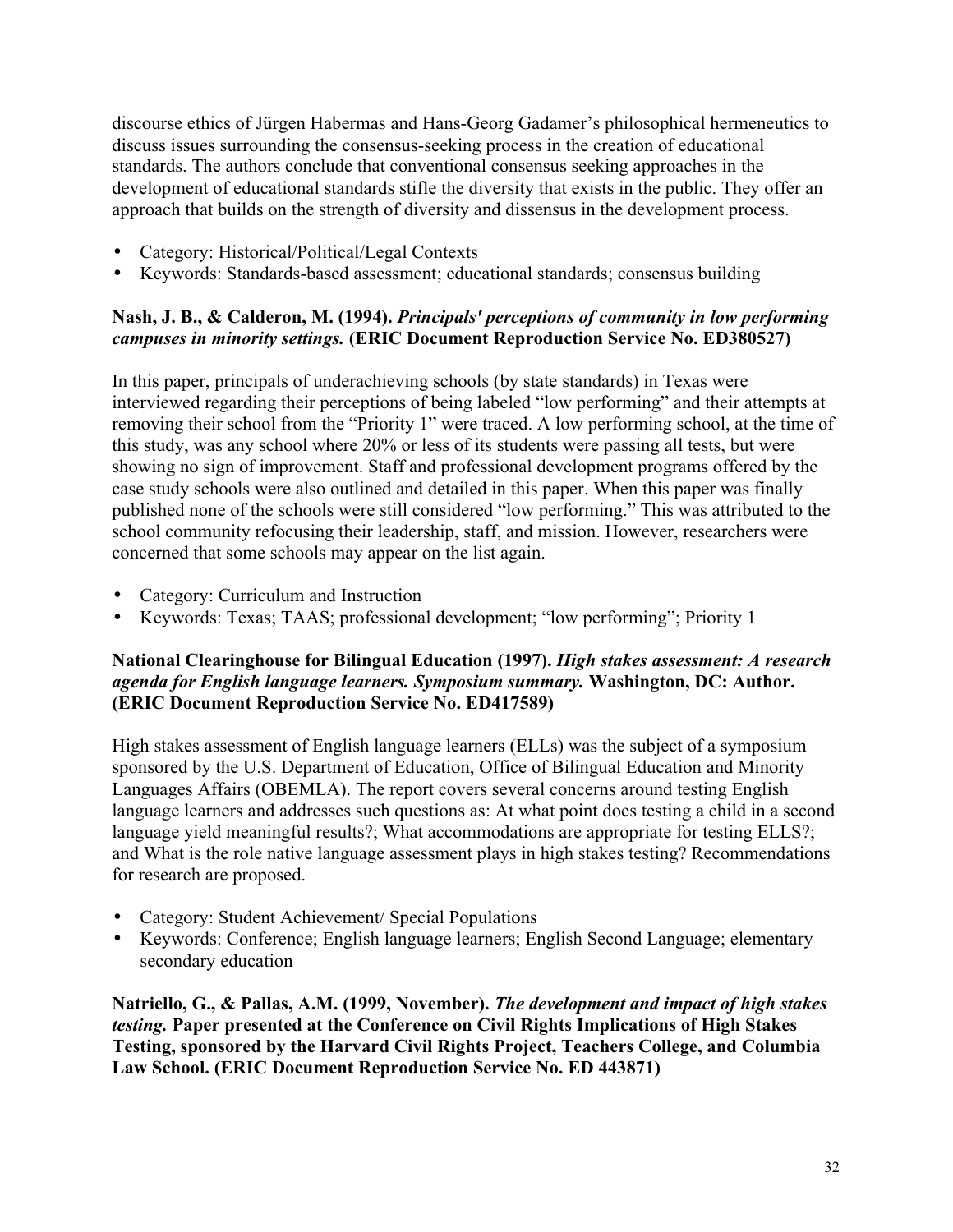In this paper, Natriello and Pallas review several reasons for the growth of the use of testing for high school graduation in the United States. Using New York, Minnesota and Texas as examples, they look at the impact of such requirements across racial and ethnic groups, including significant differences in passing rates for students from different ethnic and socioeconomic backgrounds. As a result they question whether the motivational consequences of high stakes testing are indeed uniformly positive across racial, ethnic, and class lines as some research has suggested. They offer some suggestions for improving the use of such tests for graduation purposes.

- Category: Student Achievement/ Special Populations; Historical/Political/Legal Contexts
- Keywords: Texas; New York; Minnesota; graduation requirements; ethnicity; disadvantaged youths; passing rates

## **Noble, A. J., & Smith, M. L. (1994a).** *Old and new beliefs about measurement-driven reform: "The more things change, the more they stay the same"* **(CSE Tech. Rep. No. 373). Los Angeles: UCLA, National Center for Research on Evaluation, Standards, and Student Testing.**

This report focuses on one aspect of a larger study on the effects of the Arizona Student Assessment Program (ASAP) on teaching and learning. This paper looks specifically at the rationale and assumptions of including a performance-based test mandate in ASAP and its effects on teaching and learning. The authors conclude that there is an inherent contradiction between performance-based learning and assessment and mandated, behaviorist views of school reform that work against teachers developing the desired capacity and competence that the reform efforts are striving to achieve.

- Category: Teachers and Teaching; Curriculum and Instruction
- Keywords: Arizona; ASAP; performance-based assessment; cognitive-constructivist learning; mandates; professionalization of teachers

## **Noble, A. J., & Smith, M. L. (1994b).** *Measurement-driven reform: Research on policy, practice, repercussion* **(CSE Tech. Rep. No. 381). Los Angeles: UCLA, National Center for Research on Evaluation, Standards, and Student Testing.**

This paper looks specifically at the discrepancies and contradictions among policy makers' ideologies and rhetoric around student assessment in Arizona. Two contradictory positions, one process-oriented or constructivist, the other outcomes-oriented or behaviorist, are outlined. Six ideological inconsistencies in Arizona's policy makers' policies and processes are described and discussed.

- Category: Historical/Political/Legal Contexts
- Keywords: Arizona; ASAP; policy; performance-based assessment; political interests

## **Ohanian, S. (1999).** *One size fits few: The folly of educational standards***. Portsmouth, NH: Heinemann**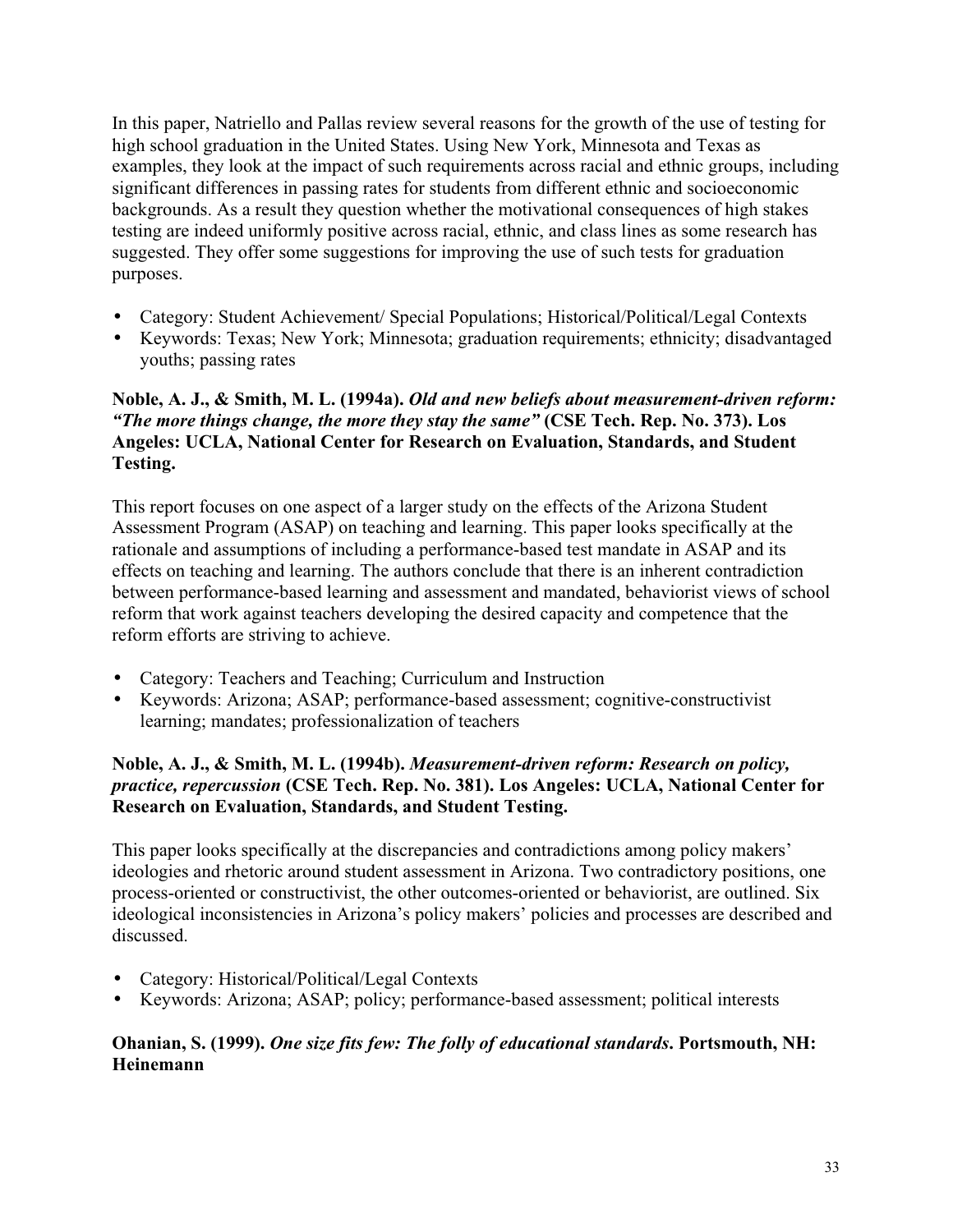In her book, Ohanian focuses on fundamental problems inherent in the standards movement. The devastating effect of standardization and high-stakes testing on "nonstandard kids" is of primary concern. Relating stories of her former students, she warns of the danger of losing children because so many simply do not fit into the standard mold. The "standardistos" of the California Academic Standards Commission have failed their "nonstandard kids" to the extent that approximately one-third of the students entering ninth grade do not graduate four years later. "Standardistos" from the business community, such as IBM CEO Louis V. Gerstner, routinely collect annual salaries and bonuses in excess of \$25 million, yet they emphasize the importance of high-stakes testing for students and merit pay for teachers as the means to educational reform. Meanwhile, urban students are forced to deal with overcrowded, dilapidated, and filthy classrooms, and teachers struggle to survive on inadequate salaries. The greater issues of poverty and social and economic reform are lost in the pro-standards movement. Ohanian concludes by offering encouragement to teachers who resist the "standardistos."

- Category: Curriculum and Instruction; Historical/Political/Legal Contexts
- Key Words: "Nonstandard kids," California Academic Standards Commission, merit pay, "standardistos"

## **Ohanian, S. (2001). News from the test resistance trail. [Electronic version].** *Phi Delta Kappan, 82***(5), 363 – 366.**

In this article, Ohanian offers various state-to-state examples of different standards and assessments and how they are failing both students and teachers. She points to scenarios where teacher's careers have been jeopardized for discussing or outwardly criticizing testing practices and procedures. Actual test questions—broken down by state and grade level—are given in the article, pointing out their irrelevance and unfairness. Ohanian also sees herself as an example. She recounts the time police officers came to her door threatening to charge her with a felony if she refused to implicate parents who had organized to protest testing policies in Gwinnet County, Georgia.

- Category: Historical/Political/Legal Contexts
- Keywords: Standards; protest; resistance

## **Orfield, G., & Kornhaber, M. L. (Eds.) (2001).** *Raising standards or raising barriers?: Inequality and high-stakes testing in public education***. Washington D.C.: The Century Foundation Press.**

This edited volume brings together articles from a variety of researchers to explore critically and comprehensively the limits and consequences of test-driven reforms in education. The nine chapters challenge the assumptions made by policy makers in support of high-stakes tests. They address such issues as: dropout and retention rates, the relation of tests to learning outcomes, student motivation, the impact of testing on curricular decisions and materials, and the impact standardized test use has on the civil rights of parents and students, especially minority parents and students.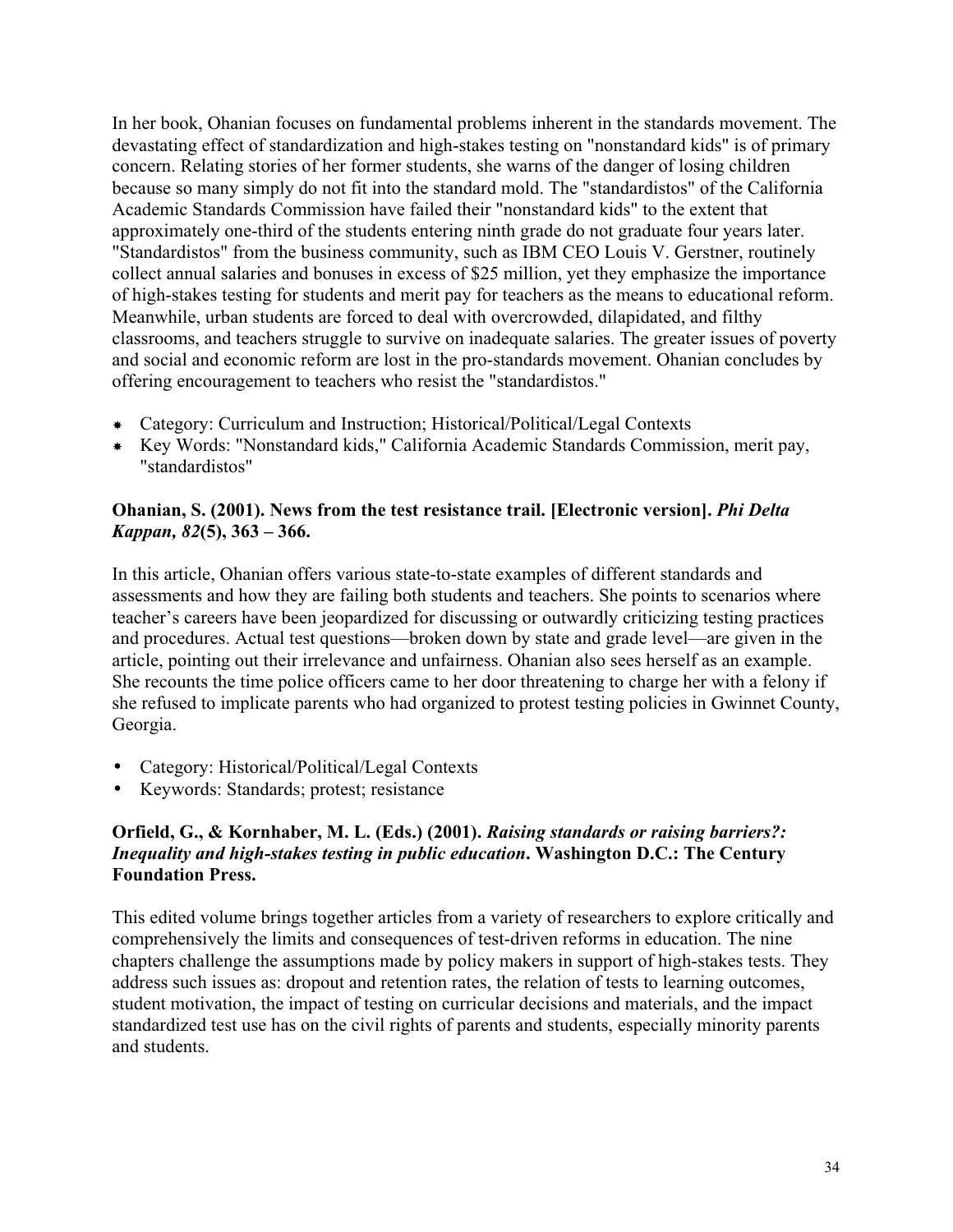- Category: Historical/Political/Legal Contexts; Student Achievement/Special Populations; Curriculum and Instruction
- Keywords: Civil rights; dropout rates; promotion; graduation; policies; rhetoric; test use

## **Palmer, D. K., & Garcia, E. E. (2000). Voices from the field: Bilingual educators speak candidly about proposition 227.** *Bilingual Research Journal, 24***(1-2), 169 – 178.**

This paper addresses the findings from a mini-study on the reactions of California bilingual educators to the implementation of Proposition 227. Proposition 227 passed into law a series of mandates that directly affect language minority children. One of these is the imposition of English-only standardized testing. Discussions with teachers revealed a particular concern over the now-required SAT-9 test in English beginning in second grade. Administrators also expressed concerns over the consequences of requiring SAT-9 testing in English and tying that testing to school evaluation. The study found that standardized testing was a main concern of all professionals, and they constantly connected testing and Proposition 227 as both being behind a statewide policy change toward English Only.

- Category: Student Achievement/Special Populations
- Keywords: SAT-9; Proposition 227; bilingual education; English Only

## **Paris, S. G. (1998). Why learner-centered assessment is better than high stakes testing. In N. M. Lambert & B. L. McCombs (Eds.),** *How students learn: Reforming schools through learner-centered education* **(pp. 189-209). Washington, DC: American Psychological Association.**

In this chapter, Paris first makes a distinction between formative and summative assessment. Formative assessments are usually connected to the curriculum and are used for diagnostic purposes to improve teaching and learning. Summative assessments are usually externally imposed and provide high-stakes measures for accountability. Paris believes that the emphasis on the latter is undermining good formative assessment practices in classrooms. Paris describes several unintended consequences of high-stakes' assessment practices such as a narrowed curriculum, test pollution, and cheating. He then provides a series of recommendations for implementing learner-centered assessment practices that support and encourage student learning and motivation.

- Category: Curriculum and Instruction; Teachers and Teaching
- Keywords: Formative assessment; summative assessment; learner-centered teaching; portfolios; authentic assessment; test pollution; cheating

## **Paris, S., & McEvoy, A. (2000). Harmful and enduring effects of high-stakes testing.** *Issues in Education, 6* **(1/2), 145 – 160.**

In this paper, the authors offer in-depth answers to reactions often voiced regarding high stakes testing. They also suggest methods for improving the current culture of high stakes—improvements that could be made at national, state, and local levels. Of primary concern is that testing procedures are being used and enforced as a way for policymakers to gain control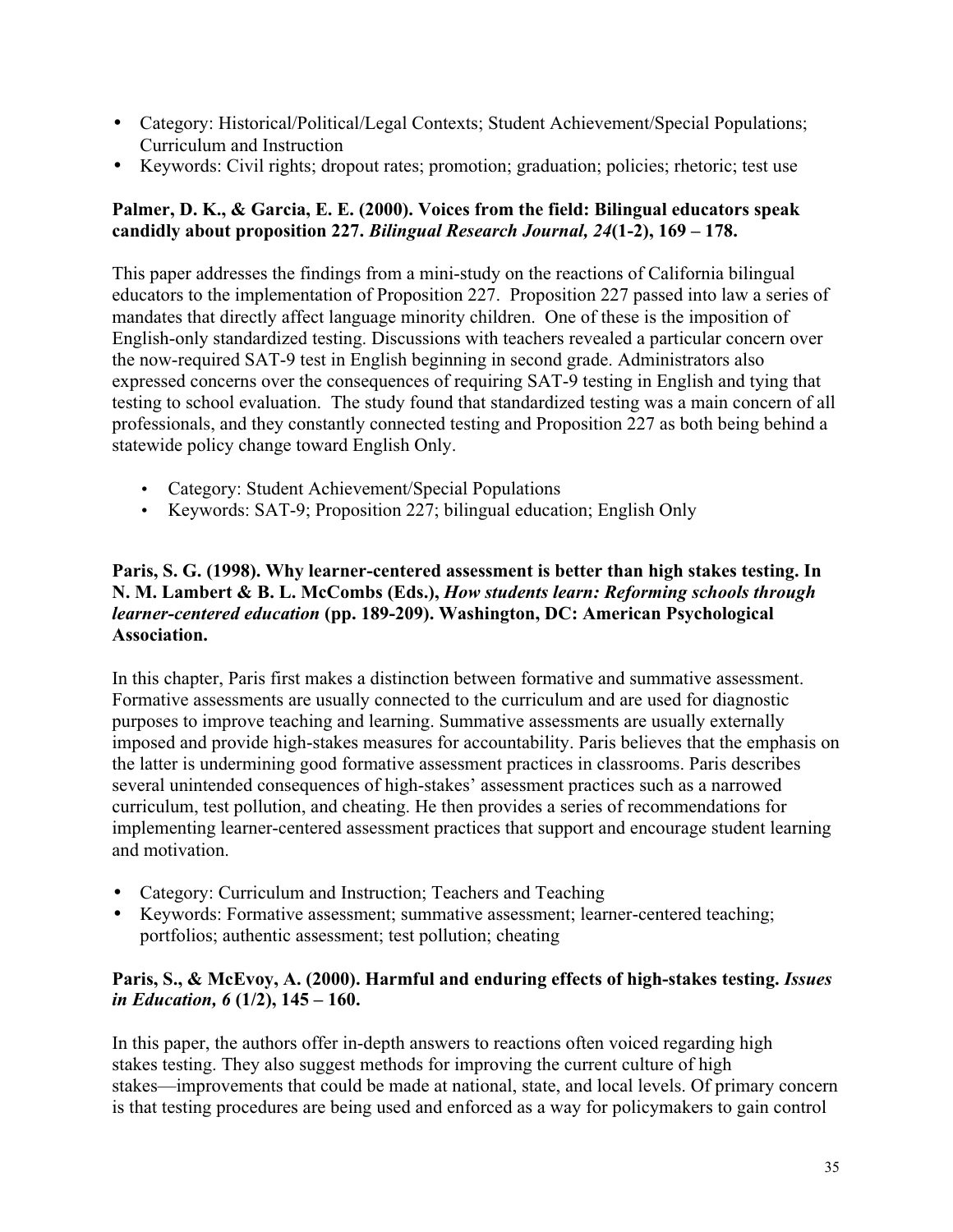over the educational system. It is the position of the authors that more research and monitoring be undertaken concerning the contexts of high-stakes testing.

- Category: Test Development and Administration
- Keywords: Accountability; high stakes reform; reaction/criticism; improving testing

## **Paris, S., & Urdan, T. (2000). Policies and practices of high-stakes testing that influence teachers and schools.** *Issues in Education, 6***(1/2), 83 - 105.**

This paper examines the policies of some states incorporating high stakes testing programs. Of particular focus are the effects of high stakes testing patterns on teachers in certain states—how they perceive high stakes; how they prepare their students for testing; as well as how valid they believe high stakes testing to be. The paper also incorporates perspectives from administrators and parents. The authors believe there are serious problems with the current environment of high stakes, and they suggest policies that might minimize the negative consequences of testing without getting rid of high stakes testing all together.

- Category: Teachers and Teaching; Curriculum and Instruction
- Keywords: Michigan; MEAP; negative consequences; Golden Apple awards

#### **Passman, R. (2000).** *Pressure cooker: Experiences with student-centered teaching and learning in high-stakes assessment environments.* **Paper presented at the Annual Meeting of the Southwest Educational Research Association, Dallas, TX. (ERIC Document Reproduction Service No. ED440146)**

This is a case study of the impact of high-stakes assessment policies on the pedagogy of a fifth grade teacher in a large, mid-western school district. Passman argues that high-stakes testing conflicts with good teaching and has "a chilling effect on the implementation of studentcentered, constructivist practices in the classroom." He asks the question, "Who is benefiting?"

- Category: Teachers and Teaching
- Keywords: Student-centered, constructivist teaching; assessment; pedagogy; fifth grade

## **Pedroza, A. (1998).** *Bordering on success: Mexican American students and high stakes testing.* **This paper presented at the Annual Meeting of the American Educational Research Association, San Diego, CA. (ERIC Document Reproduction Service No. ED420713)**

This study sought to analyze and assess the effects of high-stakes testing on students in a rural district along the Texas-Mexican border. The study focused on "patterns of change" among these students since high-stakes were implemented—including student achievement, student retention, placement of students in special education programs, and also the district's response to promoting greater achievement within their schools. The author concluded that students living along the Mexican-American border may not be benefiting from standardization policies—policies that assume all American students are the same.

• Category: Student Achievement/ Special Populations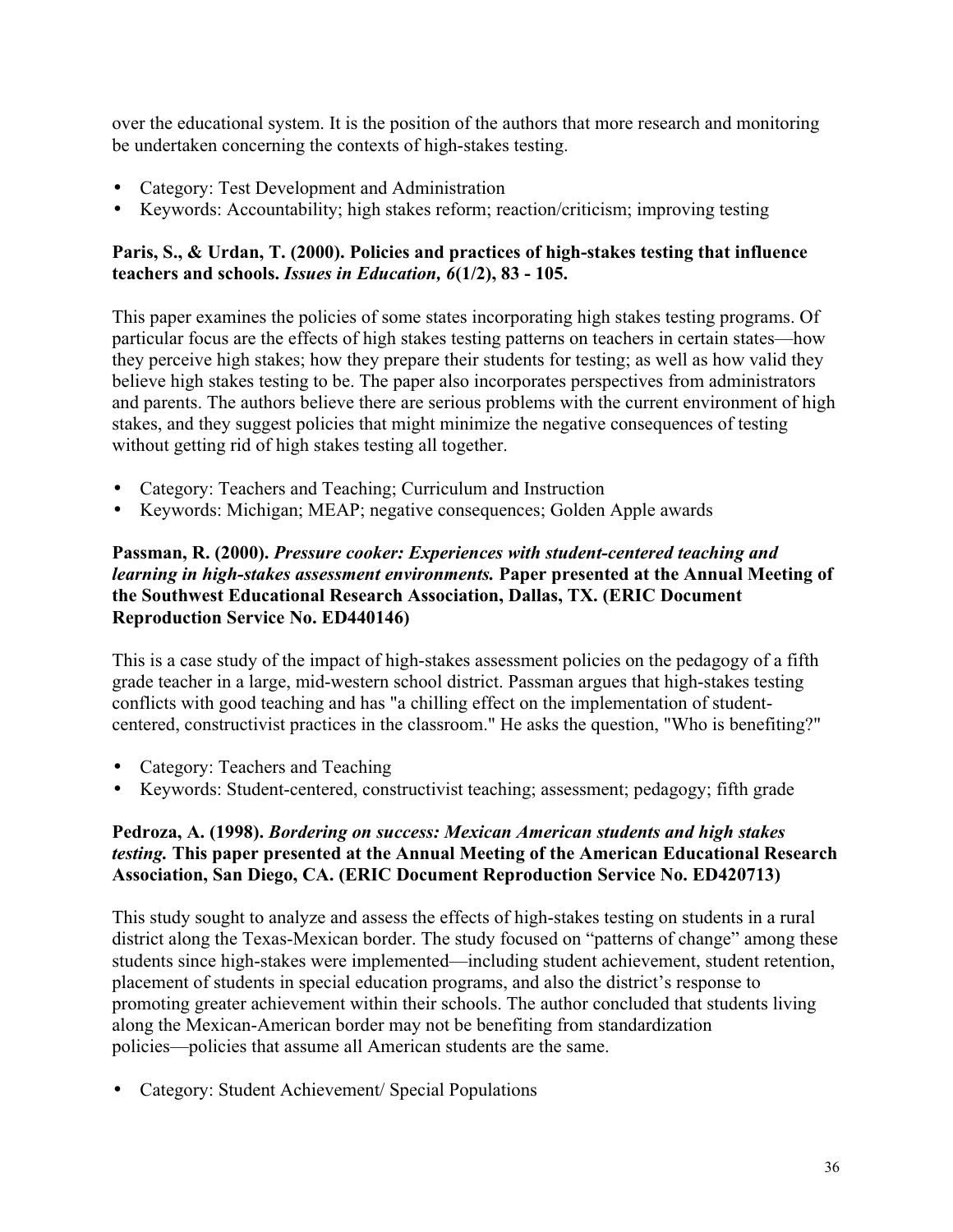• Keywords: Texas; TAAS; Texas-Mexican border (district); promotion; retention; administrative response

## **Perkins-Gough, D. (2000). Accountability and high-stakes testing: Are we asking the right questions?** *ERS Spectrum, 18***(4), 4 – 11.**

This article presents an overview of the questions about high stakes testing currently being debated and proposes that understanding the issues of the debate is only a first step toward finding solutions. Perkins-Gough asserts that the next step is to ask additional questions with a focus on finding common ground between proponents and critics of high stakes testing. The article concludes with an appeal for proponents and critics to move beyond the rhetoric that masks the complexity of the issue. The author proposes that school leaders can help reframe the discussion in ways that put children's welfare first and engage both critics and proponents in finding common ground and common solutions.

- Category: Curriculum and Instruction; Teachers and Teaching
- Keywords: NAEP; achievement gap; NRC; Essential Academic Learning Requirements (EALR)

## **Phelps, R. P. (1996). Are U.S. students the most heavily tested on earth?** *Educational Measurement: Issues and Practice, 15***(3), 19 - 27.**

Both national data sources (the General Accounting Office and Organization for Economic Cooperation and Development) and international sources (the International Association for the Evaluation of Educational Achievement, the International Assessment of Educational Progress, and the Second International Mathematics and Science Study) provide mixed answers to questions regarding the character and extent of system-wide testing in the U. S. and thirteen, primarily European countries. Findings indicate that U.S. tests tend to be in a multiple-choice format, of shorter duration, and placed at key transitions in the students' careers. U. S. students tend to take a greater number of individual administrations of short, norm-referenced systemwide tests with no or low stakes attached to them as compared to students in all thirteen other countries. U. S. students also take more classroom tests in mathematics and science than their international counterparts, but less in reading. Data from the aforementioned sources suggest that one could argue the point to the extent of testing in the U. S. from either side.

- Category: Test Development and Administration
- Keywords: SIMMS; system-wide testing; international comparisons

## **Phelps, R. P. (1998). The demand for standardized student testing.** *Educational Measurement: Issues and Practice, 17***(3), 5 – 23.**

This article summarizes public responses on the test related sections of over 70 polls and surveys comprising over 100 questions and items. Phelps found the public is strongly in favor of highstakes testing and wants more of them as well as more teaching to the test.

- Category: Historical/Political/Legal Contexts
- Keywords: Public opinion; surveys; polls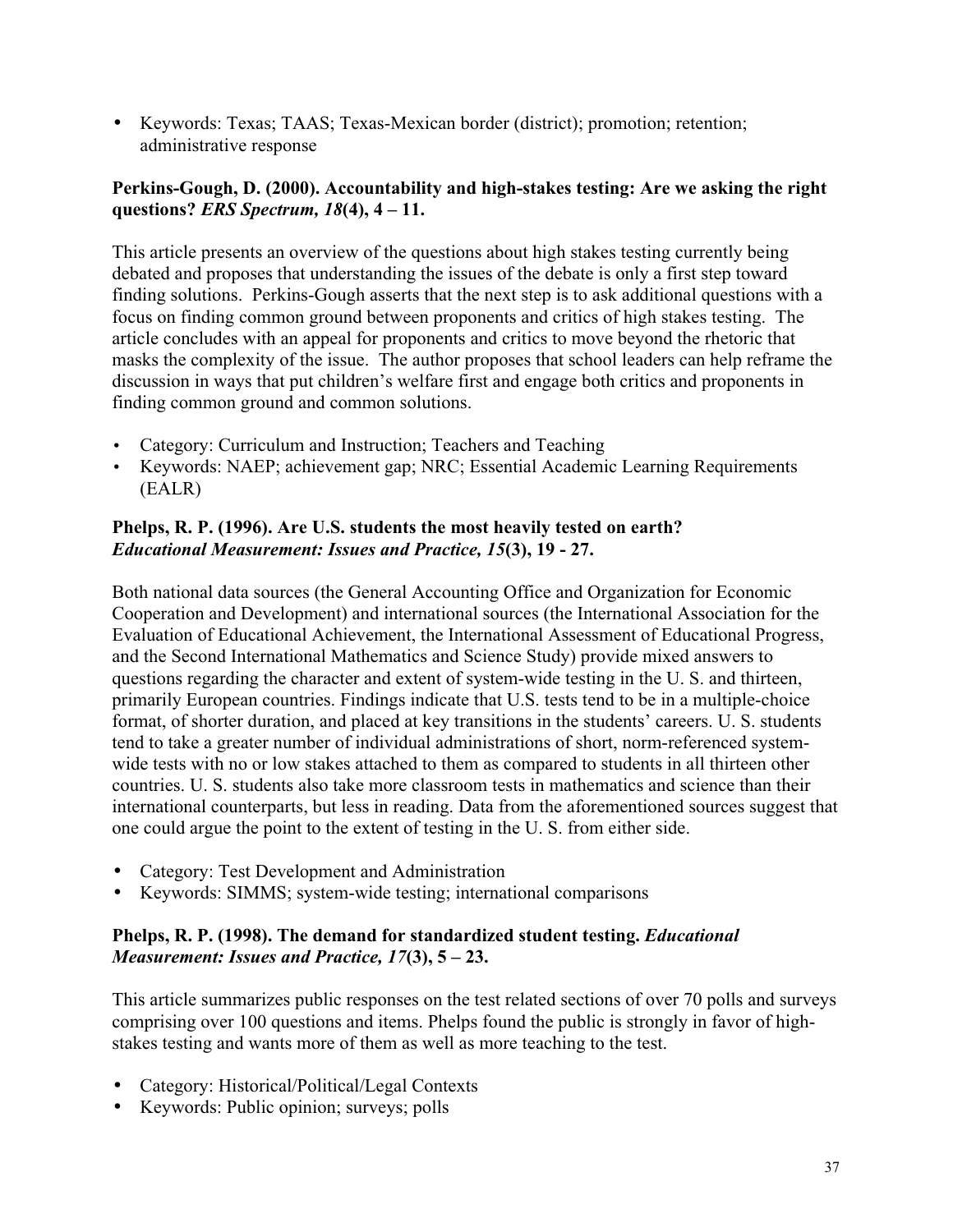## **Phelps, R.P. (1999). Why testing experts hate testing?** *Fordham report, 3***(1). (ERIC Document Reproduction Service No. ED429089)**

In response to educators and education "experts" who oppose high-stakes testing, Phelps examines four "case studies:" the National Assessment of Educational Progress (NAEP), the Texas Assessment of Academic Skills (TAAS), North Carolina's assessment program, and the SAT. Eight specific arguments against testing are rebutted including test score inflation, curriculum narrowing, lower-order thinking in instruction and content, declining achievement, bias against women and minorities, excessive cost, international trends toward less testing, and the opposition of teachers and others who care about children. Phelps claims the debate regarding testing is fundamentally skewed, since pro-testing advocates are legally and ethically restricted from voicing their views. The author concludes that testing experts must reexamine their beliefs about teaching and learning and contribute their knowledge and efforts to ensure that testing is done well.

- Category: Curriculum and Instruction; Historical/Political/Legal Contexts
- Keywords: NAEP; TAAS; SAT; North Carolina; bias; lower-order thinking; curriculum

## **Phillips, S.E. (1993). Legal implications of high-stakes assessment: What states should know. Oak Brook, IL: North Central Regional educational Laboratory.**

The book provides information regarding legal issues that may arise as a result of high stakes testing. This book provides state and national education policy-makers general guidelines for developing legally defensible assessment programs. These guidelines include four major areas of concern in statewide assessment: testing to award diplomas, potential bias against historically disadvantaged groups, testing accommodations for disabled persons, and performance assessment issues. The author recommends that policymakers familiarize themselves with legal and measurement issues surrounding their assessment programs in order to prepare for legal challenges to those programs.

- Category: Historical/Political/Legal Contexts
- Keywords: Legal issues; measurement; Title VII; EEOC; test validity; test reliability; ADA; IDEA

#### **Phillips, S.E. (1994). High-stakes testing accommodations: Validity versus disabled rights.** *Applied Measurement in Education, 7***(2), 93 – 120.**

It has become common practice to provide testing accommodations for persons with physical disabilities. Since the passage of the Americans with Disabilities Act of 1990, however, there has been an increase in requests for accommodations for people with mental and learning disabilities as well. This article looks at the validity and measurement problems that arise from granting accommodations for mental disabilities. At issue is the question of whether scores with accommodations for students with neurological and psychological problems are comparable to scores attained without accommodations. Several recommendations are provided for developing legally defensible accommodation policies.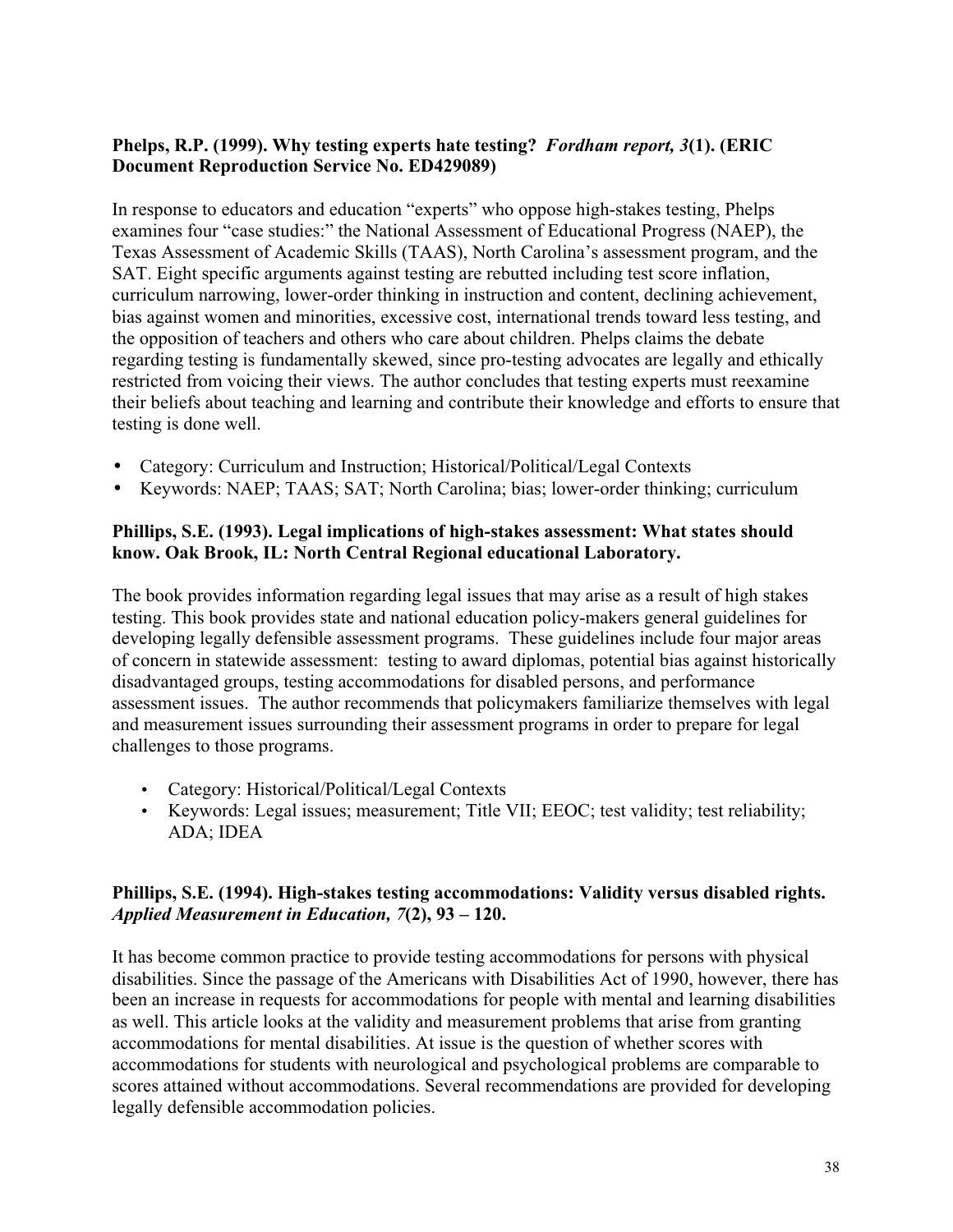- Category: Student Achievement/ Special Populations; Historical/Legal/Political Contexts
- Keywords: Students with Disabilities; testing accommodations; score comparison

## **Pipho, C. (2000). The real sting of high-stakes failure.** *Education Digest, 66***(3), 18 – 22.**

Current school report card strategies are compared to minimum competency testing in the late 1970s and early 1980s. Arguments for and against high-stakes testing provide the context for understanding testing issues such as cheating, and financial and legal consequences of highstakes testing. The Texas Assessment of Academic Skills (TAAS), Massachusetts Comprehensive Assessment System (MCAS), and the Stanford Achievement Test, ninth edition (SAT-9) are used as examples.

- Category: Historical/Political/Legal Contexts
- Keywords: TAAS; MCAS; SAT-9; educational reform; cheating; legal issues

## **Pitoniak, M. J., & Royer, J. M. (2001). Testing accommodations for examinees with disabilities: A review of psychometric, legal, and social policy issues.** *Review of Educational Research, 71***(1), 53 – 104.**

The authors trace the history of legislation that relates to the testing of individuals with disabilities. They describe the types of accommodations provided in large-scale examinations as well as some of the legal concerns surrounding those accommodations. Accommodations alter the meaning of test scores and raise psychometric concerns around issues such as validity, reliability, equating, test items, and test constructs. The authors provide a detailed overview of the research on these psychometric issues as well as ideas for future research.

- Category: Student Achievement/Special Populations; Historical/Political/Legal Contexts
- Keywords: IDEA; individuals with disabilities; test accommodations; psychometrics; validity; reliability

## **Popham, W. J. (2001).** *The truth about testing: An educator's call to action***. Alexandria, VA: Association for Supervision and Curriculum Development.**

It is Popham's contention that the educational reform strategies being implemented nationally, specifically high stakes testing reform, are having deleterious effects on students. In this book he examines the current misuses of high stakes testing and also offers possible solutions and methods for improving tests and testing programs. He also looks at ways to improve instruction and learning within the context of testing—that is, he looks at the prospect of creating tests that are "instructionally illuminating" for both educators and students.

- Category: Student Achievement/ Special Populations; Test Development and Administration
- Keywords: Assessment/measurement; classroom assessment; accountability; "instructionally illuminating"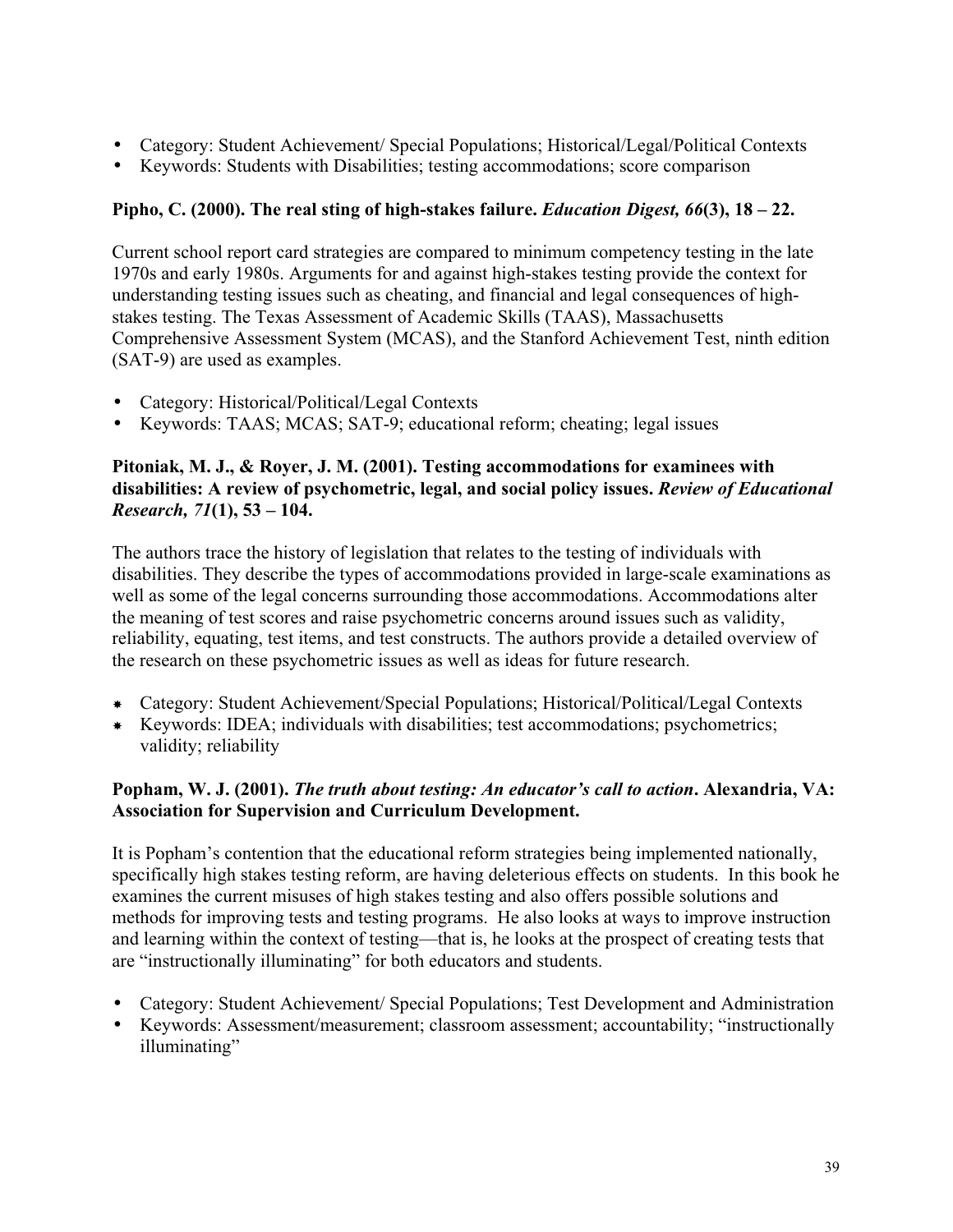## **Potter, D.C., & Wall, M.E. (1992).** *Higher standards for grade promotion and graduation: Unintended effects of reform.* **(ERIC Document Reproduction Service No. ED348750)**

This paper looks at the unintended effects of reform when it comes to grade promotion and graduation. A detailed background and history is given about South Carolina's Education Improvement Act (EIA) programs—including incentives and consequences associated with these programs. The data analyzed in this study shows modest increases in student achievement since the onset of educational reform, though the data also shows an increase in harmful effects on students from certain demographic groups. Potter and Wall stress the need for more studies that examine the deleterious effects of testing reform.

- Category: Student Achievement/ Special Populations
- Keywords: Education Improvement Act (EIA) of 1984; Cognitive Skills Assessment Battery (CSAB); effects of testing reform acts

## **Rafferty, E. A., & Treff, A. V. (1994). School-by-school test score comparisons: Statistical issues and pitfalls.** *ERS Spectrum, 12***(2), 16 – 19.**

This article addresses some of the decisions made by institutions in designing school profiles based on test scores. The authors outline how these scores may not fairly reflect disparate populations and may be rewarding questionable educational practices.

- Category: Historical/Political/Legal Contexts
- Keywords: Accountability; school report cards; cut off scores; test scores

## **Sacks, P. (2000). Predictable losers in testing schemes.** *The School Administrator, 57***(11), 6, 8 - 9.**

Sacks believes that current high stakes reform is nothing more than a costly, educational experiment. He contends that those most deleteriously affected by high stakes are poor and minority students, while privileged students excel. Sacks maintains that the astronomical price tag attached to high stakes reform is producing nothing more than misleading, quick-fix results.

- Category: Student Achievement/ Special Populations
- Keywords: Texas; TAAS; Massachusetts; MCAS; poor and minority students; cost; inequality

#### **Sacks, P. (2000).** *Standardized minds: The high price of America's testing culture and what we can do to change it***. Cambridge, MA: Perseus Books.**

Sacks discusses the entrenchment of standardized testing in our society. He addresses the stigmas attached to standardized testing programs—labeling some students as capable, while others are labeled incapable—based solely on scoring patterns. Included is a brief history of the anti-testing movement, as well as the price tag accompanying exams. Sacks points to evidence that supports the claims of anti-testing proponents including: standards doing little to predict actual success;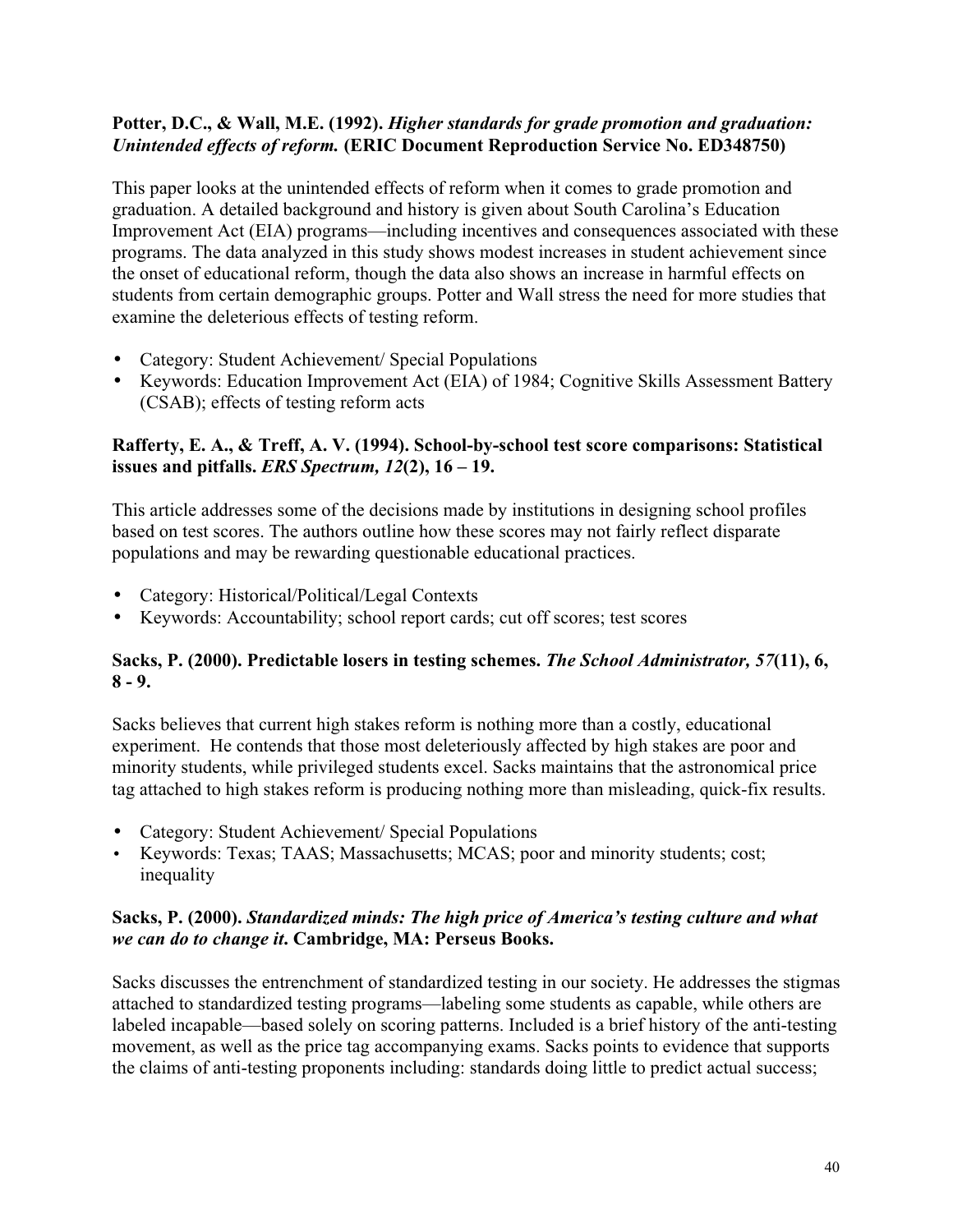standards being tightly intertwined with socioeconomic class (something he calls the "Volvo effect"); and standards not promoting meaningful educational reform.

- Category: Historical/Political/Legal Contexts; Student Achievement/Special Populations
- Keywords: Social class; anti-testing movement; spending/cost

## **Schleisman, J. (1999, October).** *An in-depth investigation of one school district's responses to an externally mandated, high-stakes testing program in Minnesota.* **Paper presented at the Annual Meeting of the University Council for Educational Administration, Minneapolis, MN. (ERIC Document Reproduction Service No. ED440465)**

Schleisman's case study investigates the effects of an externally mandated, high stakes testing program in Minnesota—examining policy changes and practice changes at both the school and district level. She gives a detailed background of testing trends, and discusses educational policies and legislation in the context of Minnesota.

- Category: Historical/Political/Legal Contexts; Curriculum and Instruction
- Keywords: Minnesota; MBST; accountability; qualitative study; externally-mandated testing program

## **Shepard, L.A. (1989, April).** *Inflated test score gains: Is it old norms or teaching the test? effects of testing project.* **Paper presented at the Annual Meeting of the American Educational Research Association, San Francisco, CA. (ERIC Document Reproduction Service No. ED334204)**

Shepard, in this paper, explores the effects test-curriculum alignment and teaching to the test, have on test scores. Included in this paper are portions of interviews—questions asked of testing directors regarding teaching to the test and the processes through which standardized tests are chosen. Shepard's interview questions also focus on test preparation tactics, the security of the exams, and instances of cheating. Evidence from her study concludes that curriculum alignment and teaching specifically to tests are deleterious to both instruction and learning.

- Category: Curriculum and Instruction
- Keywords: Teaching to the test; curriculum alignment; spurious test scores

## **Shepard, L. A. (1991). Will national tests improve student learning?** *Phi Delta Kappan, 73***(3), 232 – 238.**

In this piece, Shepard examines the negative effects of standardized testing, the vision behind national examinations, and the problems that must be resolved if the goals of testing are to be met. Some of the negative aspects of testing she examines include: pressure attached to high stakes yielding misleading data surrounding student achievement; curriculums being narrowed as a result of high stakes; and children with special needs being rejected by the high stakes culture. Shepard cautions that past research pertaining to the successes and failures of previous testing reform must be analyzed and considered if current testing policies are ever to be successful.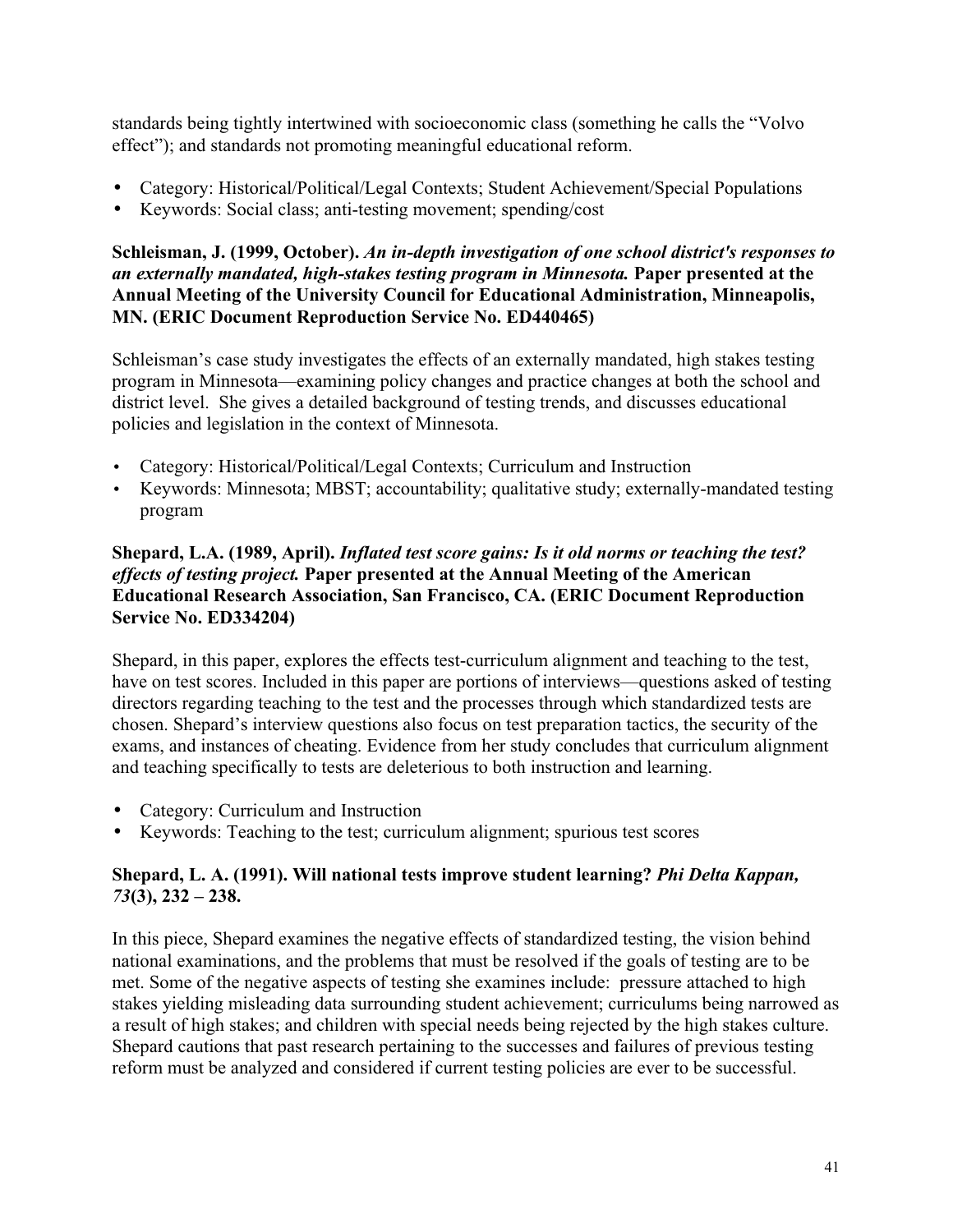- Category: Curriculum and Instruction; Student Achievement/ Special Populations
- Keywords: Minimum Competency Testing (MCT); National Education Goals Panel (NEGP)

## **Shepard, L. A., & Dougherty, K. C. (1991).** *Effects of high-stakes testing on instruction.* **(ERIC Document Reproduction Service No. ED337468)**

A brief overview is given of the evolution of standardized testing regarding student achievement—from standards being used solely as a tool for informing parents and monitoring trends to becoming one of the hottest debates surrounding educational reform. In this study teachers from two high-stakes districts were surveyed with questions concerning testing preparation and effects of testing on instruction. Some of the major findings of this study are: teachers feel pressure to improve test scores from administrations and the media; due to the emphasis on standardized tests, teachers focus on basic skills instruction; and four weeks of test preparation does not include the one to two weeks spent administering the exams. Extensive tables are included in this study to illustrate the findings.

- Category: Curriculum and Instruction; Test Development and Administration
- Keywords: Teaching to the test; test preparation; instructional effects; pressure to improve scores

## **Sloan, K. (2000, April).** *Teacher agency and the TAAS: Maintaining the ability to "act otherwise."* **Paper presented at the Annual Meeting of the American Educational Research Association, New Orleans, LA. (ERIC Document Reproduction Service No. ED441830)**

Teachers are the fundamental focus of this paper, but also of interest is whether high stakes testing actually leads to better instruction and greater achievement. The study concentrates on four elementary schools, each with bilingual classrooms that demonstrate "exemplary" performance on the TAAS. How those schools have developed and tailored reading programs to conform to the TAAS is also looked considered. In addition, the author is specifically concerned with how the development of these programs has affected teachers. Sloan's data suggests that teachers and administrators demonstrate a "continuous flow of conduct" regarding the TAAS.

- Category: Teachers and Teaching; Student Achievement/ Special Populations
- Keywords: Texas; TAAS; teacher agency; impact/effect on teachers; bilingual classes/students

## **Smith, M. L. (1997).** *Reforming schools by reforming assessment: Consequences of the Arizona Student Assessment Program (ASAP): Equity and teacher capacity building* **(CSE Tech. Rep. No. 425). Los Angeles: University of California, Center for Research on Evaluation, Standards, and Student Testing.**

This is the final report of a study on the conception, negotiation, and implementation and final demise of a measurement-driven reform effort in Arizona. This multi-site, multi-method study examines the assumptions, policies, ideologies and political values behind the conception of the Arizona Student Assessment Program and its impact on administrators, teachers, students, and schools. Several critiques are offered at local and state-wide levels, of why this measurementdriven reform effort failed to deliver its intended effects.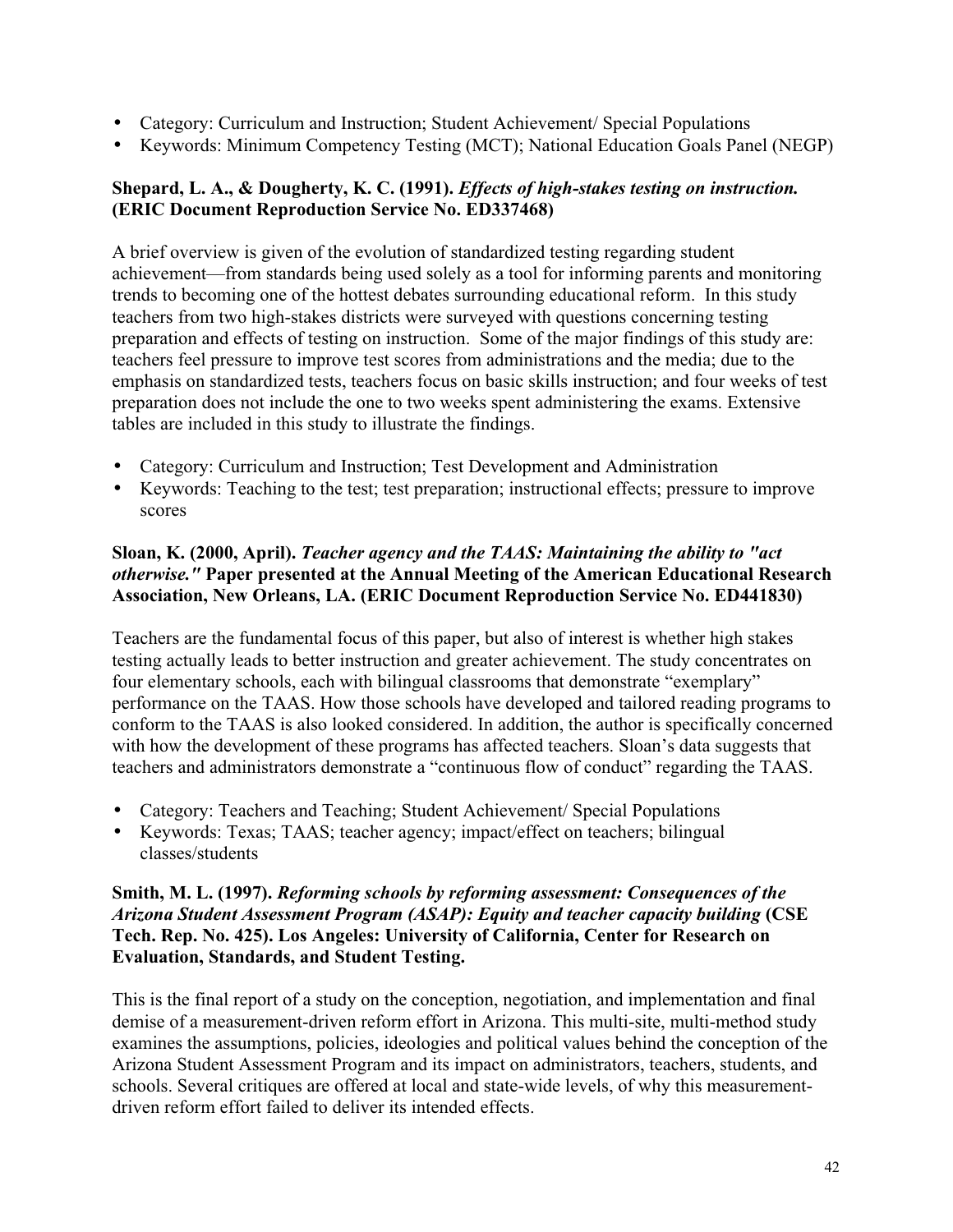- Category: Historical/Political/Legal Contexts; Curriculum and Instruction
- Keywords: Arizona; ASAP; elementary; educational policy; measurement-driven reform

## **Smith, M.L., Heinecke, W., & Noble, A. J. (1997).** *The politics of assessment: A case study of policy and political spectacle* **(CSE Tech. Rep. No. 468)***.* **Los Angeles: University of California, Center for Research on Evaluation, Standards, and Student Testing.**

This is a report of a study on the demise of the Arizona Student Assessment Program (ASAP). This empirical study examined how the political culture in Arizona intersected with state-wide events in assessment policy. This report describes the components that made up what was to be ASAP, the historical and political underpinnings of its origin in 1992 to its eventual elimination in 1995. Interviews with and observations of policy makers, teacher surveys, focus groups with teachers and administrators, in-depth case studies of four elementary schools, and extensive reviews of the political and educational documents were used as data for this report. Seven general assertions are made about what can be learned from Arizona's change in assessment policy and how these changes were influenced by the political climate.

- Category: Historical/Political/Legal Contexts; Curriculum and Instruction
- Keywords: Arizona; ASAP; policy; elementary education

## **Smith, M. L., & Fey, P. (2000). Validity and accountability in high-stakes testing.** *Journal of Teacher Education, 51***(5), 334 - 344.**

The authors of this article contend that in the current high stakes testing culture, accountability and validity are being placed in oppositional camps. Smith and Fey give very detailed definitions of each term. They also explain how accountability and validity under current educational reform plans affect teachers, assessment policies, and students. High stakes reform, according to them, produces instructional and assessment techniques that especially harm students who do not come from privileged backgrounds.

- Category: Test Development and Administration
- Keywords: ASAP; TAAS; Validity; accountability

## **Smith, M.L., & Rottenberg, C. (1991). Unintended consequences of external testing in elementary schools.** *Educational Measurement: Issues and Practice, 10***(4), 7 - 11.**

This article explores the effects of external testing programs on elementary schools' curriculum and instruction. An outline, based on extensive case studies in two elementary schools in one district in Arizona, Smith and Rottenberg, on some of the unintended consequences high stakes testing has on teaching and learning is presented.

- Category: Curriculum and Instruction; Teachers and Teaching
- Keywords: Arizona; ITBS; teaching to the test; case study

## **Stake, R. (1998, July 21). Some comments on assessment in U.S. Education.** *Education Policy Analysis Archives, 6* **(14). http://epaa.asu.edu/epaa/v6n14.html**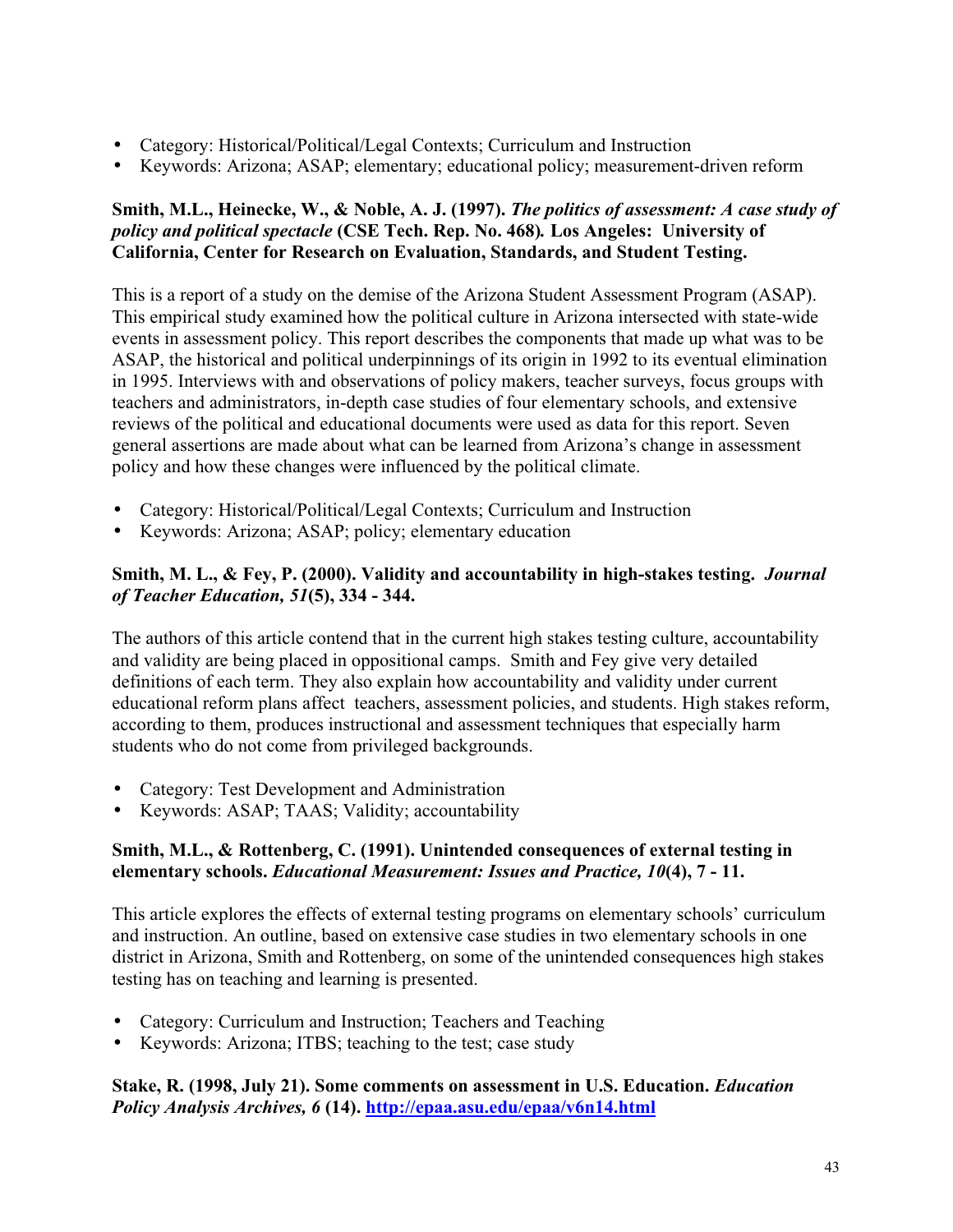This article discusses the role assessment has played in reforming American education. Assessment has taken many forms but it is now synonymous with standardized testing. The author explains that assessment-driven reforms have done little to improve our educational system but they continue to be seen as the means to better teaching and learning. Rather than add more tests, he recommends that better descriptive studies on the consequences of assessment on teaching and learning be conducted.

- Category: Curriculum and Instruction
- Keywords: Educational reform; assessment

**Stoskepf, A. (1999). The forgotten history of eugenics.** *Rethinking schools, 13***(3).** http://www.rethinkingschools.org/Archives/13\_03/eugenic.htm#5b

Stoskepf gives an historical overview of eugenics in the  $20<sup>th</sup>$  century. He contends that though eugenic laws in America were repealed, eugenic ideology is still manifest in the public education sector, specifically in education reform—as evidenced by the first IQ tests, certain textbook material, and even college course offerings. Stoskepf traces, through historical analysis, specific ways eugenics has appeared (and been deemed highly valid and reliable) in educational environments. He also warns that the current high stakes testing practices might yield consequences similar to early educational (eugenic) reform.

- Category: Historical/Political/Legal Contexts
- Keywords: Eugenics; historical educational reform; current high stakes

## **Taylor, K., & Walton, S. (1997). Co-opting standardized tests in the service of learning.** *Phi Delta Kappan, 79***(1), 66 - 70.**

Although there is a growing trend toward performance-based assessments, norm-referenced, multiple-choice tests are still commonplace and are likely to remain so in the future. These test scores are used to make important decisions about students, but students who are accustomed to constructivist approaches to learning have little opportunity to experience conditions common to standardized, multiple-choice tests. The authors review their classroom-based study of ways to prepare students for standardized tests, while maintaining the integrity of the students, the school's curriculum, and the test. The study began with the premise that the norm-referenced, multiple-choice test is a particular type of literacy format, which students can learn to negotiate. Seventy-nine fourth and fifth grade students participated in a series of interactive workshops for a period of several weeks. The effectiveness of the workshop was assessed through student selfreports, performance on the standardized tests, and teacher notes. Mixed reactions of the community reflected the charged atmosphere surrounding standardized testing.

- Category: Curriculum and Instruction
- Keywords: Performance-based assessment; norm-referenced tests; constructivist methods; ethical considerations; literacy; community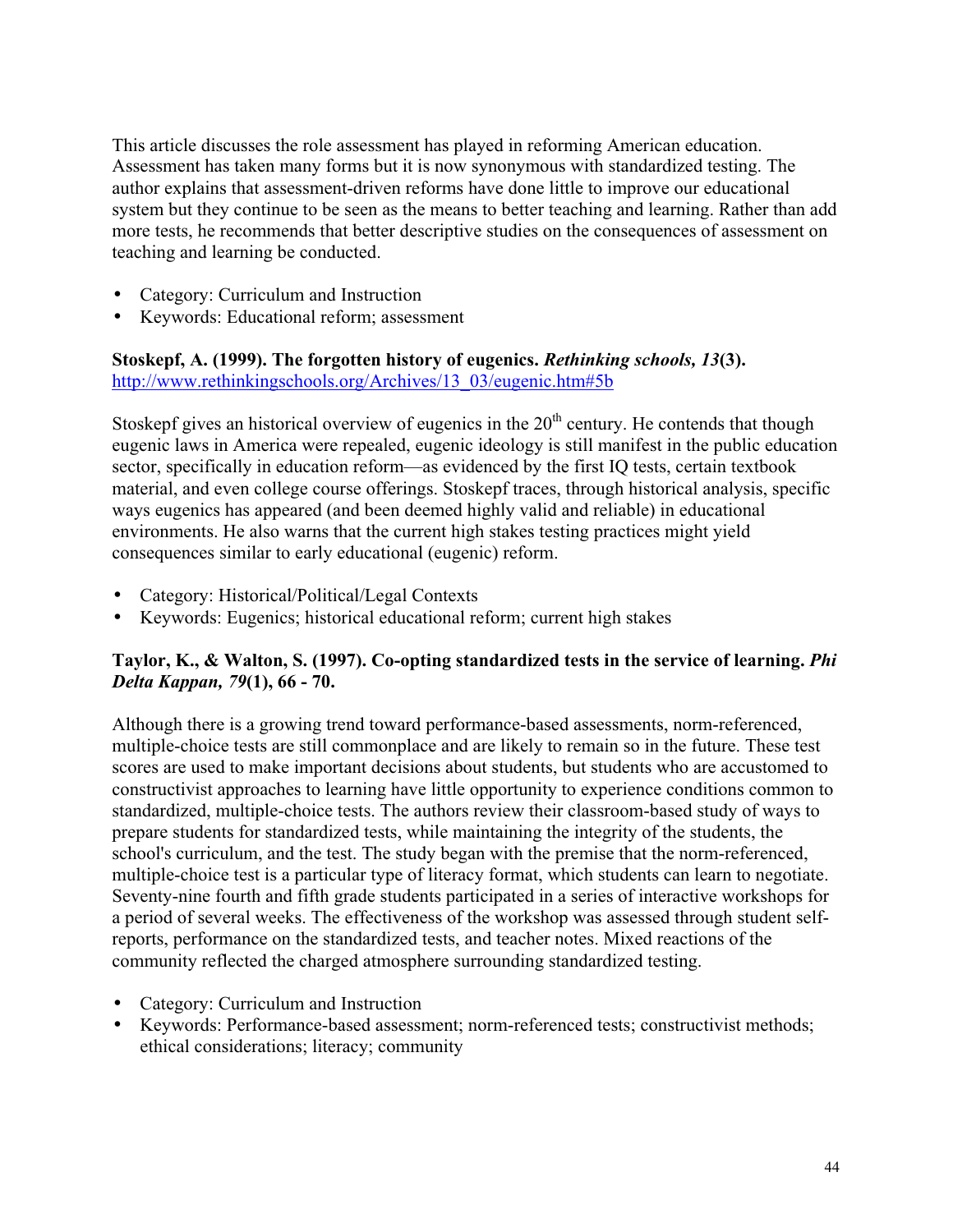## **Thompson, S. (2001). The authentic standards movement and its evil twin.** *Phi Delta Kappan, 82***(5), 358 – 63.**

High-stakes testing reform is viewed as a medium for satisfying political agendas in this piece—agendas that ultimately retract from learning and teaching experiences. Thompson compares and contrasts test-driven reform (high-stakes reform) to authentic, standards-based reform, and argues that no single exam should be used to evaluate a child's entire education.

- Category: Curriculum and Instruction; Test Development and Administration
- Keywords: Authentic reform; test-driven reform

## **Thurlow, M.L., & Johnson, D.R. (2000). High-stakes testing of students with disabilities.** *Journal of Teacher Education, 51***(4), 305 - 314.**

This article addresses the intended and unintended consequences of high stakes testing on students with disabilities. The authors take a detailed look at considerations that must be addressed for students with disabilities to participate in the current assessment system, including purposes, accommodations, and alternative assessment. Some intended consequences that they point to include: using test score information to modify curriculum, to modify pedagogy, and to address the strengths and weaknesses of educators. Unintended consequences range from increased referrals to special education services to lowered expectations and narrowed curriculums. The advantages and disadvantages of diploma options are also examined in this piece.

- Category: Student Achievement/ Special Populations
- Keywords: Individualized Education Plans (IEPs); Individuals With Disabilities Education Act Amendments of 1997 (IDEA 97); diploma options

## **U. S. Department of Education Office for Civil Rights. (2001).** *The use of tests as part of high-stakes decision-making for students: A resource guide for educators and policy-makers.* **Washington, DC: Authors.** http://www.ed.gov/offices/OCR/testing/index1.html

This resource guide is specifically aimed at providing educators and policy-makers with the necessary knowledge and tools to make accurate and fair high-stakes decisions about students based on test scores. The guide covers professionally sound test measurement principles as well as federal constitutional, statutory, and regulatory nondiscrimination principles. Both are intended to provide a framework for establishing nondiscriminatory testing principles especially when these are used to make placement, promotion and graduation decisions about students. Also included are glossaries of legal and test measurement terms; testing accommodations currently used by states; and a compendium that describes current federal nondiscrimination statutes and regulations relevant to testing issues.

- Category: Historical/Political/Legal Contexts; Student Achievement/ Special Populations; Test Development and Administration
- Keywords: Measurement principles; nondiscriminatory legal principles; test accommodations; promotion; graduation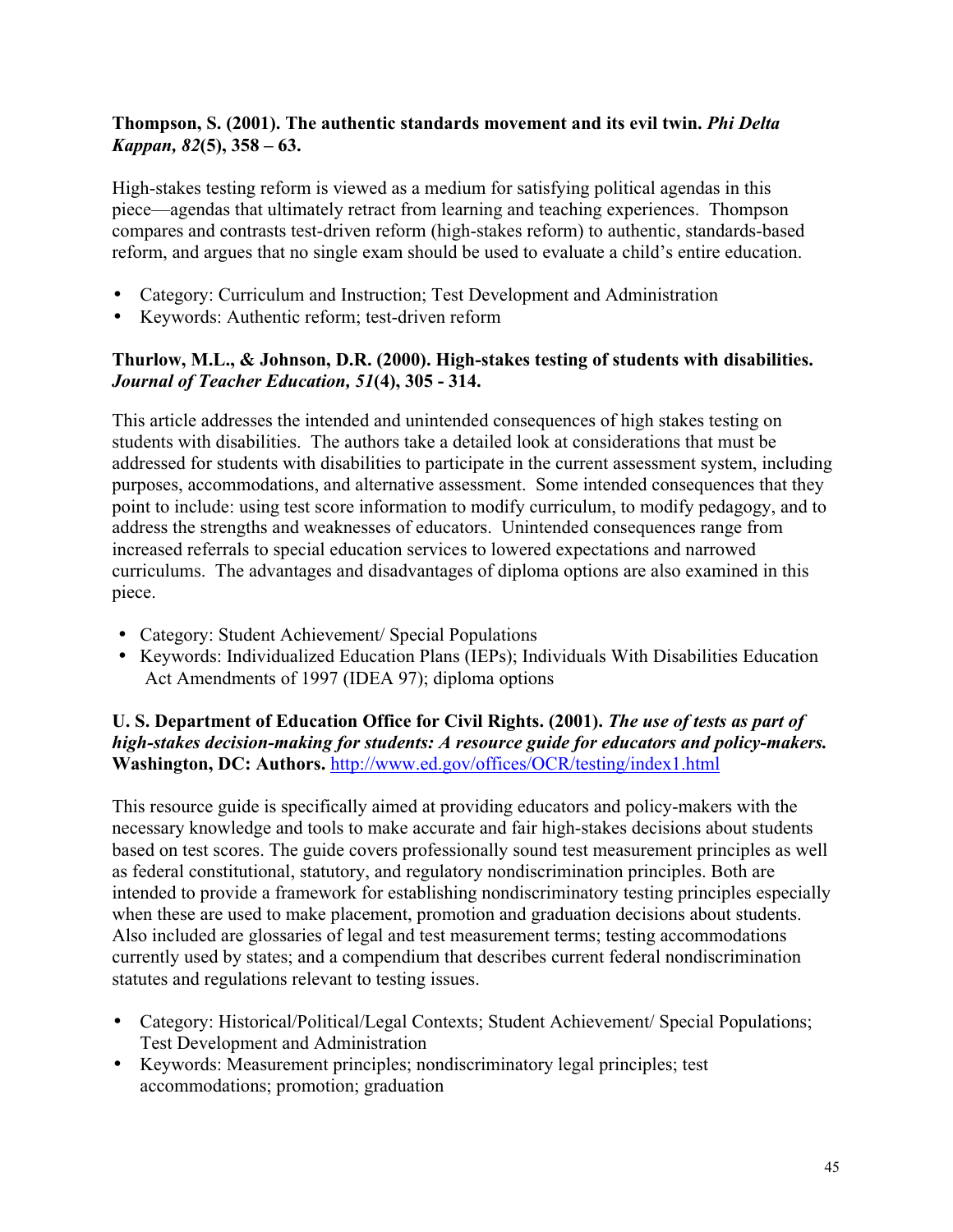## **Valencia, R. R., & Guadarrama, I. N. (1996). High-stakes testing and its impact on racial and ethnic minority students. In L. A. Suzuki, P. J. Meller, & J. G. Ponterotto (Eds.),** *Multicultural assessment: Clinical, psychological, and educational applications* **(pp. 561 – 610). San Francisco, CA: Jossey-Bass.**

This chapter in the Handbook of Multicultural Assessment describes the high stakes testing campaign and its impact on racial and ethnic minority students. The authors approach the subject by beginning with background on the history of high stakes testing followed by a discussion of the controversies associated with high stakes testing and concluding with a discussion of alternative assessments to high-stakes testing, with special attention to the implications for assessment of minority children. The effects specific to minority students include: the disproportionate failure rate among minority students on state-mandated competency tests, the disparate, negative impact of teacher competency tests on minority students who seek teaching certificates, and the extreme negative impact of "school-based competency tests" of "take-over" (loss of accreditation, school closure, and subsequent receiver-ship by the state).

- Category: Student achievement/Special populations; Historical/Political/Legal contexts
- Keywords: Minority students; alternative assessments; CAT

## **Wheelock, A., Bebell, D. J., & Haney, W. (2000a, November 2). What can student drawings tell us about high-stakes testing in Massachusetts?** *Teachers College Record.* **http://www.tcrecord.org/Content.asp?ContentID=10634**

This study explored students' reactions and opinions to taking the Massachusetts Comprehensive Assessment System (MCAS) through an examination of students' drawings of themselves taking the tests. 411 drawings gathered from  $4<sup>th</sup>$ ,  $8<sup>th</sup>$ , and  $10<sup>th</sup>$  grade students were used. Student depictions confirm the authors' beliefs that students do not respond in a uniform way to the expectations inherent in high-stakes assessment policies and practices. Several drawings and interpretations are described.

- Category: Student Achievement/ Special Populations
- Keywords: Massachusetts; MCAS; student motivation; student drawings

#### **Wheelock, A., Bebell, D. J., & Haney, W. (2000b, November 2). Student self-portraits as test-takers: Variations, contextual differences, and assumptions about motivation.** *Teachers College Record.* http://www.tcrecord.org/Content.asp?ContentID=10636

This study explored the educational and social factors that might explain the variety of students' responses to taking the Massachusetts Comprehensive Assessment System (MCAS). Several developmental differences in student responses are offered. The assumption that high stakes tests are necessary to motivate students is criticized. A variety of student attitudes and beliefs are offered. This report hopes to stimulate discussion of the assumptions surrounding high stakes testing policies and school-based practices.

• Category: Student Achievement/ Special Populations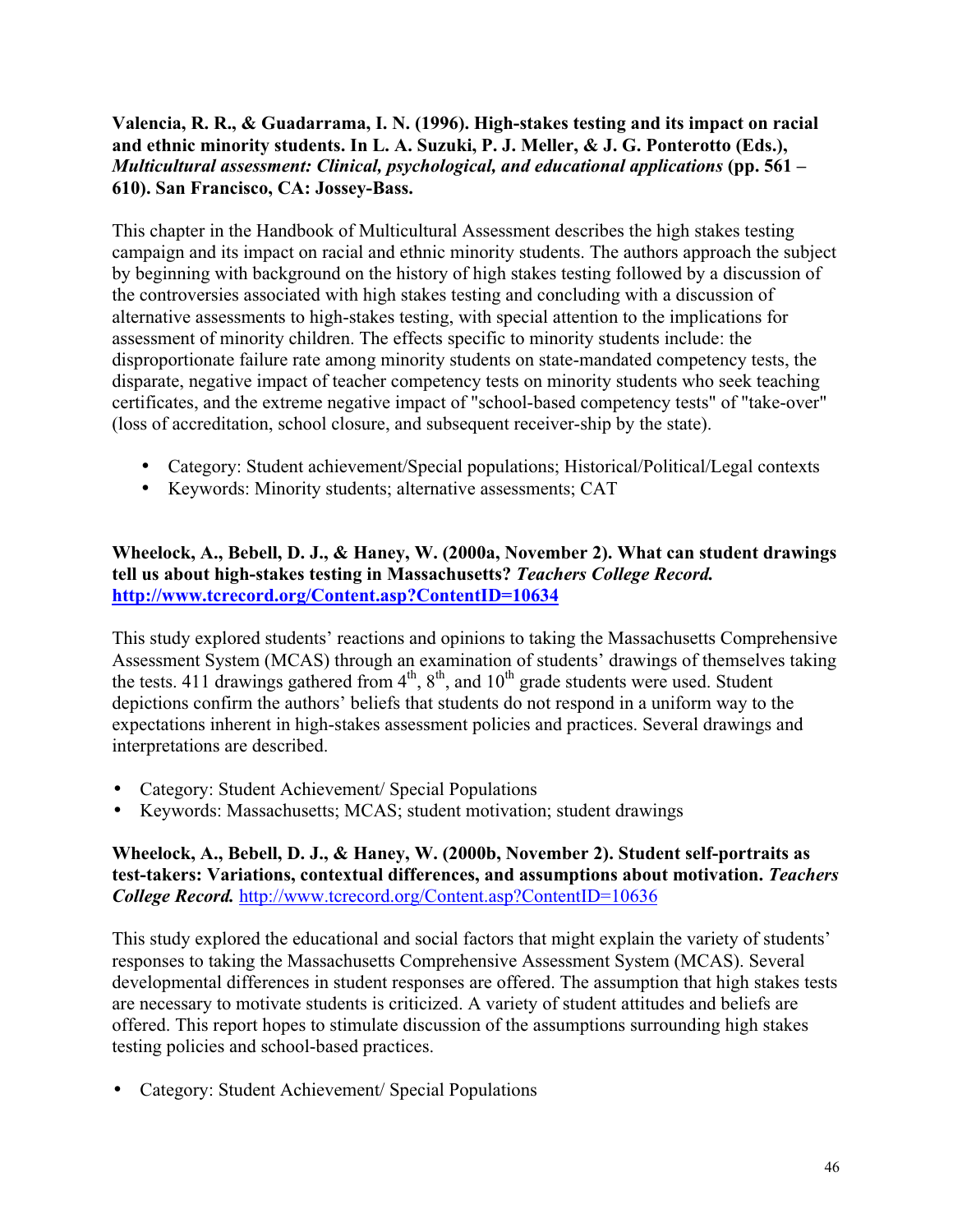• Keywords: MCAS; student motivation; student drawings

## **Whitford, B. L., & Jones, K. (2000). Kentucky lesson: How high stakes school accountability undermines a performance-based curriculum vision. In B. L. Whitford and K. Jones (Eds.),** *Accountability, assessment, and teacher commitment: Lessons from Kentucky's reform efforts* **(pp. 9 – 24). Albany, NY: State University of New York Press.**

The Kentucky Education Reform Act (KERA) implemented in 1990 is often cited as a model that other states can learn from. These authors ask: "What lessons can be learned from Kentucky's experiences?" The authors contend it is too early to determine if KIRIS has improved student learning. There are, however, certain unintended effects that require further research. KIRIS has jeopardized good teacher-student relationships; limited instructional practices; decreased teacher morals; and undermined the performance-based assessment approaches it was intended to promote.

- Category: Teachers and Teaching; Curriculum and Instruction
- Keywords: Kentucky; KERA; KIRIS; instructional strategies; performance-based assessment; accountability

## **Wideen, M. F., O'Shea, T., Pye, I. & Ivany, G. (1997) High-stakes testing and the teaching of science.** *Canadian Journal of Education, 22***(4), 428 - 44**.

This study examined the relationship between high-stakes testing and the teaching of science in 10 districts in British Columbia, Canada in regards to policy decisions at the district and school levels, teaching strategies in 8, 10, and 12<sup>th</sup> grades and the impact of high-stakes tests on curriculum and instruction. Data were obtained through classroom observations of 56 teachers in grades 8, 10, and 12 as well as through interviews of teachers, principals, district staff, and ministry officials. The authors concluded that high-stakes testing was leading teachers away from "exemplary" science teaching strategies by narrowing the range of instructional practices offered in the classroom.

- Category: Curriculum and Instruction; Teachers and Teaching
- Keywords: Authentic; active learning; constructivism; secondary level education

#### **Wongbundhit, Y. (1996). Administration of standardized competency tests: Does the testing environment make a difference?** *ERS Spectrum, 14***(2), 3 – 8.**

This article outlines optimal conditions for helping students perform well on standardized tests. Wongbundhit describes the administration of tests in Dade Country schools where the tests were given on Saturdays rather than during the school week in order to avoid overcrowding and distractions. The article presents a comparison of the school week administration in 1992 and the Saturday administration in 1993 in order to evaluate any differences in student performance, participation rates and test material security due to test administration factors. The study found that the Saturday administration provided optimal testing conditions with the effects of a positive impact on student performance; including in all subgroups. The study also found that the